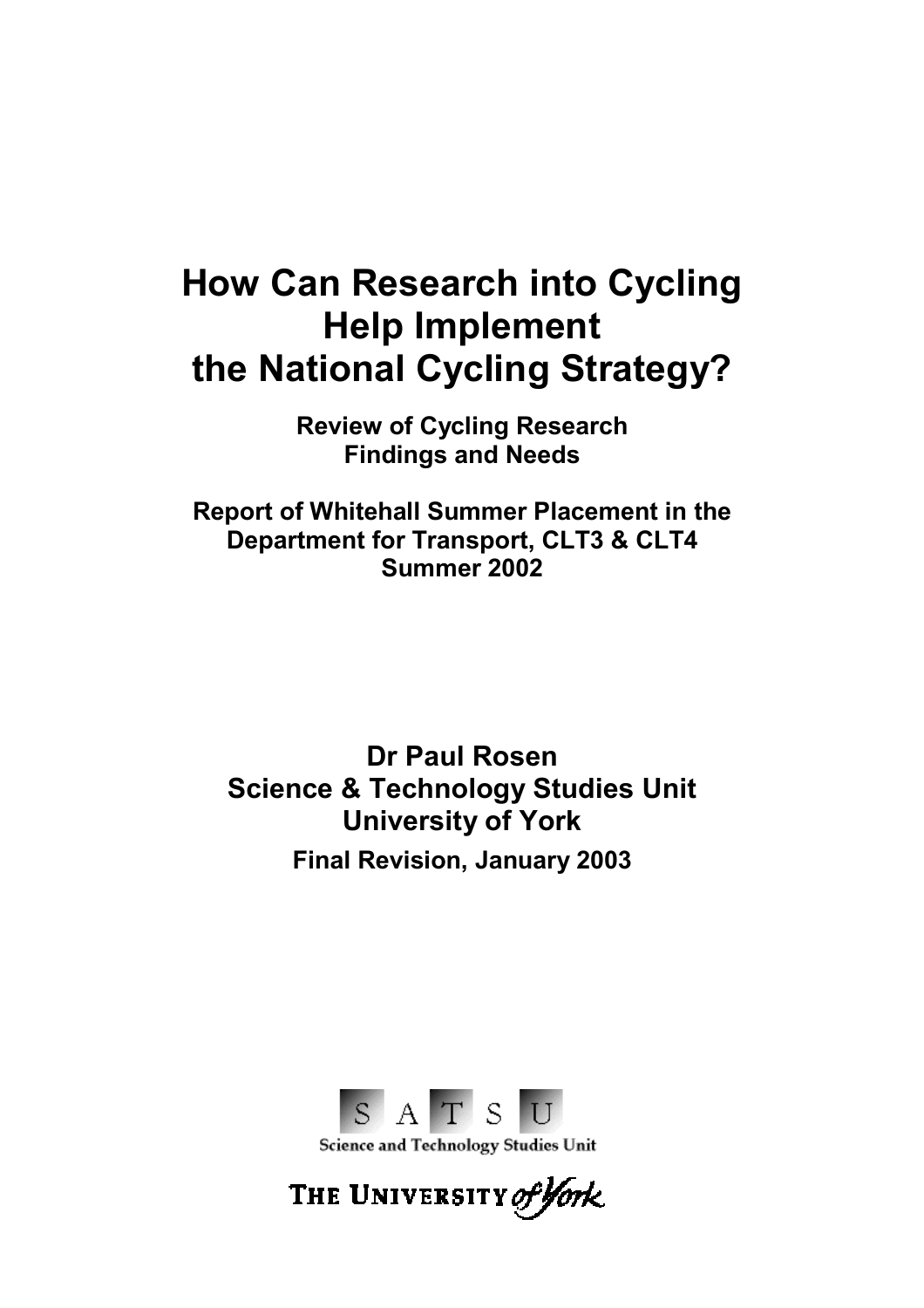# **Executive Summary**

1 Achieving the objectives of the National Cycling Strategy (NCS) is dependent on there being in place a high quality knowledge base to underpin decisions on cycling policy and implementation. This review of cycling research is intended to provide support for the work of the Department for Transport (DfT), the National Cycling Strategy Board and other stakeholders in cycling policy and advocacy, by analysing the state of cycling knowledge and identifying gaps that need to be filled. It covers cycling research projects that date back to the early to mid-1990s, focusing especially on research conducted as a response to developments since the publication of the Strategy in 1996. As well as this report, the review has enabled the production of an online Access database of all projects identified. This can be viewed and searched at http://www.york.ac.uk/org/satsu/Projects/whitehall/<sup>1</sup>

#### **Headline Facts and Figures**

- 2 The headline facts and figures from the review's findings are:
	- 2.1 Over 160 cycling research projects have been conducted in the UK since the early 1990s.
	- 2.2 Almost half of these were commissioned and funded by the DfT, whose total expenditure on them has been over £5 million during that period. The only other sizeable cycling research funders are the Engineering & Physical Sciences Research Council (EPSRC) and the Economic and Social Research Council (ESRC). Their total expenditure on cycling research is around £700,000. The average cost of cycling projects with cost information available is £125,500. This compares favourably with the average cost for all DfT projects of £181,000 and the average cost of all EPSRC transport projects, at £136,000.
	- 2.3 Total cycling research costs are likely to be somewhere between £8 and £15 million over ten years, a small fraction of total UK transport research costs.
	- 2.4 About one third of cycling research is conducted by consultants  $$ mostly working on DfT projects  $-$  and a further third by academic researchers.
	- 2.5 Over a quarter of research projects have been conducted by academic researchers using either their own or university resources and time. This represents a considerable hidden subsidy of cycling research by the academic sector, in addition to the few projects funded by the Research Councils.

 $\overline{a}$ 

<sup>1</sup> Please note that this URL is case-sensitive.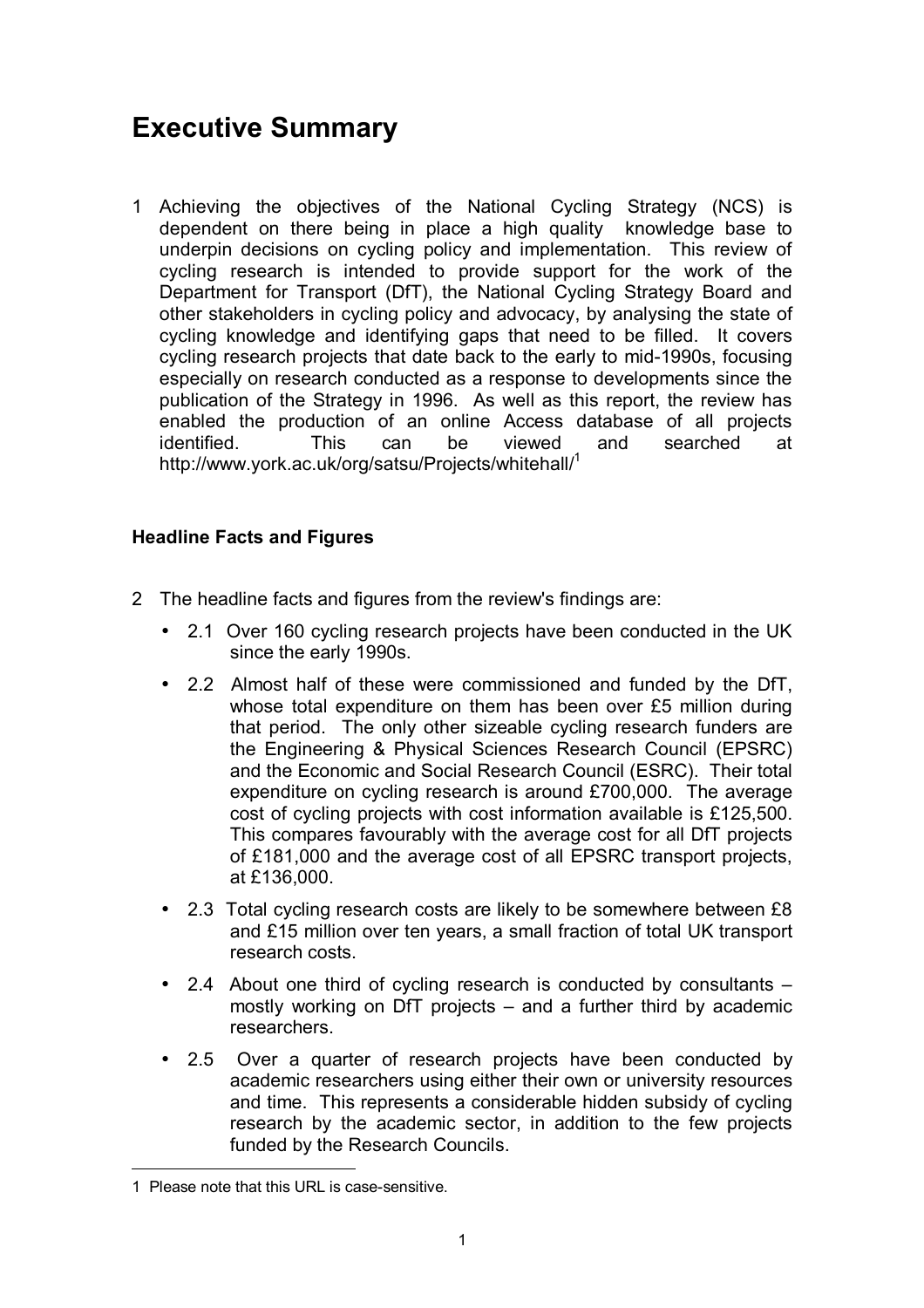• 2.6 The remaining research and research funding are accounted for by smaller endeavours among a variety of cycling and transport advocacy groups, other voluntary organisations, charitable trusts, local government and other national government departments and agencies.

#### **Research Priorities and the Knowledge Base**

- 3 The review has identified the key research priorities of the DfT, the NCS Board and wider cycling and transport stakeholders. It has evaluated the degree to which the knowledge base addresses these priorities, and it identifies gaps that need to be filled in order to help achieve the NCS objectives.
- 4 Key research priorities cover the following issues:
	- planning and technical matters, including  $$ 
		- o road space allocation
		- o infrastructure design
		- o cycle parking and cycle security
		- o bicycle design
	- the skills of transport engineers and of cyclists
	- the promotion of cycling
	- attitudes to cycling
	- how to progress the National Cycling Strategy, including  $$ 
		- o resources for cycling
		- o the integrity of cycle usage data
	- the relative significance of utility and recreational cycling
	- modal shift from car use to bike use
	- integrated transport and sustainability
	- $\bullet$  wider policy concerns such as  $$ 
		- o social inclusion
		- o health
		- o young people
		- o crime
		- o public space
- 5 The research priorities identified in the National Cycling Strategy continue to be those which demand the most attention, but newer concerns with issues such as social inclusion, health and young people also need to be addressed. The framing of research priorities needs to balance the interests of a range of governmental and non-governmental stakeholders.
- 6 Research projects have addressed the full range of NCS research priorities, though more attention needs to be paid to certain issues.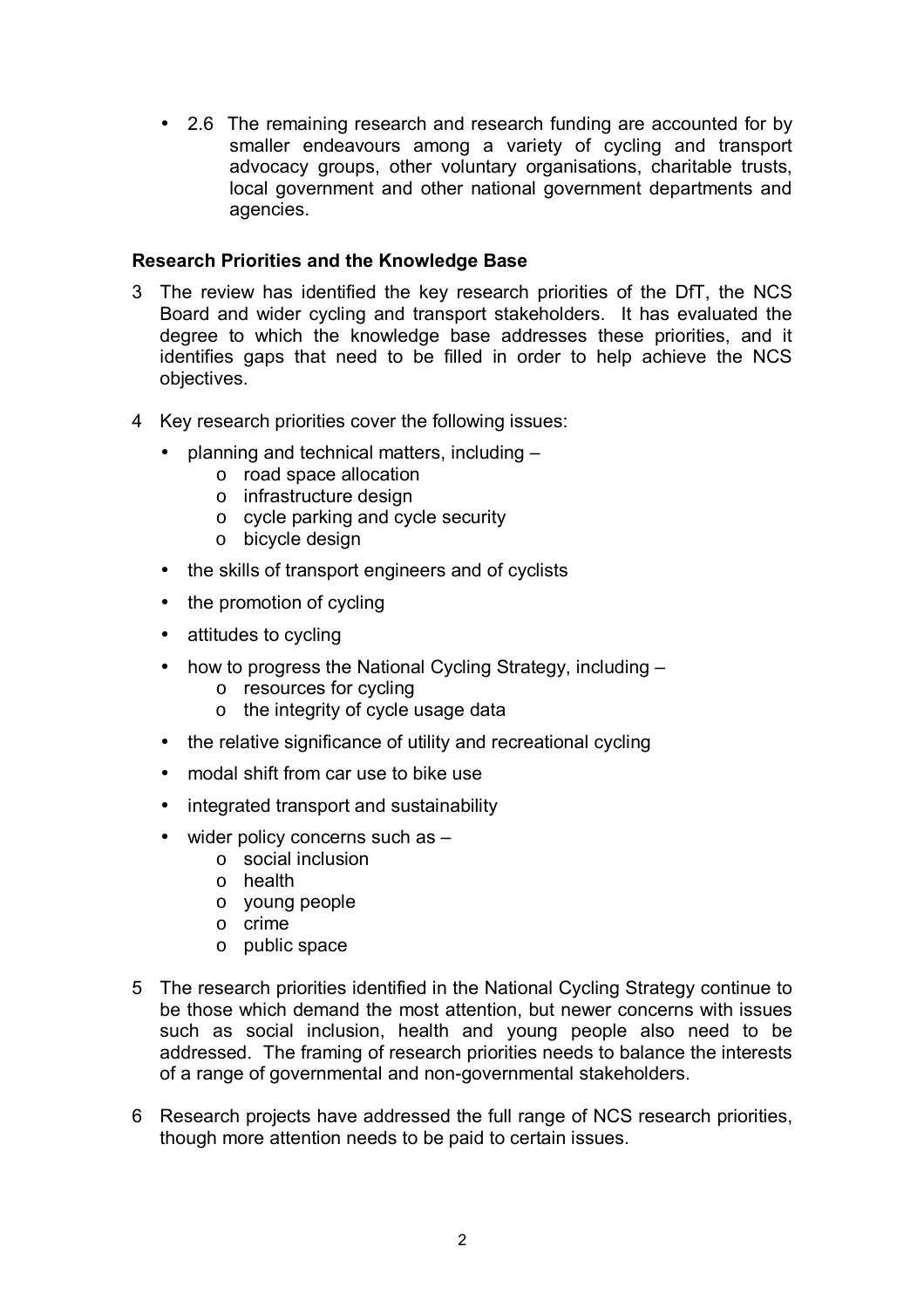- 7 The most prominent issues in the knowledge base are:
	- technical matters such as infrastructure and facility design
	- safety issues
	- the cultural dimensions of cycling and transport, including attitudes
	- the position of cycling within overall modal split
- 8 Closer consideration of the data demonstrates further characteristics of cycling knowledge, notably:
	- 8.1 There is a recognition that achieving modal shift will require cultural change
	- 8.2 There is less awareness of interconnections that must be further understood between cultural and behavioural issues and technical concerns
	- 8.3 This indicates a poor understanding among those designing many cycling research projects of the nature of innovation
	- 8.4 A great deal of health-related cycling research is focused on the safety dimensions rather than the health benefits of cycling
	- 8.5 There is only a limited understanding of the respective roles of  $$ and relationships among  $-$  utility, leisure and sports cycling
	- $\bullet$  8.6 There is little knowledge about how to bring new people children or adults  $-$  to cycling
	- 8.7 Several issues that are poorly represented in the knowledge base, such as the skills of professionals engaged with cycling, and analysis of best practice in infrastructure, are being actively pursued through means other than research. Research is not, then, the only route for increasing cycling knowledge.
- 9 Issues that do need further research effort include:
	- 9.1 Understanding the balance between different kinds of cycling, notably between utility and leisure cycling
	- 9.2 Complexities within the cycling market, and the marketing of cycling to professionals and to the public.
	- 9.3 Research aimed at progressing the NCS, in particular monitoring its progress, identifying how to achieve its objectives, and examining ways of ensuring the integrity of data collected for the purpose of monitoring cycle use.
	- 9.4 Dissemination of cycling research findings has been poor, and needs attention in order to obtain the full benefits of research.
- 10 The repertoire of cycling research includes the following methods and approaches:
	- Engineering studies
	- Attitudinal studies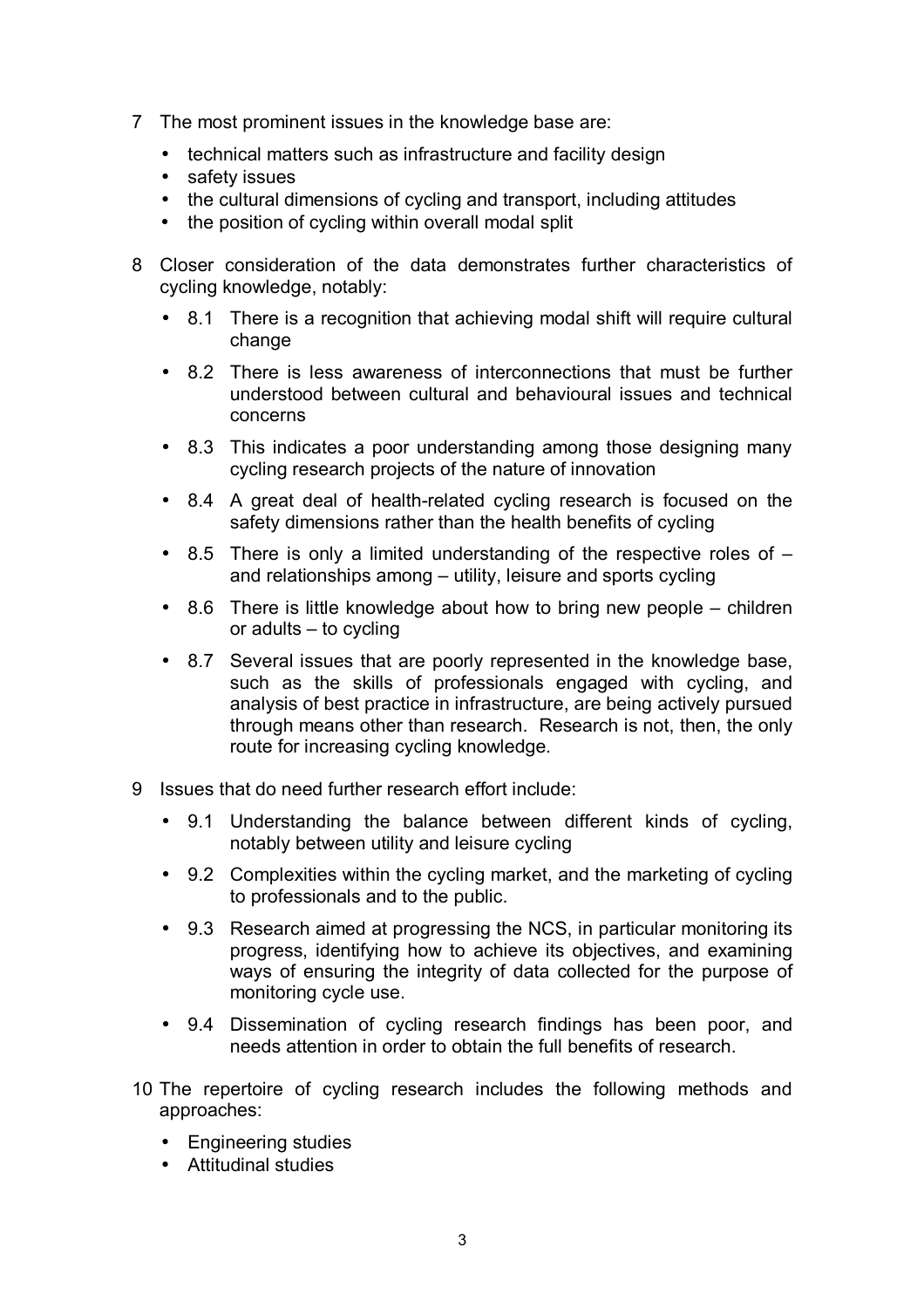- Analytical research in social and health studies
- Policy analysis and the development of policy tools
- Scientific studies
- 11 Other approaches that could offer some benefit for the cycling knowledge base include:
	- comparative studies
	- agent-based transport modelling
	- scenario-building
- 12 It is recommended that these methods are explored in future research.
- 13 The review has found claims concerning bias in the knowledge base towards engineering research, towards quantitative and towards qualitative studies to all be unfounded. The current balance in both these pairings is felt to be appropriate, with increases needed across the whole research base rather than within any one segment of it.
- 14 Exploration is needed of the potential benefits to be had from conducting more interdisciplinary research, bringing the combined benefits of both engineering and social scientific work, and of both large-scale survey research and in-depth understandings of attitudes and behaviour.
- 15 The most pressing need is for cycling research to be underpinned by a comprehensive research strategy which ensures that projects are commissioned to fully support the objectives of the NCS. The resulting research programme should cover the full range of research priorities, it should include a balance between different methodologies and disciplines, and it should address short-, medium- and long-term goals. It should span both the users and the providers of bicycles and facilities, different types of journeys, facilities, routes and locations. Above all, the programme should be designed to capitalise on the interdependence of all these different elements.
- 16 Greater investment in cycling research is needed to achieve such a programme, both from the DfT but also from the university research councils, whose commitment to research on sustainable transport modes has not yet been translated into much research funding.
- 17 In conclusion, cycling research is comparatively inexpensive, and produces excellent value for money by generating crucial background knowledge to inform those making and implementing decisions about cycling policy and facilities. A stronger commitment to cycling research from the major research funders is needed in the form of both funding and research management if the Strategy is to receive research support to help it succeed.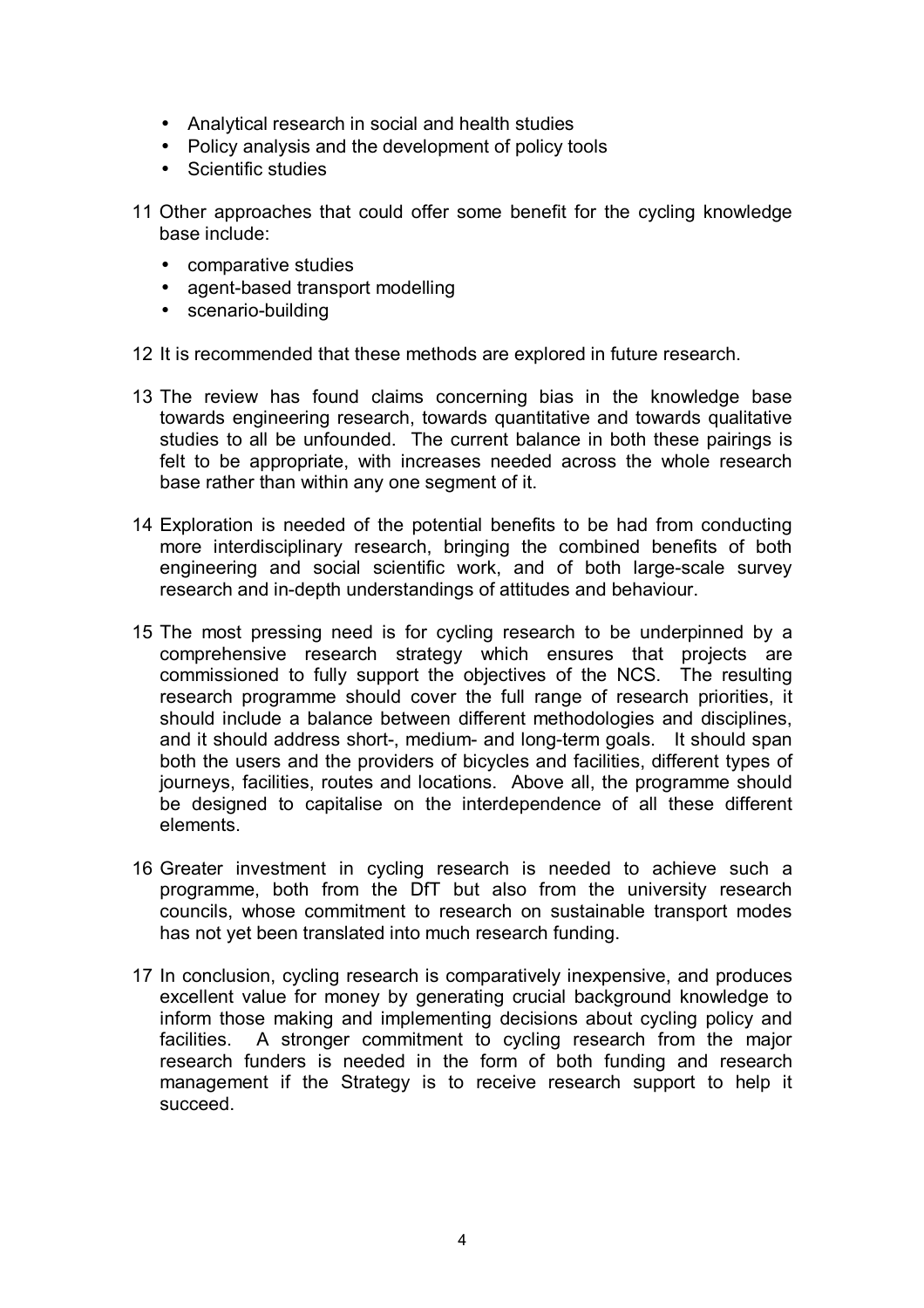# **Acknowledgements**

This review was funded through HM Treasury's Whitehall Summer Placements scheme for researchers, and conducted at the DfT and the University of York during summer and autumn 2002. Thanks are due to Adrian Cox and others involved in administering the scheme, and especially to Fred Offen, Ray Gercans, their staff and other colleagues in the Charging and Local Transport Division of the Department for Transport for giving advice, information and contacts, and for generally making me welcome during my stay in Whitehall. Fred also gave valuable advice on drafting the original proposal and helped gain support from relevant stakeholders, whilst Simon Marvin gave early advice on the Summer Placements scheme. Ongoing thanks are due to Professor Andrew Webster at the University of York for his assistance in reading drafts, giving advice and generally smoothing the research process.

Many people have contributed to the understanding this project has given me of the field  $-1$  hope the results are sufficiently useful for the cycling world to justify their generosity. The various stakeholders in cycling, policy and other areas that I spoke to for the review are listed in Appendix 1, but particular thanks are due to Steven Norris and his colleagues on the National Cycling Strategy Board for England for their support and interest in the project.

It is hardly necessary to state that any errors in the report or the accompanying database reflect on my own failure to heed advice rather than on those who gave it. Most importantly, the Department for Transport and other stakeholders cannot be held responsible for any unintentional misrepresentations I may have made concerning their positions or views.

Shortly after I was awarded my Placement, I became involved in the AEA Technology plc bid to the DfT to set up and manage the English Regions Cycling Development Team. I have subsequently taken up a post within this Team alongside my university position. Many useful synergies have emerged between the review and my team responsibilities. Thanks to Larry Martindale, Marcus Jones and other AEAT colleagues for bearing with me whilst the final review write-up has been eating into my ERCDT time. I have endeavoured to ensure that references to the Team retain the independence of my university research post by focusing on its role within cycling policy and implementation, rather than on AEAT, my employer. Nevertheless, readers will be aware of a potential conflict of interest, and must judge my conclusions accordingly.

My final acknowledgement goes to my wife, Buffy, who spent much of the summer in London with me. Thanks are due to her for ensuring I did not spend all my waking hours on the review (at least not before I returned to York to write up the report), but also enjoyed the opportunity of an extended stay in London. She also helped make this one of the most significant as well as one of the busiest summers I have experienced.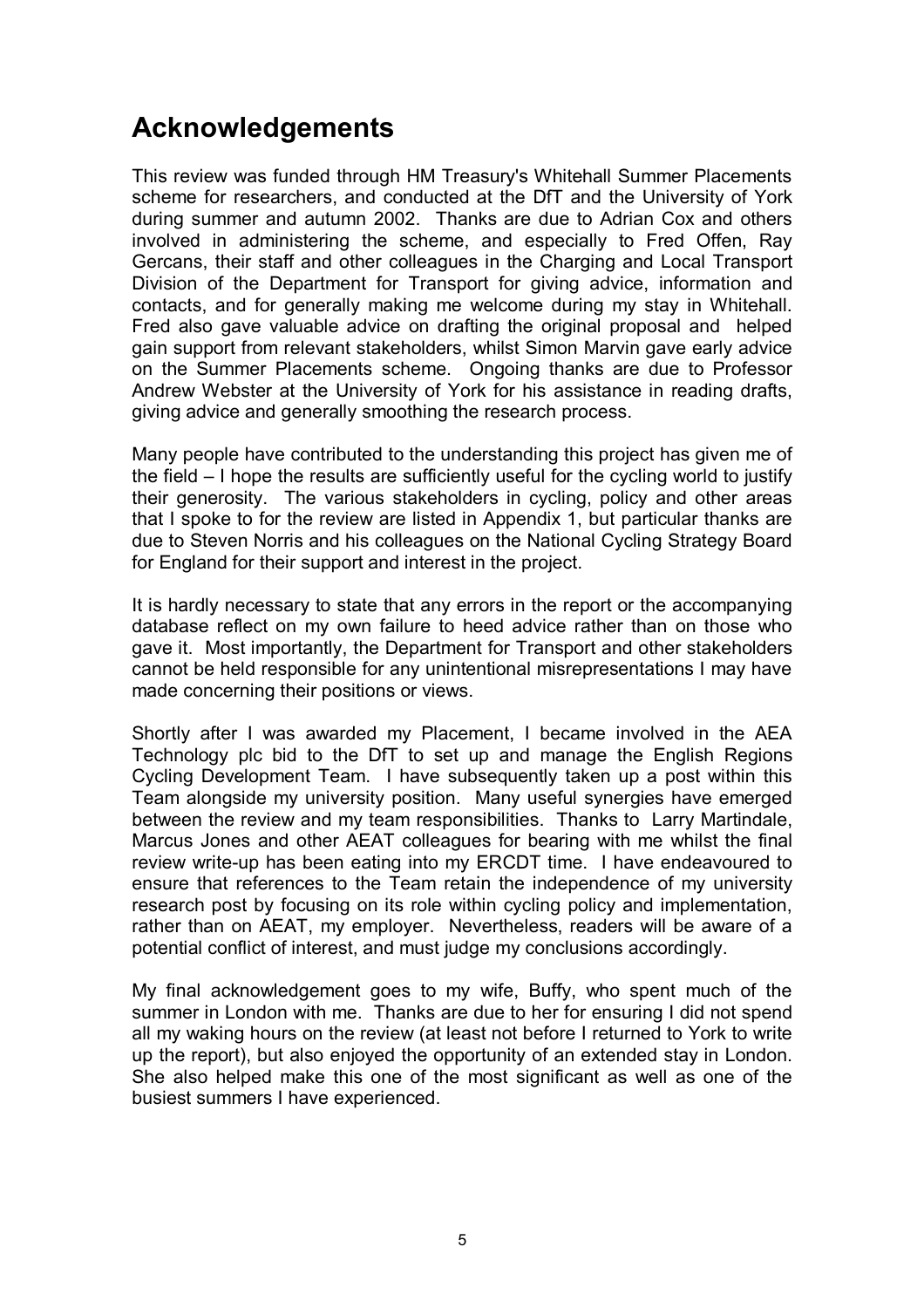# **Glossary**

| AA           | <b>Automobile Association</b>                              |
|--------------|------------------------------------------------------------|
| <b>AHRB</b>  | Arts & Humanities Research Board                           |
| <b>CLT</b>   | Charging and Local Transport                               |
| C-PAG        | <b>Cyclists' Public Affairs Group</b>                      |
| <b>CTC</b>   | <b>Cyclists' Touring Club</b>                              |
| <b>DETR</b>  | Department of Environment, Transport and the Regions       |
| <b>DfT</b>   | <b>Department for Transport</b>                            |
| <b>DoT</b>   | Department of Transport                                    |
| <b>DTLR</b>  | Department for Transport, Local Government and the Regions |
| <b>EPSRC</b> | Engineering & Physical Sciences Research Council           |
| <b>ERCDT</b> | <b>English Regions Cycling Development Team</b>            |
| <b>ESRC</b>  | Economic & Social Research Council                         |
| HA           | <b>Highways Agency</b>                                     |
| <b>MRC</b>   | <b>Medical Research Council</b>                            |
| <b>NCF</b>   | <b>National Cycling Forum</b>                              |
| <b>NCS</b>   | <b>National Cycling Strategy</b>                           |
| <b>NTS</b>   | <b>National Travel Survey</b>                              |
| <b>RAC</b>   | Royal Automobile Club                                      |
| <b>TRL</b>   | <b>Transport Research Laboratory</b>                       |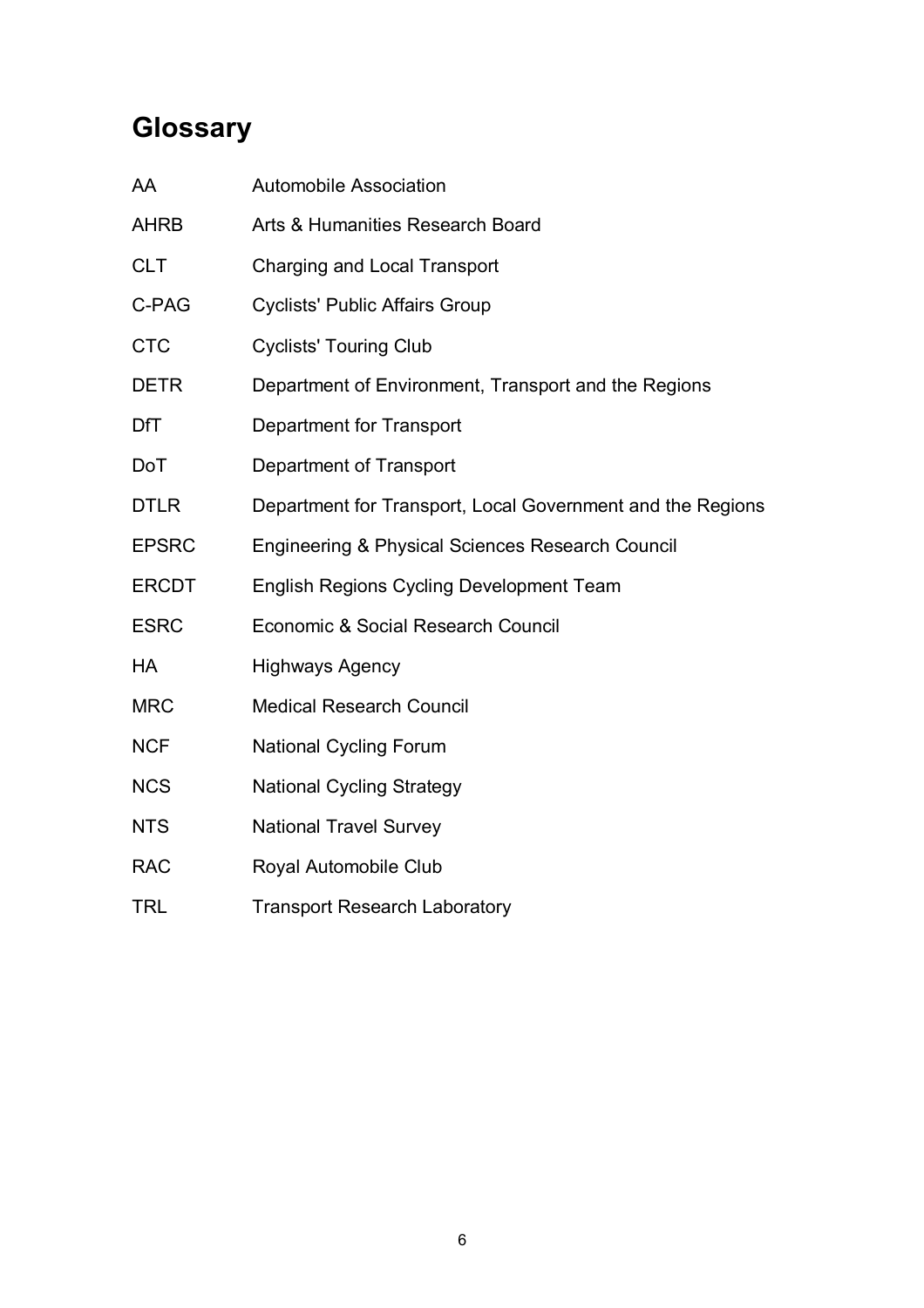# **Contents**

| <b>Chapter</b>           |                                                             | Page |
|--------------------------|-------------------------------------------------------------|------|
| <b>Executive Summary</b> |                                                             | 1    |
| Acknowledgements         |                                                             | 5    |
| Glossary                 |                                                             | 6    |
| Chapter 1                | Introduction                                                | 8    |
| Chapter 2                | The structure of cycling policy and cycling<br>stakeholders | 11   |
| Chapter 3                | Research priorities                                         | 15   |
| Chapter 4                | A map of cycling research                                   | 20   |
| Chapter 5                | The Cycling Knowledge Base                                  | 28   |
| Chapter 6                | Areas for further research effort                           | 36   |
| Chapter 7                | <b>Recommended Actions</b>                                  | 43   |
| References               |                                                             | 44   |
| Appendix 1               | List of stakeholders consulted                              | 45   |
| Appendix 2               | Project specifications for Proposed Cycling                 |      |
|                          | Research Programme                                          | 47   |

### **List of Figures and Tables**

| Figure 4.1        | Cycling stakeholders, researchers and sponsors                                          | 26 |
|-------------------|-----------------------------------------------------------------------------------------|----|
| Figure 6.1        | <b>Essential Elements of a Coherent Cycling</b><br><b>Research Strategy</b>             | 41 |
| <b>Table 3.1.</b> | Objectives and Targets for Research and<br>Development in the National Cycling Strategy | 16 |
| Table 4.1         | Comparison of average project costs for cycling<br>and other research topics            | 23 |
| Table 5.1         | Proportions of projects using engineering and<br>social science data                    | 29 |
| Table 5.2         | Coverage of research priorities in the database                                         | 32 |
| Table 6.1         | A Proposed Cycling Research Strategy                                                    | 42 |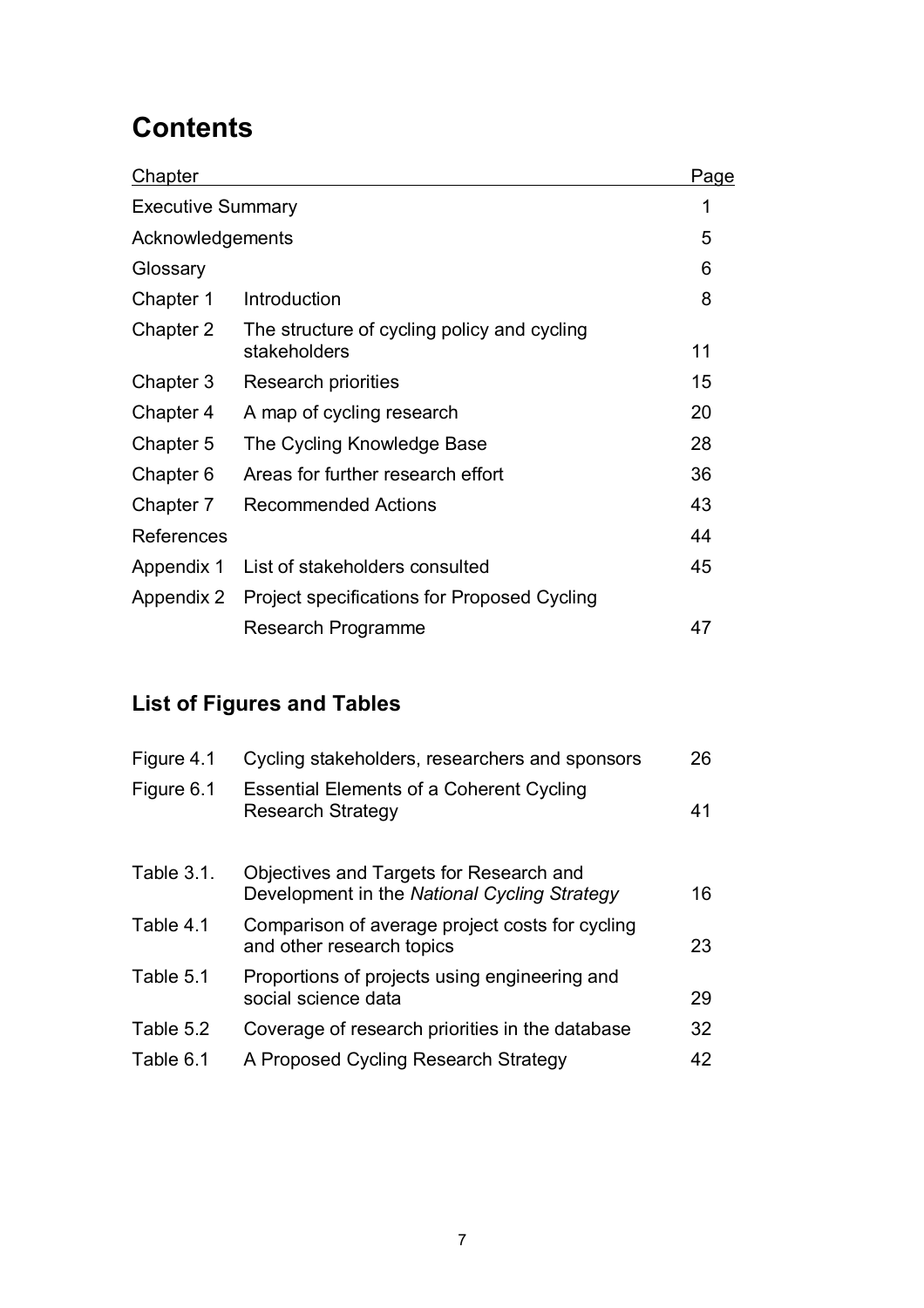# **Chapter 1: Introduction**

1.1 This document reports on a review of research into cycling dating back as far as the early to mid-1990s. The report is one of two key outputs of the review – the other being a database of cycling-related research projects to aid the work of the NCS Board, the DfT branches that support it and other cycling stakeholders.

1.2 The publication in 1996 of the *National Cycling Strategy* (DoT 1996) by the then Department of Transport led to a marked increase in, and widening of, cycling research. In particular, the focus of research expanded out from concerns with safety and facility design due to the need to monitor and evaluate progress towards achieving the Strategy's objectives and targets. The bulk of research covered in this review was either commissioned in relation to the *Strategy* or uses its objectives and targets as a starting point. The review does also cover work which is not directly related to the *Strategy*, either because of the relevance of its topic or because it predates that document. The original proposal for the review was in fact to examine research going back to the early 1990s. In practice, it has been found that there were fewer projects conducted prior to 1996 and  $-$  more significantly  $-$  the burgeoning of electronic databases has meant more recent work is easier to access. The main focus has therefore been on research conducted since the mid-1990s.

1.3 Much of the post-*NCS* cycling research has been commissioned by the Government in the various guises its transport department has had since 1996 - the Department of Transport (DoT) until 1997, then the Department of Environment, Transport and the Regions (DETR) until 2001, the Department for Transport, Local Government and the Regions (DTLR) until 2002, and finally the Department for Transport (DfT) since the early summer of 2002.<sup>1</sup> Other cycling research has originated from a range of sources:

- other central government departments and agencies
- local authorities
- cycling organisations
- the university sector
- charitable trusts concerned with transport and sustainability
- and various other bodies with a focus on transport, the environment, urban design, sport and leisure, the countryside and consumer interests.

1.4 The report examines the nature of the research that has been commissioned by these various organisations, as well as the make-up of the different bodies that have carried research out. The aim has been to produce a comprehensive analysis of the state of research-based knowledge about contemporary cycling, which covers the following areas:

 $\overline{a}$ <sup>1</sup> Unless there is a clear need to distinguish which of these is being referred to, the acronym DfT will be used to refer generally to the transport offices in Whitehall that deal with cycling.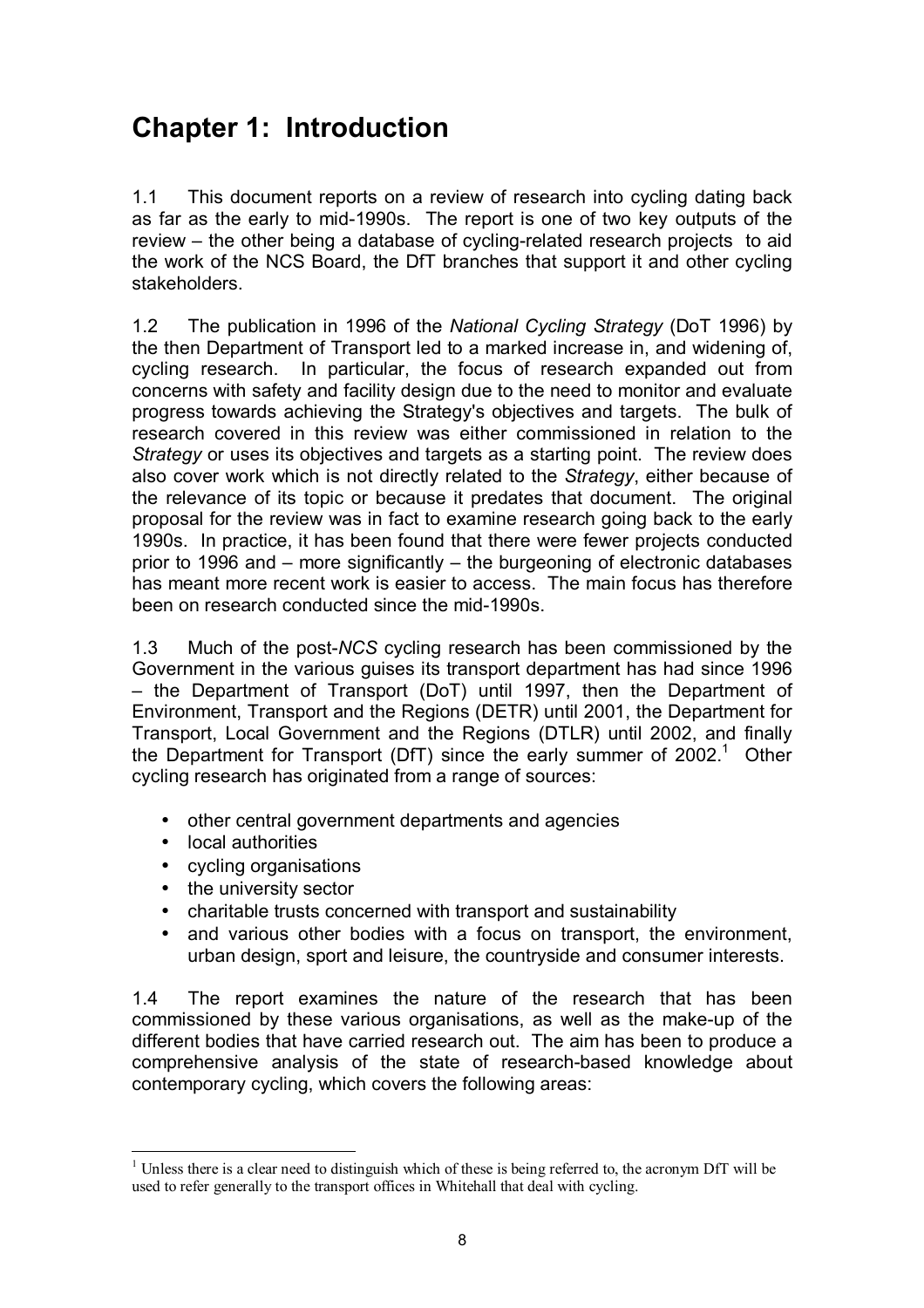- the role of cycling in different aspects of policy
- engineering requirements and best practice principles for designing cycle facilities and general road infrastructure
- the health and safety dimensions of cycling
- user attitudes and motivations for different types of cycle use
- the barriers to and facilitators of cycling
- and product design and marketing.

1.5 Inevitably, there have been constraints on what could be included in the review – due to either limited time or information not being easily accessible. For reasons of both time and applicability, very few studies from outside the UK have been included. The exceptions have been where the results are likely to have clear relevance to UK circumstances, or where a non-UK project has included UK case studies. Other projects may have been excluded due to a lack of clarity or detail about the research, although this has been kept to a bare minimum by including any project for which at least the most basic information was available, i.e. a topic heading and a research contact (though this basic minimum standard has had to be applied to very few projects).

1.6 Another question about what to include and what to exclude concerns the fact that much valuable work on cycling can only loosely be defined as 'research' – that is, trying to find answers to problems through means of empirical or conceptual investigation. Research funders often support projects and campaigns that include only a small amount of research, or none at all. In addition, the line between research and campaigns can be blurred  $-$  a campaign based on accepted but untested knowledge about an issue might serve to consolidate, transform or perhaps even undermine that knowledge. In conducting the review, a pragmatic approach has been taken to deciding whether a project has a sufficient enough upfront research dimension to warrant inclusion.

1.7 A parallel issue is that many studies have been identified during the project that have some relevance for cycling but no direct reference to it. It has not always been clear which of these studies, if any, ought to be included in the review. Again, a pragmatic approach has been taken, counting as relevant all research that directly addresses cycling but not that for which cycling is at best marginal.

1.8 Underlying all these issues of how to negotiate the process of conducting the review has been the need to balance the priorities of a range of different stakeholders – stakeholders that commission research, stakeholders that conduct research, policymakers and cycling advocates trying to carry forward the *National Cycling Strategy*, and the civil servants and local government officers charged with bringing it to fruition. It is to be hoped that this report, and the accompanying database, will satisfy at least some of the needs of each of these groups.

1.9 The review begins by outlining the policy structures that frame cycling issues, and identifying key cycling stakeholders. It then examines the various –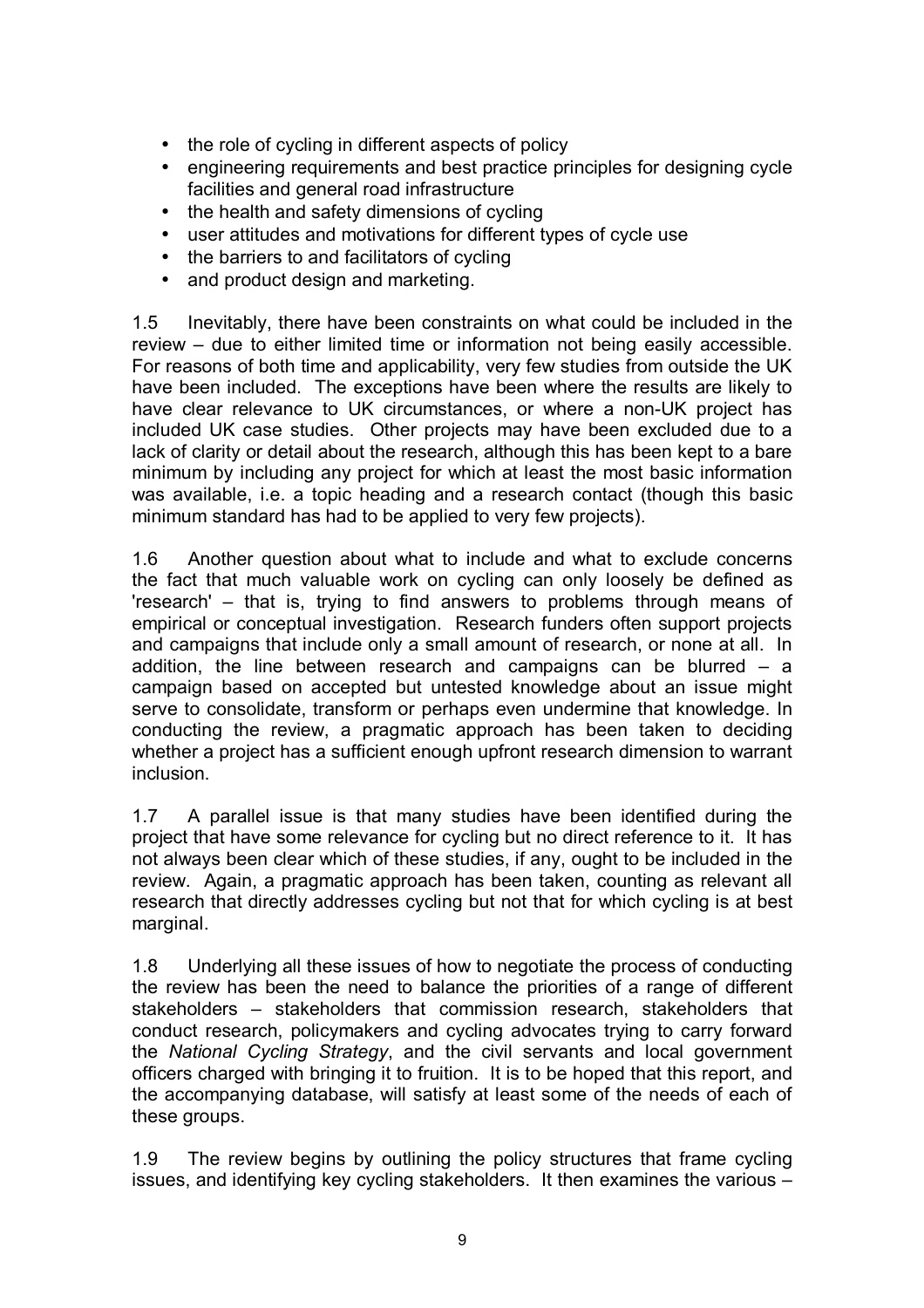and sometimes contrasting  $-$  priorities for cycling research within government and the wider realm of cycling advocacy, before going on to outline which bodies commission and fund cycling research, and which organisations conduct it. This is followed by an analysis of the cycling knowledge base, focused on the methodologies used by researchers and the ways in which the various research priorities have been addressed. The report concludes by considering methodological gaps in the research base, presenting a possible programme of cycling research and making further recommendations.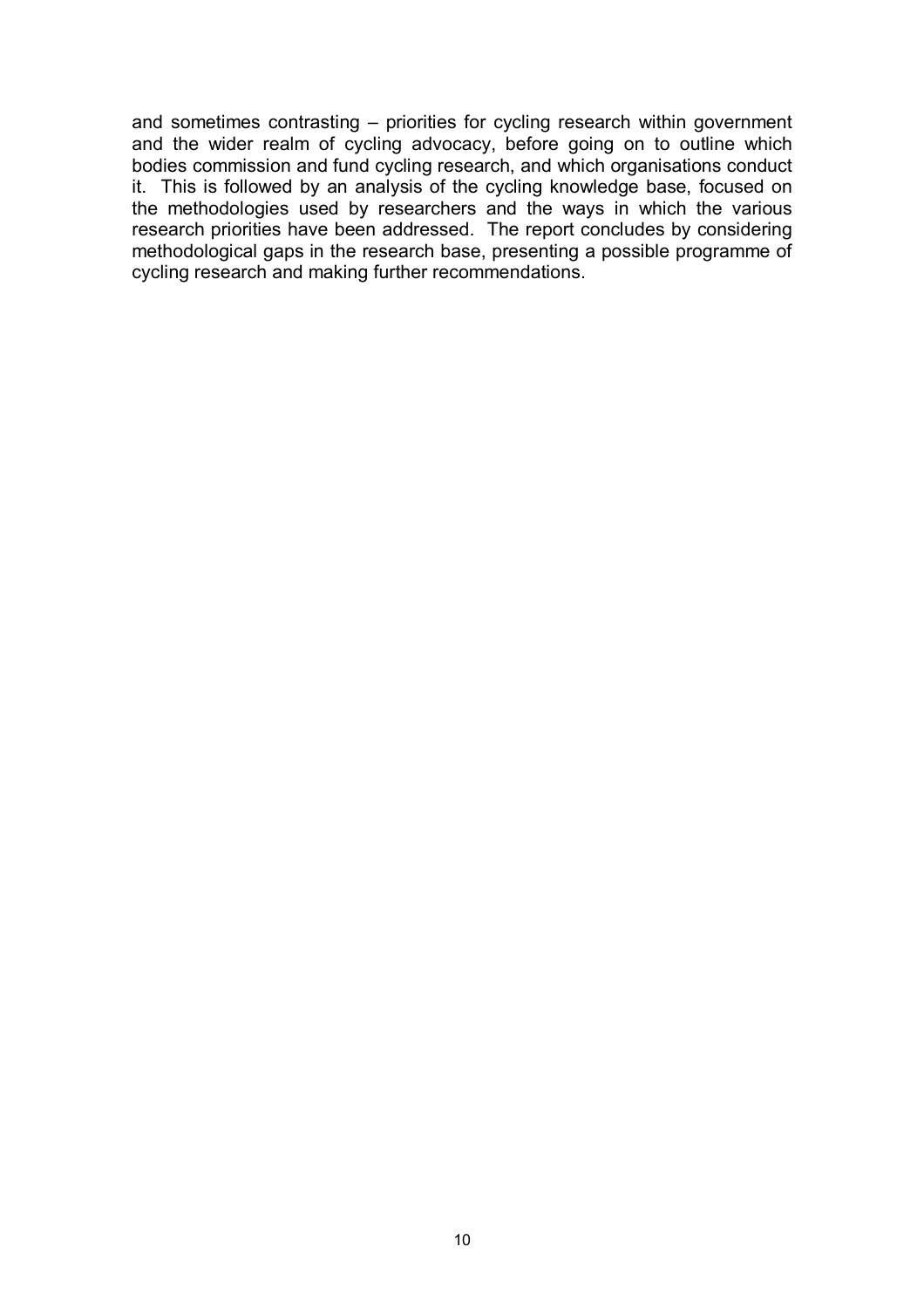### **Chapter 2: The Structure of Cycling Policy and Cycling Stakeholders**

2.1 This chapter identifies the organisational actors involved in cycling policymaking, in order to provide a backdrop for the arena of cycling research. It is the various stakeholders in cycling  $-$  governmental and non-governmental  $$ who determine which issues are researched, and it is also they who often commission research projects.

2.2 Since the mid-1990s, UK cycling policy has centred on the structures set in place within the DfT around the *National Cycling Strategy* (NCS), published in 1996 following a period of consultation and discussion with key stakeholders. The NCS was endorsed in the 1998 Transport White Paper (DETR 1998), whilst the Ten Year Transport Plan of 2000 reinforced this endorsement but added a headline cycling target to a tripling of the 2000 rates by 2010 (DETR 2000). The publication of the NCS was followed by the establishment of the National Cycling Forum (NCF) as a means of carrying through the *Strategy*'s programme. Shortly before this, the £2 million Cycle Challenge Fund had helped establish various projects to promote and increase levels of cycling. More recently, a marketing contract was let out to set up and maintain the NCS website and to publish a series of leaflets on cycling aimed at various audiences  $-$  cyclists and potential cyclists, local authorities, employers, retailers and so on.

2.3 In 2001 it was decided to restructure this framework in line with the devolution of policymaking more generally. A more pro-active body, the National Cycling Strategy Board for England, was established to oversee implementation under the chairmanship of Steven Norris, with administrative support from within the DfT. The NCS Board has during its first year carried through a number of initiatives such as the £2+m Cycling Projects Fund and the establishment of the English Regions Cycling Development Team (ERCDT) to work with local authorities and other stakeholders to achieve the NCS objectives. This report has been produced with the NCS Board for England in mind as a particular beneficiary, although its relevance should be equally applicable across the whole UK, and the review does not deliberately exclude any relevant UK-focused research.

2.4 The developments following the *National Cycling Strategy*'s publication provide a useful backdrop for understanding where cycling fits within the overall structures of policy and advocacy. The main areas of central government responsibility for cycling cover the national laws that apply to cyclists on the road (as set out in the Highway Code); the development and publication of British Standards for bicycles, components and accessories; the setting of guidance for the design and implementation of infrastructure and facilities; and the setting and monitoring at a national level of objectives and targets for cycling as set out in the NCS. In the main, the agents for implementing these are local authorities, although initiatives such as the Cycling Projects Fund and the ERCDT provide central support for that work.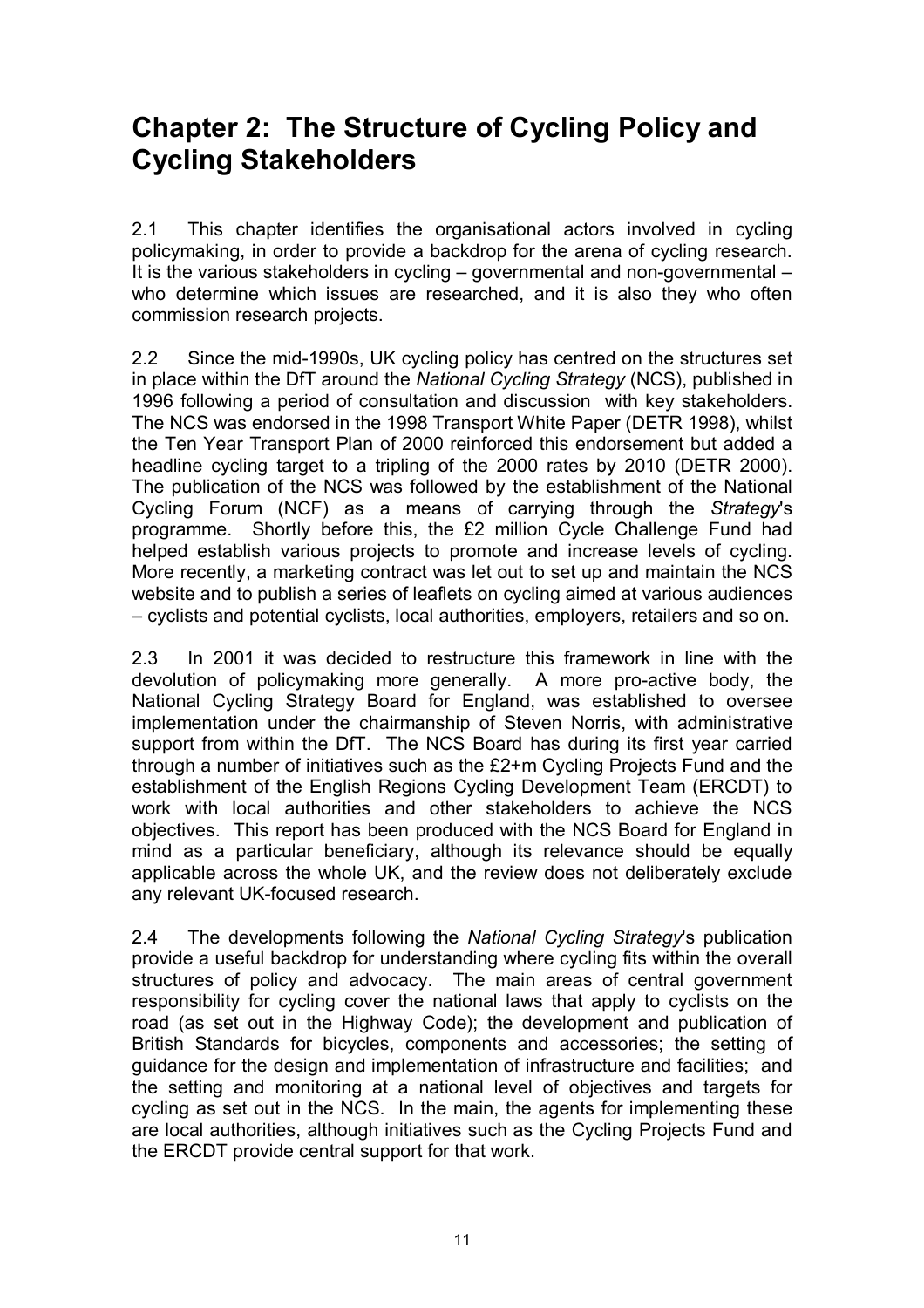2.5 For each of these areas of concern there is a wide range of stakeholders aiming to influence policies and actions, with often conflicting views as to which policies should be adopted and how they should be implemented. These stakeholders include government departments and agencies, local government, cycling organisations, the bicycle industry and various non-cycling interest groups. Paragraphs 2.6 to 2.12 sketch out the key stakeholders, both governmental and non-governmental.

2.6 At government level, policy pertaining to cycling has generally sat within the remit of the DfT, reflecting an implicit official view that cycling issues are primarily issues of transport rather than leisure, industry or any other policy area. The work of other government departments will occasionally touch on cycling, but not as a matter of course.

2.7 Cycling is covered specifically within the DfT by two branches of the Charging and Local Transport (CLT) Division, with lesser responsibilities for cycling occasionally arising in other divisions. The CLT3 branch remit includes cycling policy, cycle promotion and support for the National Cycling Strategy Board for England as well as projects the Board has initiated. The CLT4 branch remit includes the commissioning and dissemination of research on cycling, covering engineering, promotional and motivational dimensions, as well as producing technical advice to local authorities, mainly in the form of Local Transport Notes and Traffic Advisory Leaflets. These two branches include a dozen or so staff, with up to half of their total effort devoted to cycling  $-$  although this will vary over time according to departmental priorities. The most notable shift in priorities since the publication of the *National Cycling Strategy* has been the increased resource devoted to the National Walking Strategy and the promotion of Home Zones.

2.8 In addition to CLT3 and CLT4, the work of CLT2, concerned with Travel Awareness, includes cycling within its work on school travel and employer travel plans. Other branches engage with cycling issues occasionally in the course of their work  $-$  for example when dealing with general infrastructure design. Outside CLT, the Road Safety Division probably has the most significant cycling-related role.

2.8 As well as the DfT and the NCS-related structures, several other central government bodies have an interest in cycling. The most significant of these are:

- the Highways Agency, which is responsible for nationally-managed highways including trunk roads that can generally be used by cyclists; its work covers policy issues, operations, promotion and research;
- the Department for Health, whose concerns about public health and especially coronary heart disease are particularly relevant to cycling;
- the Department for Education and Skills, for which school travel and also the curricular dimensions of transport and the environment are relevant;
- the Department for Trade and Industry, which has responsibilities for product safety;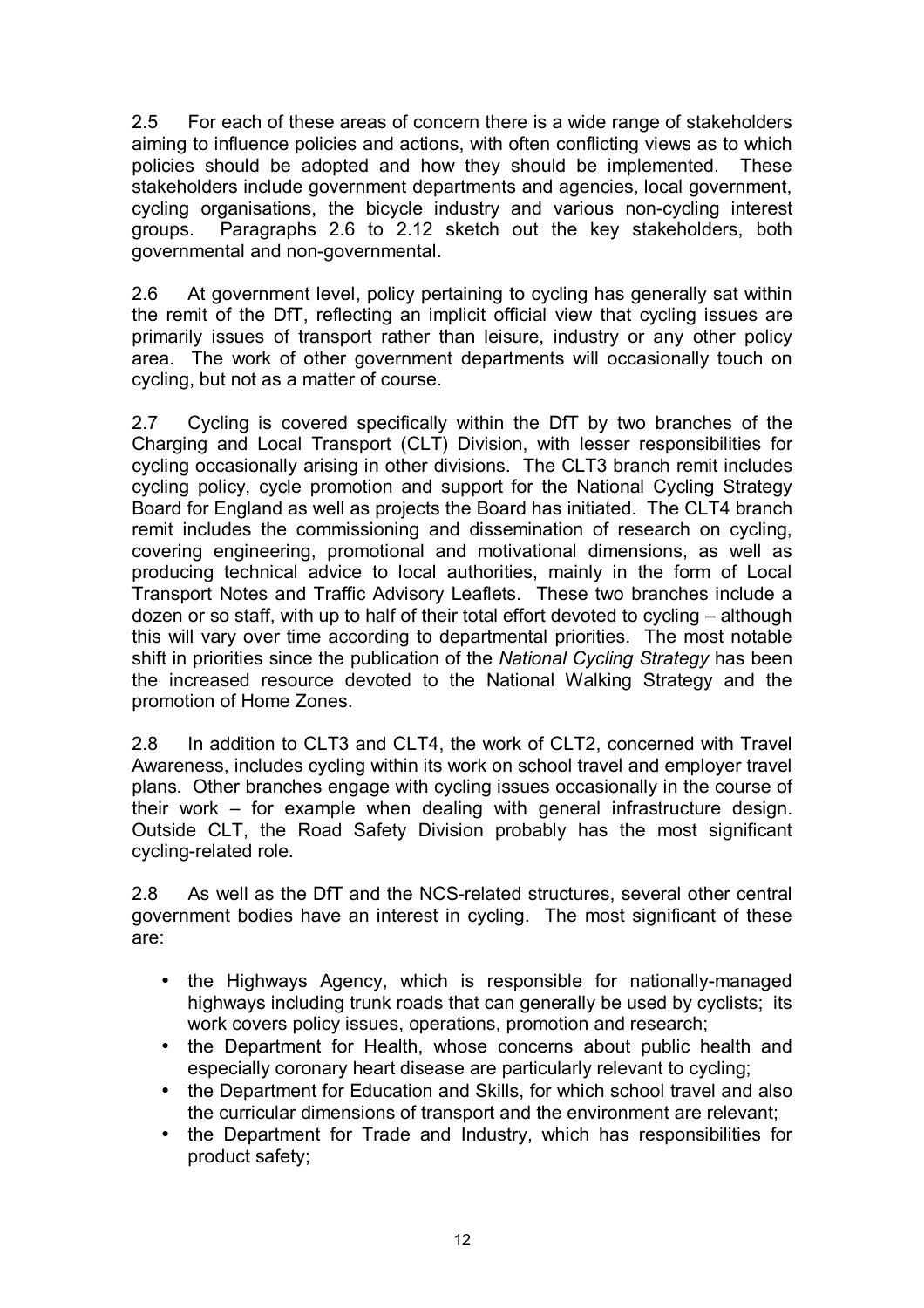- the Office of the Deputy Prime Minister, responsible for planning matters; and within that, the Social Exclusion Unit, which has taken an interest in the social exclusion dimensions of transport;
- and the Department for Culture, Media and Sport, responsible for tourism and leisure.

2.9 There are also devolved government bodies with an interest in cycling. For example, the Scottish Executive has sponsored its own Cycle Challenge Initiatives that parallel the work of the DfT, whilst Transport for London has established a Cycling Centre for Excellence to manage its cycling responsibilities.

2.10 Several roles at local authority level also relate to cycling. The role of Highway Authority usually applies to county and unitary authorities  $-$  these are responsible for their local highways, including the provision of infrastructure and facilities for cycling. It is these authorities that are charged with applying transport policy at the local level, which includes meeting transport-related targets set by central government, such as the targets within the *NCS*. These authorities also have cycling-related roles as Education Authorities and as Tourism and Leisure Authorities. In addition, district councils and unitary authorities deal with cycling issues in their capacity as planning authorities, and are therefore required to deliver central government policy on the transport dimensions of land use planning. Most local authorities address these responsibilities in the same way as national government, by placing cycling within the remit of transport staff, often appointing cycling officers to deal specifically with relevant issues.

2.11 Outside the realms of national and local government there are many nongovernmental stakeholders with an interest in cycling. Like government, these operate at both national and local levels, and sometimes span both. Cycling interest groups include the following:

- the Cyclists' Touring Club (CTC) has a membership base focused on leisure cycling but an advocacy and campaigning orientation at the level of head office. The latter is supplemented by a national network of local volunteer campaigners.
- Sustrans, the charity that has built the National Cycle Network, operates primarily at the national level, though it has a network of local offices which deal with their own routes and liaise with local partners. Sustrans has a high profile focus on the building of cycle routes, but also growing involvement in developing initiatives to increase sustainable transport more broadly, such as Safe Routes to Schools and TravelSmart.
- The Cycle Campaign Network is a loose co-ordination of the local cycle campaigns that exist across the UK, meeting periodically for workshops on various campaigning issues. The largest of the local campaigns is the London Cycling Campaign, with several thousand members and several full-time staff. The membership of other campaigns ranges from a dozen or so in some to several hundred in others.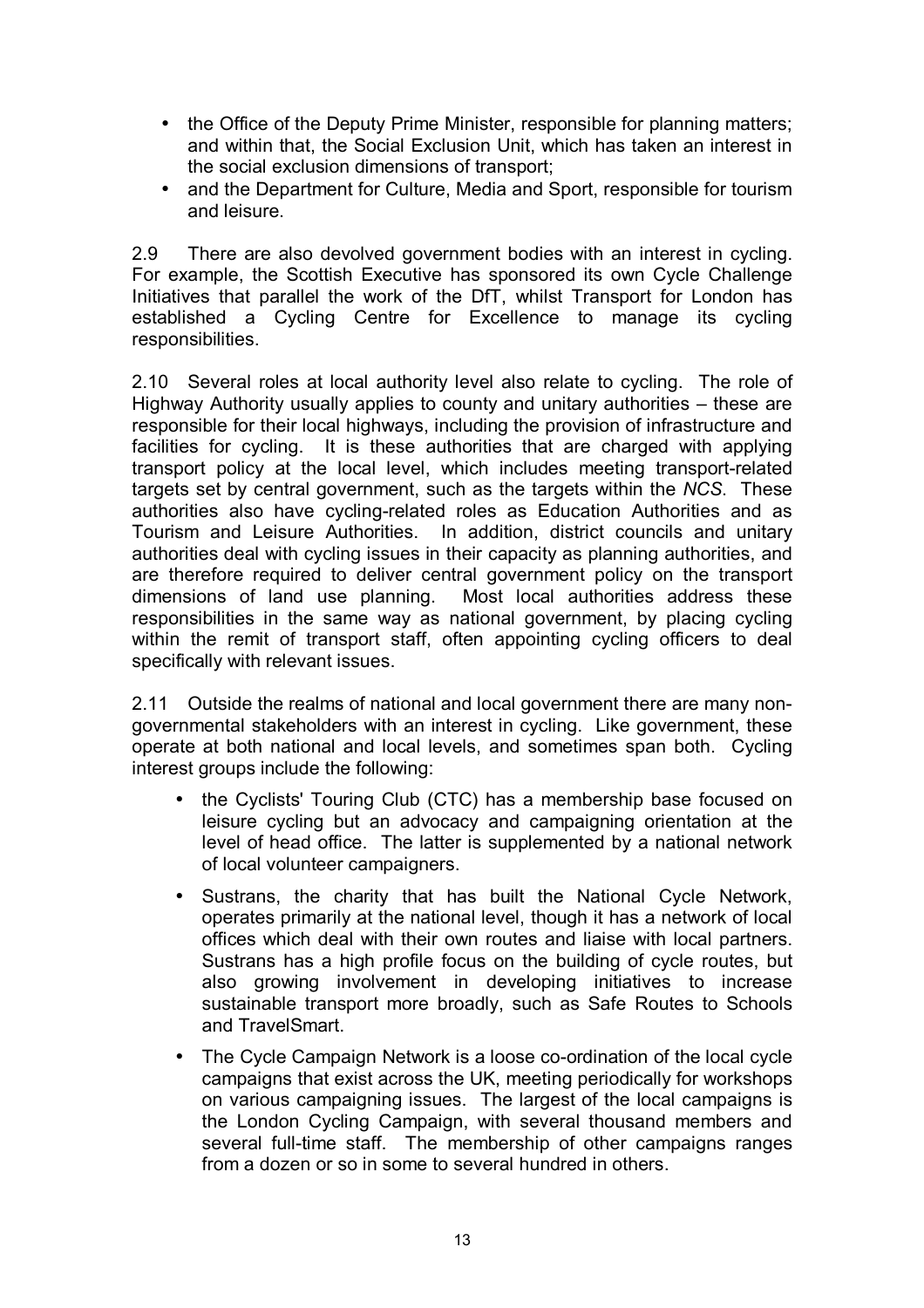- The Cyclists' Public Affairs' Group (C-PAG), involving a number of cycling organisations, was established to lobby policymakers on cycling issues at national level. This group therefore provides a direct link between cycling stakeholders and Parliament. It is also worth noting here the All-Party Parliamentary Cycling Group.
- Whilst not having a direct input into UK policy, the European Cyclists' Federation is an umbrella group to which several of the UK cycling bodies belong. It has a close relationship with the Vélo-City conference series that has since 1980 brought together cycling activists, planners and policymakers. It also develops and disseminates cycling resources, and is a key player behind the new EU-funded Vélo-Info project.
- There are in addition several more locally-based cycle promotion organisations funded by a combination of charities, local businesses and agencies, or even supported through the voluntary efforts of local campaigners. These include the Cycling Project for the North West based in Manchester, Cycle West based in Bristol, and the Cambridge Cycle-Friendly Employers' Scheme. The work of these organisations is matched by some of the better organised  $-$  and better funded  $-$  local cycling campaigns.

2.12 Other stakeholders with an interest in cycling include those concerned with green transport more broadly, notably Transport 2000; organisations such as the AA and the RAC whose broader interest in transport includes cycling, though it may not always overlap with the interests of cyclists; organisations concerned with still wider areas of interest in which cycling has some role to play, for example the Countryside Agency and Sport England; and the cycle industry – including manufacturers and importers of bicycles, bicycle parts and accessories, as well as bicycle retailers. The relationship of these firms to policy is mostly indirect, though important.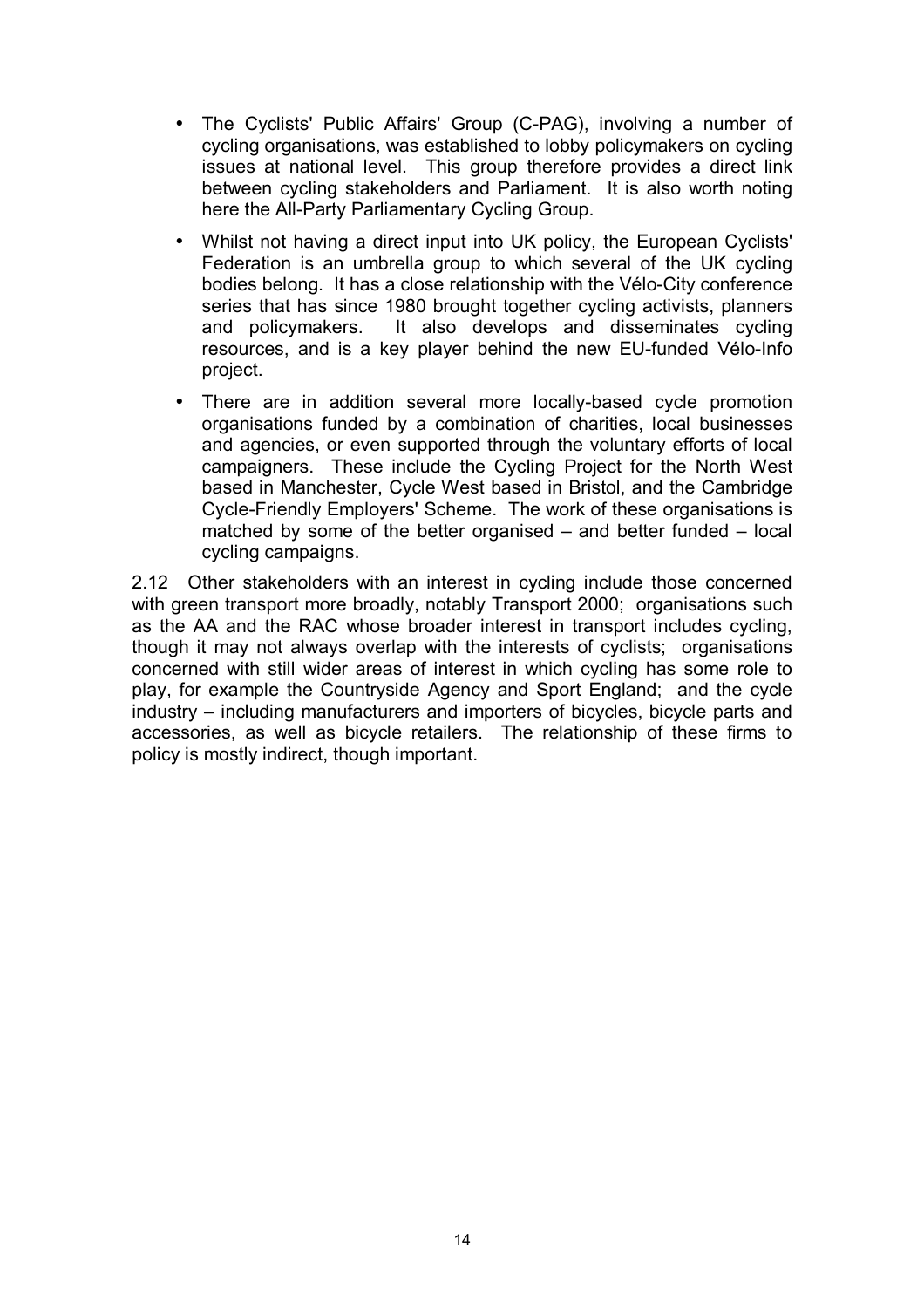### **Chapter 3: Research Priorities**

3.1 Whilst all the above stakeholders share a common goal of increased cycling, they do not necessarily agree on how this can be achieved, on what kinds of cycling have the greatest need of being increased, or on how to prioritise actions for achieving such goals. This chapter considers the different objectives and priorities of cycling stakeholders, and the ways in which their positions, and the debates that arise from disagreement, have informed the research agenda.

3.2 To begin with the government agenda, the NCS document contains clear priorities in the form of objectives, targets, indicators, mechanisms and outputs. Whilst it is not necessary to detail these here, the topic areas used to frame the key strategic outputs at the start of the document provide a useful guide to government priorities regarding how to increase cycling. These topic areas are:

- Planning  $-$  to make places accessible by cycle
- $\bullet$  First steps improving safety
- Getting there  $-$  road space and priority
- At the destination  $-$  cycle parking
- Security  $-$  tackling cycle theft
- $\bullet$  Culture shift changing attitudes
- Resources  $-$  the drive-chain of change
- $\bullet$  The road ahead directing and monitoring action.

3.3 Looking specifically at research needs, the document also includes, in its 'at-a-glance' summary of the Strategy, a section on 'Research and Development', whose objectives and targets are reproduced in Table 3.1.

3.4 The *National Cycling Strategy* makes clear the Government's research agenda for cycling, and the role for research within the overall strategy. Research needs are distributed across a variety of institutions, levels of decisionmaking and topic areas, in the following ways: the range of cycling interests involved covers not just policymakers and transport professionals but also bicycle users; both national and local government areas of concern are included, as well as those of institutions that train transport professionals; whilst the range of topics goes from the technical dimensions of cycling infrastructure and facilities to safety analyses and attitudinal research.

3.5 Since 1996, government priorities have shifted somewhat, reflecting in part a shift in wider social priorities. There are now several new areas of government concern that underpin current policymaking, many of them having a transport  $-$  and therefore cycling  $-$  dimension. There are increased policy concerns with health, with reducing social exclusion, with crime, with the use of public space, and with the needs of young people. National transport policy has also shifted decisively towards an integrated approach, which has direct implications for cycling. Of some relevance here is the recent consultation on the integrated transport research strategy of the Department for Transport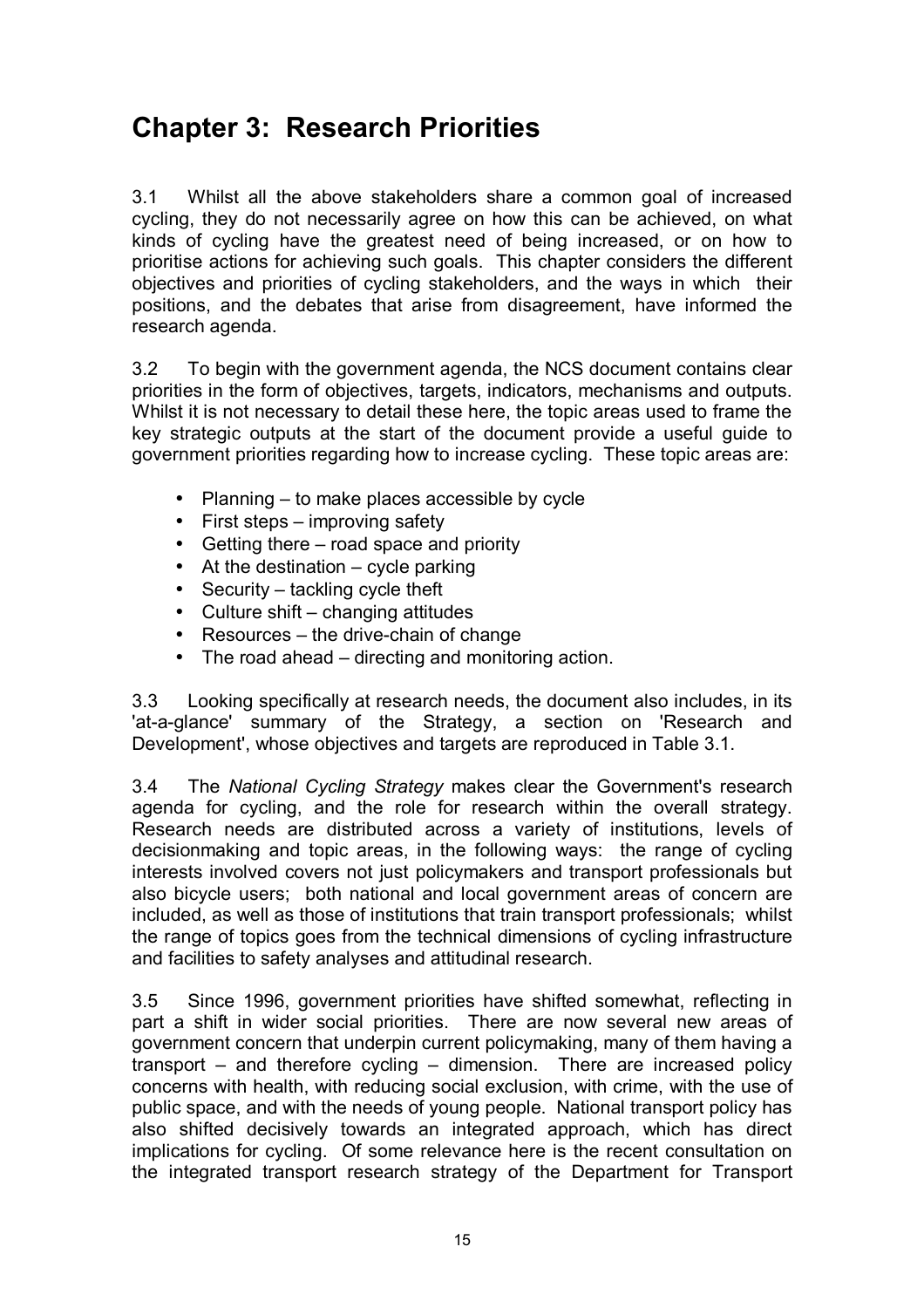(DETR 2001a). This strategy includes 'promoting cycling, walking and greener travel' as one of 13 key research issues, with 'attitudinal research on how best to promote more cycling to meet the 10 Year Plan target' included as a high priority.

| <b>OBJECTIVE</b>     | TARGET                                                               |
|----------------------|----------------------------------------------------------------------|
| Increase cycle Use   | 1. Review data collection on cycle use                               |
|                      | Study "best practice" in medium sized European towns<br>2.           |
| Safety               | 3. Investigate the basis for cycling safety (exposure) targets       |
|                      | 4. Identify the scale and solution to Heavy Goods Vehicle<br>threats |
| Expertise            | 5. Review professional training courses                              |
| Guidance             | 6. Review all technical guidance                                     |
| <b>Standards</b>     | 7. Review highway authority standards                                |
| <b>Cycle Parking</b> | 8. Study standards of cycle parking equipment and<br>installation    |
| Attitudes            | 9. Develop a research basis for attitudinal monitoring               |

#### **Table 3.1. Objectives and Targets for Research and Development in the**  *National Cycling Strategy***. (adapted from DoT 1996: 30).**

Target numbers not from original document.

3.6 Such policy concerns are replicated in the wider realm of cycling advocacy. The collaborative effort that went into producing the NCS means that its objectives are endorsed by cycling stakeholders as well as policymakers. Stakeholders are keen to see the NCS objectives and targets met, even though they sometimes prioritise the issues in different ways to government. The ways in which stakeholder and government priorities converge and diverge are examined in paragraphs 3.7 to 3.15.

3.7 One shared priority derives from the general recognition that in order to achieve cycling growth it is necessary to actively market cycling to both professionals and the general public. Another concerns the training of cyclists, both children and adults. This has come higher up the agenda with the realisation that as well as a need to improve children's cycle training, persuading adults to begin cycling  $-$  often for the first time in many years  $$ requires new training initiatives too.

3.8 An area of high concern for non-governmental stakeholders relates to the sources and nature of the data used to produce cycling statistics. The baseline data from which the NCS figures and targets are drawn derives from the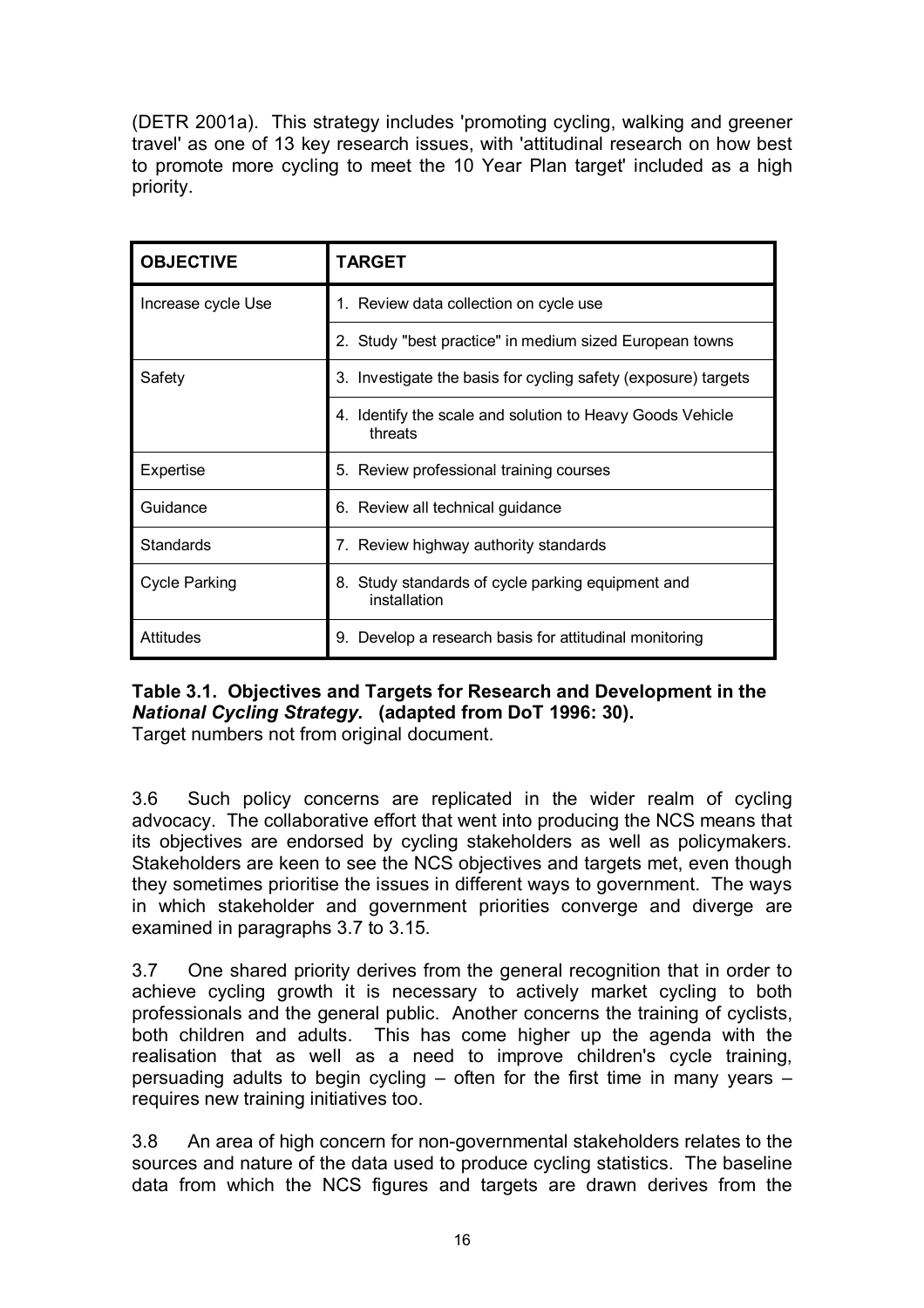National Travel Survey (NTS), which is compiled by means of face-to-face survey interviews plus one-week travel diaries involving a sample of over 5000 UK householders. The survey counts utility trips, i.e. journeys made for a purpose other than the journey itself, but not leisure trips made simply for their own sake.

3.9 From a cycling advocacy point-of-view, there are several problems with using the NTS as the basis for cycling statistics. Firstly, there are several cycling stakeholders whose advocacy role spans both leisure and utility cycling. Such organisations regard a focus solely on utility trips as inadequate for the purposes of the National Cycling Strategy. They argue that if the goal is simply to increase levels of cycling, it is not justifiable to exclude new leisure trips from the equation. Leisure cycling is seen to have intrinsic benefits in relation to health, the economy  $-$  especially of rural areas  $-$  and individual well-being. It is also believed by some to be a stepping stone to utility cycling, by providing a safe space for those who are new to cycling or coming back after a break to gain their confidence before venturing onto the road network. There should, from such a perspective, be a shift in the balance of how resources for promoting and researching cycling are allocated between leisure and utility trips; the latter are seen to have received a far greater share of resources than is warranted by the comparative numbers and mileage of utility trips. The utility focus of the DfT's own research programme is a particular object of such concerns, although the DfT has commissioned some leisure cycling research.

3.10 Arguments for giving more support and resources to leisure cycling are not accepted by all cycling stakeholders, especially those whose support for cycling is centred on the role it can play in reducing the congestion and pollution caused by everyday trips by car. Many stakeholders have doubts that there are links between leisure and utility cycling, and there are concerns that leisure cycling can generate increased car journeys to the countryside in order to then cycle for leisure. On the other hand, in circumstances where many potential utility cyclists face barriers they are unable or unwilling to overcome, the advocates of leisure cycling argue that it can at least capitalise on those benefits that it does offer. Most importantly for this review, the different perspectives on leisure and utility cycling highlight the need for research that can examine the relative benefits of the two and the degree to which leisure cyclists can be effectively encouraged to make utility trips.

3.11 Methodologically, too, there are concerns about the integrity of the NTS data since cycling accounts for only a few trips among the relatively small NTS sample. It is therefore difficult to ensure the accuracy of NTS figures when cycling rates are extrapolated to the wider population. Furthermore, analysis by Sustrans of cycle usage data on routes monitored by local authorities  $$ including the National Cycle Network – suggests that the NTS does not capture accurately the trends in cycle usage. Sustrans' figures show that cycling rates increased in the year to 2001, contradicting government figures reporting a decrease in cycling. This may be accounted for by the discrepancy between leisure and utility journeys, but illustrates anyhow the low degree of trust that cycling advocates have in government cycling statistics. Establishing reliable sources of data is consequently a high research priority for such groups.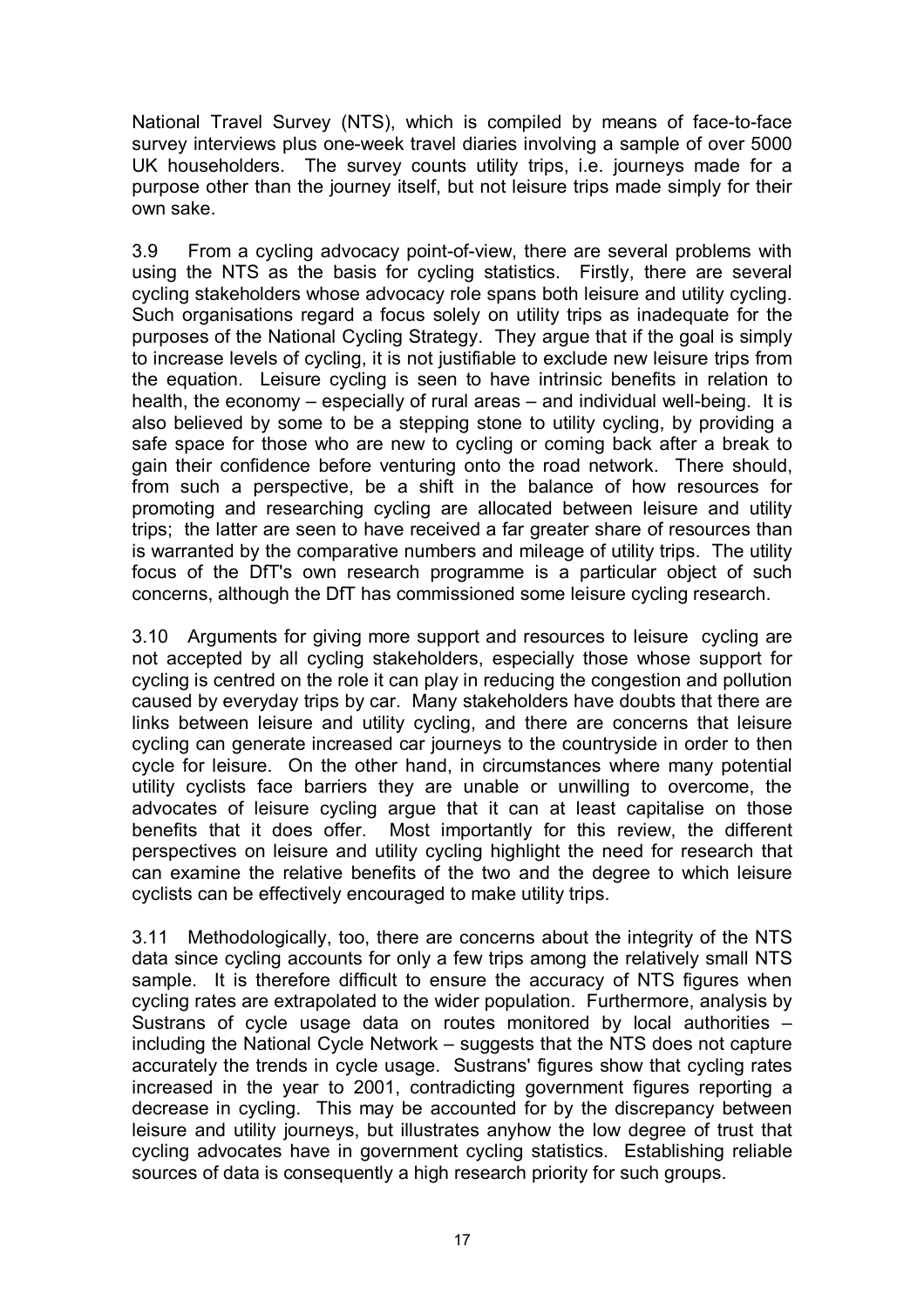3.12 Cycling stakeholders are also concerned about the disciplinary balance of research. There is a strong perception that the research field is dominated by detailed engineering and design work which some feel has been refined sufficiently by now to require only minor adjustments. Others believe there is still much to learn about infrastructure design, notably from abroad. There is, then, no consensus on this point, but there is a general agreement that more resources should be devoted to research right across the field, including social scientific research that examines the motivations, behaviour, perceptions, experiences and needs of cyclists and other road users, and to analysis of case studies that can illustrate good practice.

3.13 Increasing the balance of social research and case study work is, in fact, supported not just by cycling advocates but also by the DfT, which wishes to ensure perspectives and methodologies are balanced across its full research remit. Strengthening the social science input into DfT research is a central component of its consultation research strategy from 2001 (DETR 2001a), whilst the Department shares with others an increasing concern 'that new policies and decisions ... are evidence-based' (ibid.: 11). That both the Department and its critics share similar views about what direction research should take needs to be emphasised, whatever their differences in how to pursue this.

3.14 Perhaps the most fundamental requirement of cycling research expressed by stakeholders is that projects should form part of a coherent research strategy rather than being ad hoc and unrelated. This again is an issue that is raised in the Department's own research strategy document. What should be noted is that for the Department, a coherent strategy needs to cover all its transport responsibilities, whereas cycling stakeholders are concerned only about the coherence of cycling research. Because of this, and because of the obligation of DfT to balance its resources and priorities, there is a point at which cycling stakeholders are inevitably going to be disappointed at the limited extent to which research focuses on cycling.

3.15 That said, stakeholder concerns about the DfT's approach to research are heightened by the slow progression of its new strategic approach into departmental practice. Whilst the consultation Research Strategy was produced in 2001, it has not yet been implemented  $-$  at least not in a thorough way. Several stakeholders have questioned the apparent lack of any strategic overview in the DfT's 2002 'Summary of Planned Research' (DfT 2002). They point out that whilst there is, to begin with, very little cycling-specific research in this document, a greater concern is that from the text in the document it appears that contractors may be permitted to produce research on topics that have some bearing on cycling without having included cycling dimensions in this work. For cycling stakeholders, what is required here is a demonstration that there is within the DfT a strategic understanding not just of the full range of issues for which cycling research could be valuable, but also of the impacts that transport decisions as a whole can have on cycling and cyclists. From discussions with the DfT's Transport Research Unit, this concern appears to be shared at least in some quarters within the Department, even if it has yet to filter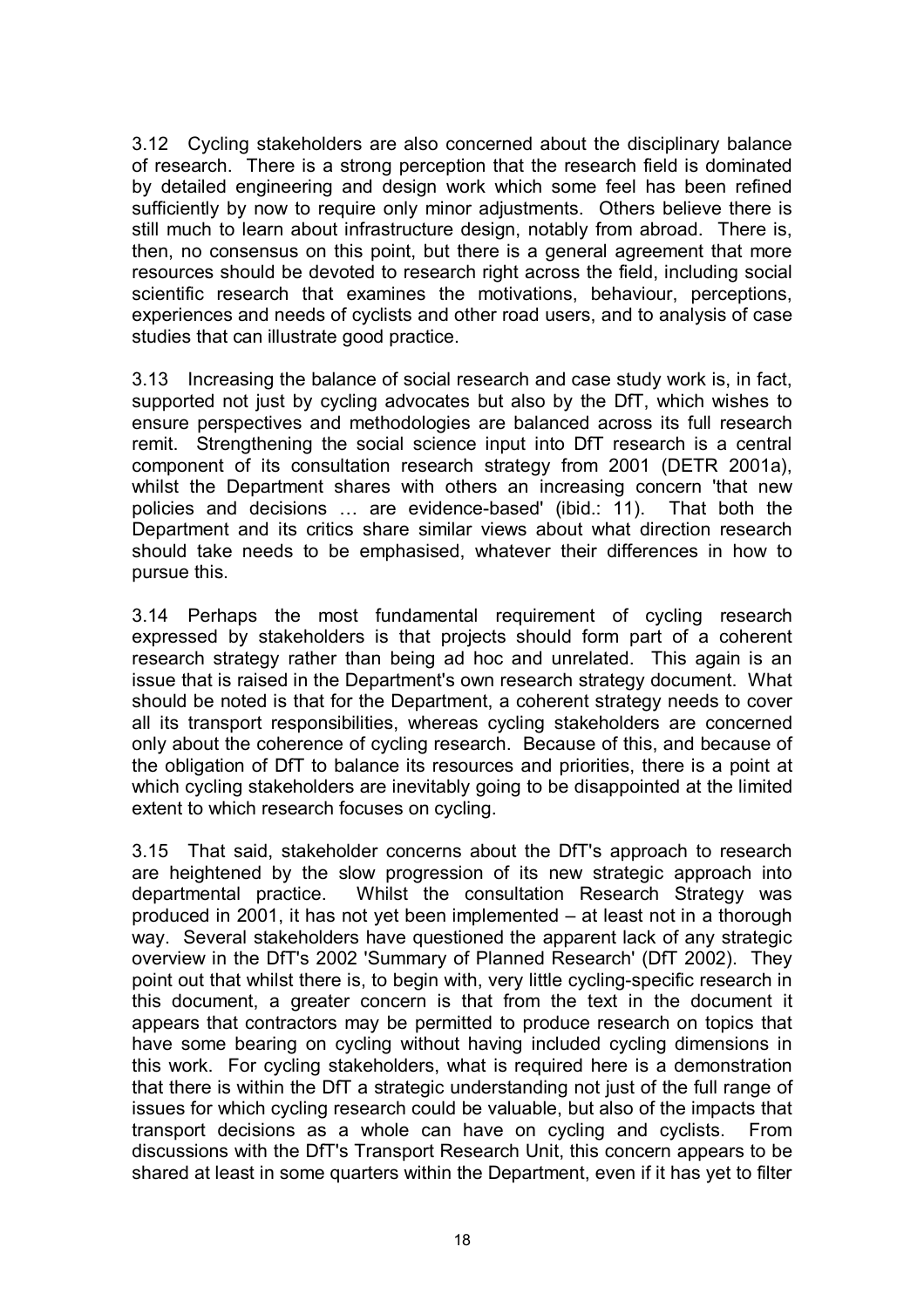through in all directions. The criticism of DfT by cycling stakeholders may simply highlight, then, a need for better communication of the Department's perspective to stakeholders. For example, if consideration of cycling is indeed part of the contract specifications for research projects, the DfT could produce an advisory note for cycling stakeholders making this clear, and thus deflecting criticism.

3.16 Several of the issues discussed above will be returned to in Chapter Five, which examines in more depth the content of cycling research, and the approaches and methodologies used.

3.17 To summarise, the research priorities that arise from the National Cycling Strategy, the concerns of cycling stakeholders and emerging policy priorities can be listed as follows:

- planning and technical matters, including  $$ 
	- o road space allocation
	- o infrastructure design
	- o cycle parking and cycle security
	- o bicycle design
- the skills of transport engineers and of cyclists
- the promotion of cycling
- attitudes to cycling
- how to progress the National Cycling Strategy, including  $$ 
	- o resources for cycling
	- o the integrity of cycle usage data
- the relative significance of utility and recreational cycling
- modal shift from car use to bike use
- integrated transport and sustainability
- $\bullet$  wider policy concerns such as  $$ 
	- o social inclusion
	- o health
	- o young people
	- o crime
	- o public space

This list forms the basis of discussion in subsequent chapters.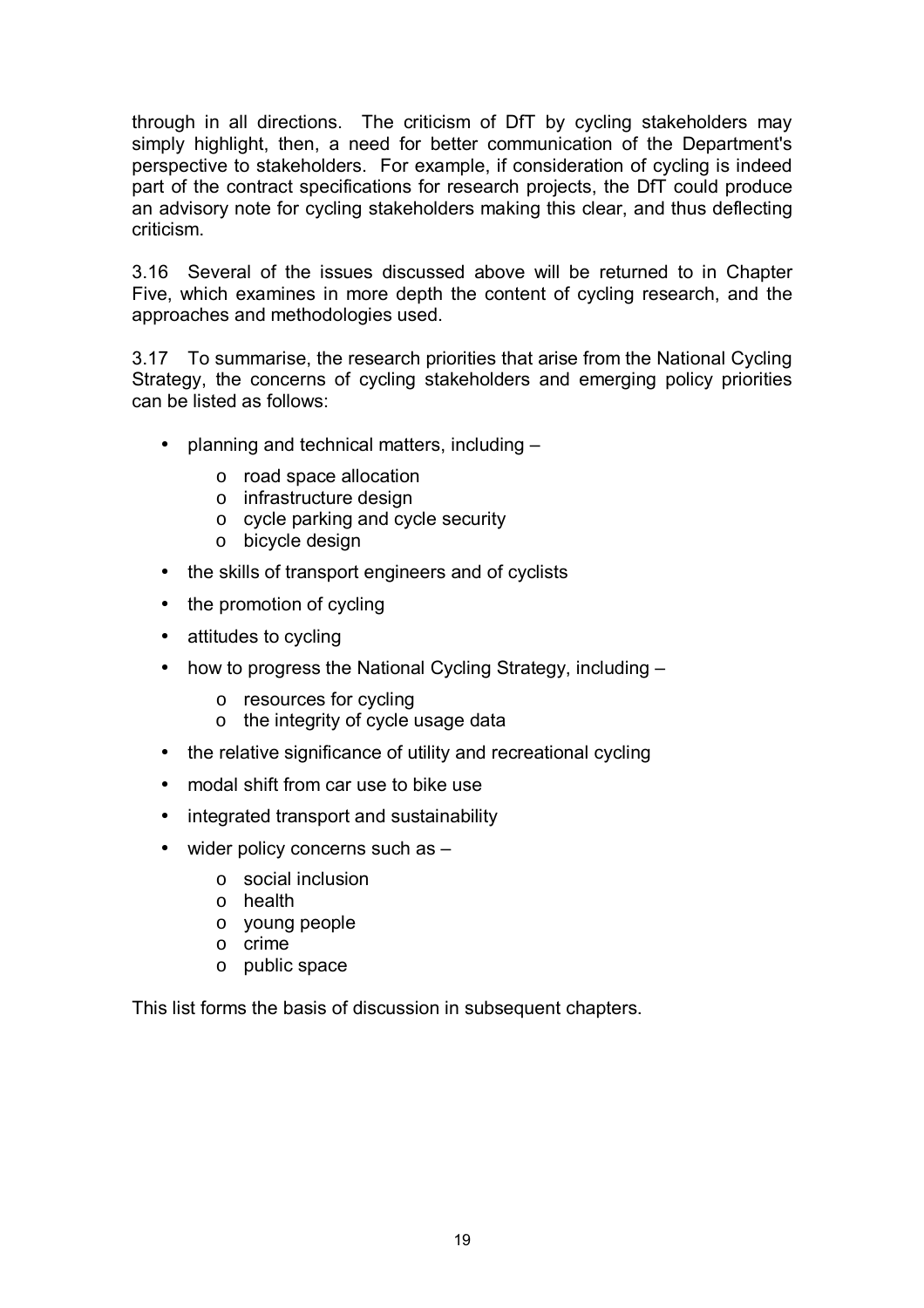# **Chapter Four: A Map of Cycling Research**

4.1 Having identified the key priorities for research, this chapter outlines the topography of cycling research  $-$  who commissions and sponsors the research, who carries it out, and what the key routes are for dissemination.

### **The Commissioning and Funding Process**

4.2 The DfT is the main sponsor of cycling-related research, responsible for almost half of all projects  $-$  in line with a 42% share of all UK transport research funding. Trying to determine exact expenditure figures is not possible since costs are not available for all projects, but DfT research on cycling or closely related themes during the last decade has added up to at least £5 million. To set this within a broader context, the research budget for the whole Transport Strategy, Integrated and Local Transport programme (which includes almost all cycling research) is currently almost £10 million per year. The total DfT research budget is something over £30 million per year, with a further £10-12 million annual research budget at the Highways Agency, which has also funded a small number of cycling-related projects.

4.3 The research supported by the DfT and the Highways Agency is largely 'directed'. In the case of DfT, branch heads within the department define research specifications in light of Ministerial priorities and problems experienced by local authorities during the previous year. More formal arrangements for seeking input into research have been established through the DfT's Traffic Management Board. These initial specifications are submitted to divisional research heads to be reviewed by the committee that compiles the annual research programme. This must then be approved by Ministers, who may demand revisions. Research projects are then put out to competitive tendering. In addition, the DfT has over the years supported a small number of 'responsive' research programmes managed either internally or by bodies such as the EPSRC (see below), where researchers submit proposals that address broad themes identified in the specifications for particular programmes; a proportion of proposals are then selected by a commissioning panel. Three cycling projects have been funded by such programmes in the last few years – one in the Inland Surface Transport programme and two in the Future Integrated Transport programme – though DfT has only funded one of these itself.

4.4 In contrast to the directive approach, the research councils that support much university research operate largely in responsive mode, allowing both submissions to programmes as outlined above, and also open submissions not tied to any programme that simply fit the overall remit of the relevant research council. Discussions with charitable trusts and researchers funded by them suggest that they too have both a responsive mode of funding good research ideas suggested to them, and a directive mode where they identify projects they would like to see carried out.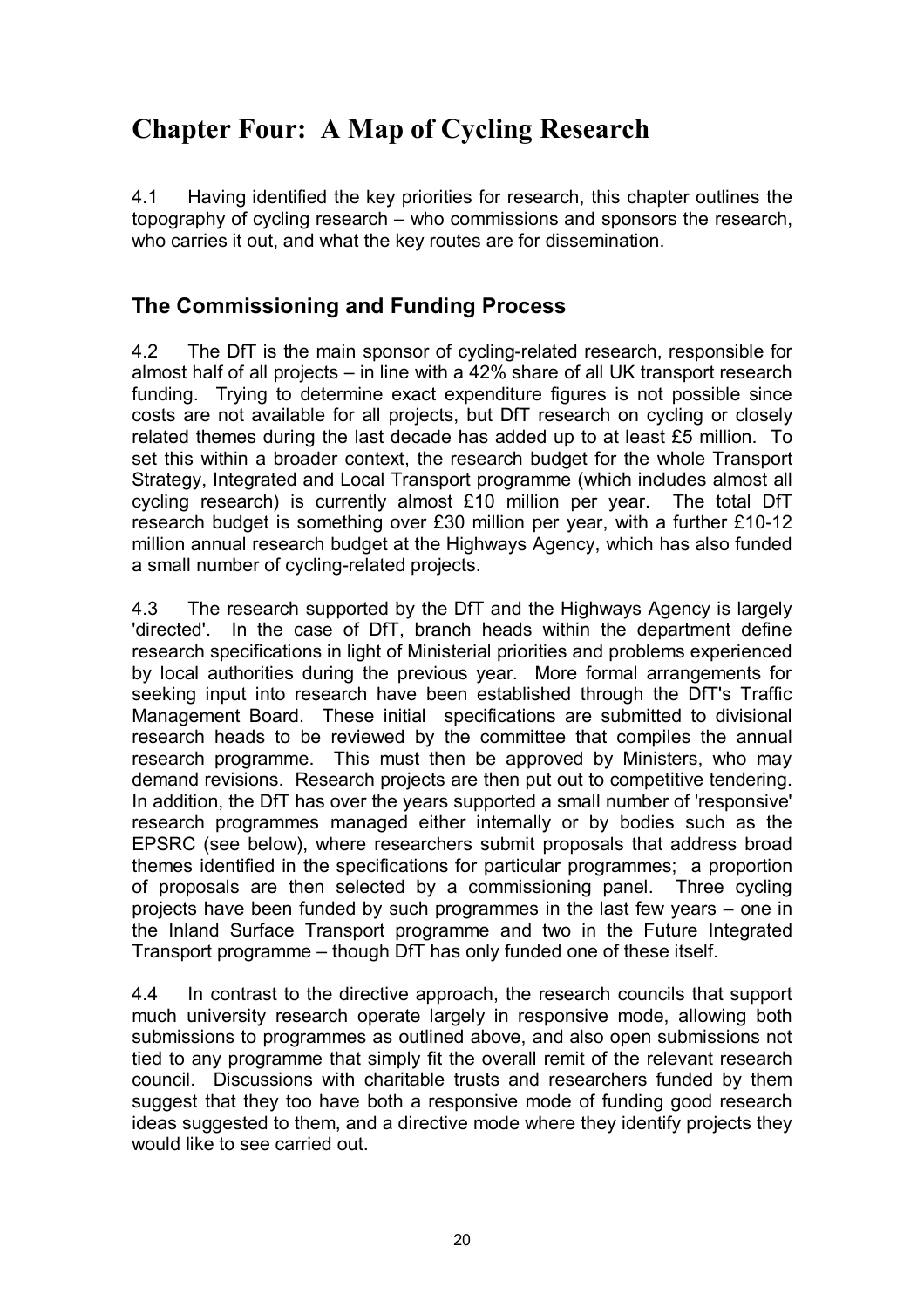4.5 The research councils have together accounted for only eleven cycling projects over the last decade. The bulk of these have been funded by EPSRC, the Engineering and Physical Sciences Research Council, which funds most academic transport research in the UK (18% of the total spend). EPSRC's total spend on cycling research has been just over £1 million, spanning eight projects (including one of the Future Integrated Transport programme projects), although three of these  $-$  using half the total funding  $-$  have investigated the use of cycling to help paraplegics and are therefore not really relevant to general policy development. Those that do have general policy relevance have therefore cost only half a million pounds. EPSRC has a total annual research budget of over £300 million, of which £20 million is devoted to its Infrastructure and Environment programme, including transport. Whilst transport itself has less than a 1% share of EPSRC's overall budget, this needs to be understood within the context of the very high research costs  $-$  especially for equipment  $$ involved in many of the council's other topic areas.

4.6 The other research council that has funded cycling research is ESRC, the Economic and Social Research Council. ESRC's annual budget is around £50 million, covering research training and research funding across the social sciences. This includes the social, economic and cultural dimensions of transport, although transport is a small part of the Council's overall remit. Three projects (one of them under the LINK Inland Surface Transport programme managed by EPSRC and supported also by the DfT and DTI) have been funded in the period 1995 to 2001, at a total of just under £160,000. Of the other five research councils, the MRC (Medical Research Council) has a health-related remit that is relevant to cycling, though it has not so far funded any cycling research. Its budget is approximately £400 million. In addition, the AHRB (Arts & Humanities Research Board), which is likely to come shortly under the Research Council structure, could fund research on the cultural and historical dimensions of cycling, but has been excluded from this review because of the review's focus on policy matters.

4.7 In addition to central government and the research councils (which are anyway funded by central government and required to follow a research agenda set by government), there are three other main sources of cycling research funding. Whilst detailed information on research budgets for these is not available, they are generally small funders in both the number and size of projects. Firstly, a variety of local and devolved authorities, government agencies and central government departments for which cycling is mainly a peripheral issue have occasionally funded research which has wider relevance than just their own needs. These include projects sponsored by the Scottish Executive, Transport for London, a few specific local authorities, and also the DTI. Secondly, charitable trusts that support transport and environmental work  $-$  notably the Ashden Trust and the Rees Jeffreys Road Fund  $-$  have funded several significant projects. Finally, cycling organisations themselves often commission research of considerable value (in cycling rather than economic terms) – these include national organisations such as the CTC and Sustrans, but also local cycling campaign groups working to very low or even non-existent budgets.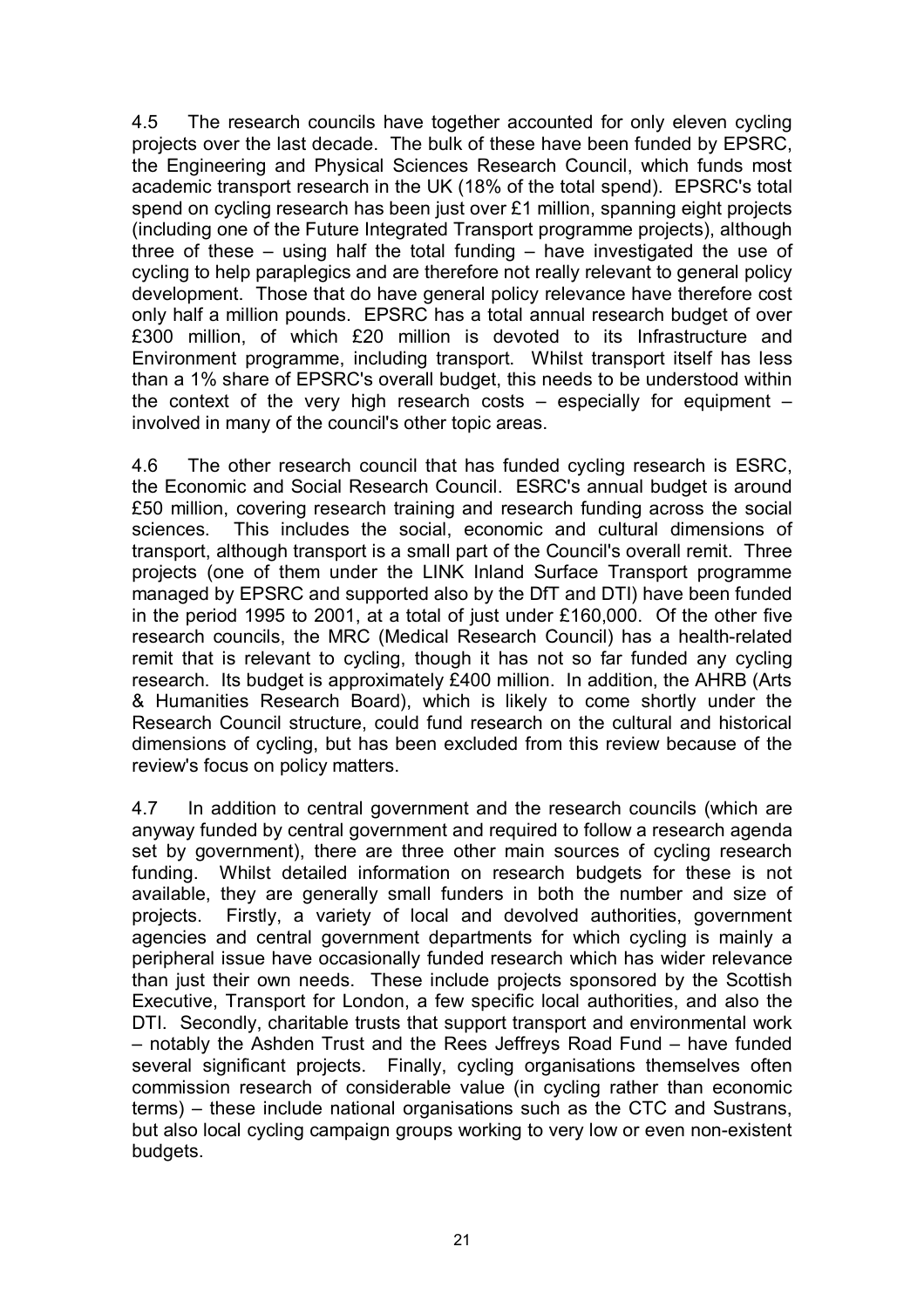### **Cycling and transport research strategies**

4.8 The variety of organisations that commission and fund cycling research shows that cycling is on the national research agenda, even though its share of national research budgets is very small. Increasing this share is dependent on being able to ensure that cycling maintains prominence as a worthwhile modal choice in the minds of the key funding bodies, and that the societal problems that cycling can help solve are prominent in their research strategies. The discussion of the DfT's research strategy above highlights the problem that funders face in balancing demands for research across the various modes. As already highlighted, support for cycling must usually be situated within a multimodal research strategy, a problem not faced by organisations whose focus is solely on cycling.

4.9 That said, there are strong arguments for increasing the balance of research funding in favour of cycling. To begin with, of the 49 cycling projects reviewed for which there are cost figures available (that is, the majority of DfT projects, some of the HA projects and all those funded by EPSRC and ESRC), the average project cost was £125,415. This average would doubtless come down considerably were figures available for the other projects reviewed, because so many have been conducted by poorly-resourced organisations or in researchers' own time. This is, of course, a very crude way of assessing research value, and does not in any way evaluate results. Nevertheless, it provides a useful first-glance comparison between different kinds of research focus. Table 4.1 shows that the average cost of these cycling projects compares favourably with average project costs for DfT and EPSRC projects as a whole, and also for EPSRC's transport projects.<sup>1</sup> Moreover, the total cost for cycling research is a very small percentage of total transport research costs, especially when one considers that the cycling projects under discussion span well over five years compared to the two to four year maximum span of the EPSRC and DfT projects listed. Cycling research  $-$  just like cycling  $infrastructure - is$ , then, cheap compared to other topics and other modes.

4.10 Also like cycling infrastructure, cycling research has the potential to bring rewards that far exceed the modest investment needed. The many benefits of cycling are well rehearsed. Any increase in cycling will: help reduce pollution and congestion; reduce the need for increased investment in road infrastructure; help reduce journey times for all road users; and increase the health of those taking part. Together, these provide clear economic benefits for government, for local authorities, for the health service, for employers and  $-$  in the savings afforded through reduced car-dependence  $-$  for individual cyclists. It is beyond the scope of this review to try to quantify the economic benefits of cycling research, and given the long timespan of cycling targets this could be a risky occupation. Nevertheless, it is hard to imagine that the small investment in cycling research over the last ten years could have provided anything but good value for money. It should be noted that for the most part that value

 $\overline{a}$  $<sup>1</sup>$  These comparisons have been selected both for their relevance and their availability.</sup>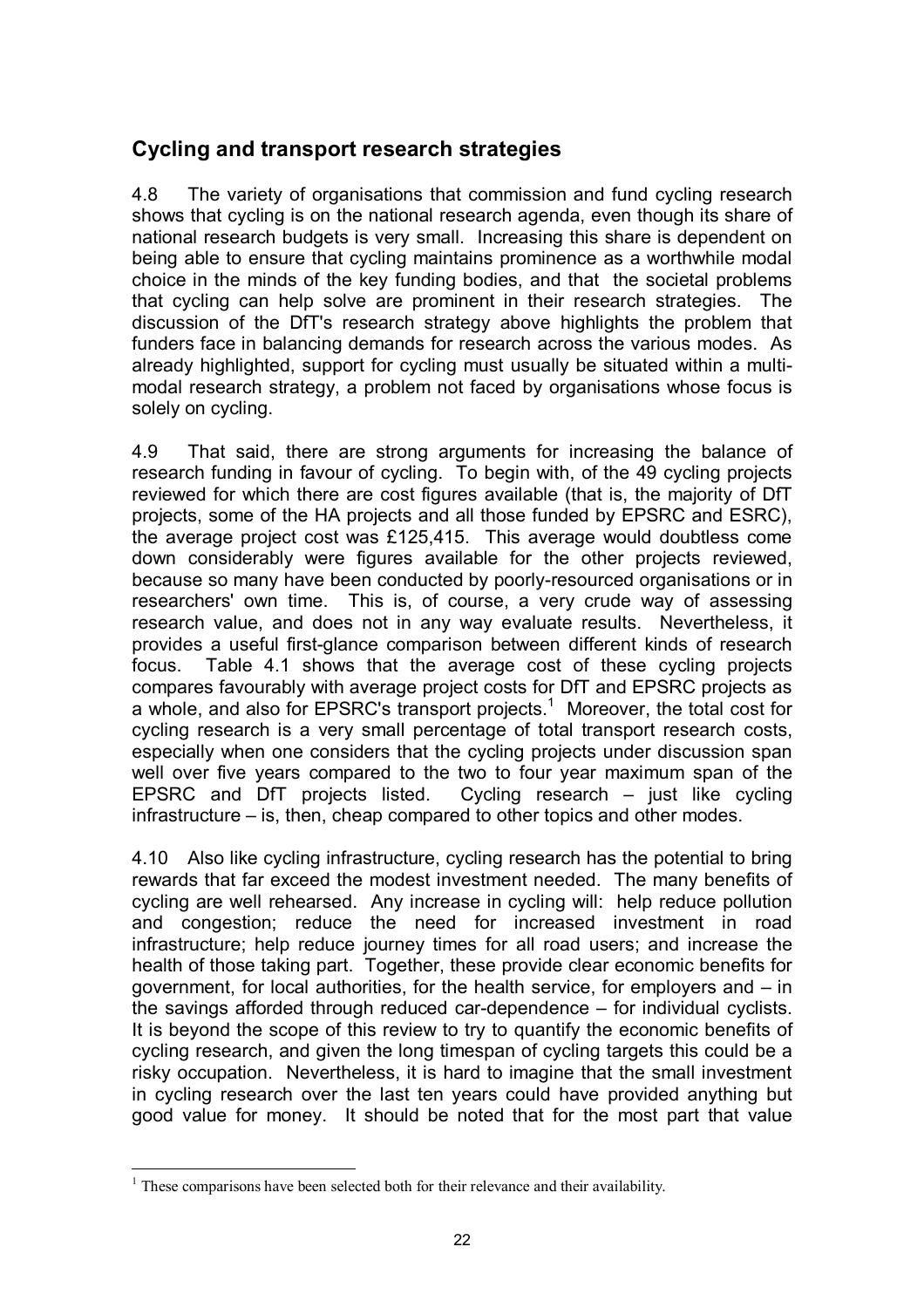resides not in cycling figures themselves but in the influence research has had on helping decisionmakers and implementers to choose paths for action.

4.11 The budgets of charities and voluntary organisations have much less scope for diverting funds towards cycling research, and in many cases this would simply mean diverting funds from cycling promotion projects to cycling  $r$ esearch  $-$  this would not benefit cycling as a whole.

4.12 Therefore, aside from the DfT the main bodies which need to be persuaded of the value of cycling research are the research councils that fund university projects. To what extent can the benefits of cycling, and the problems it can help solve, be found in the research strategies of the three research councils to whose remits cycling is relevant? An EPSRC briefing on its transport research (EPSRC 2002) expresses a commitment to addressing environmental concerns, and claims its research 'has the goal of promoting socially inclusive and accessible transport by promoting walking, cycling and greener travel in addition to automotive and public transport research'. The ESRC includes as one of its thematic priorities (ESRC 2000) 'environment and human behaviour'. This priority covers mobility and transport, and encourages research which seeks to answer questions concerning integrated transport and the environmental dimensions of new requirements for mobility and land use. Cycling research could be relevant also to several other thematic priorities, concerning health, social exclusion, work and lifestyles. The health dimensions of cycling also have relevance to the MRC's strategy (MRC 2001), in relation to its cardiovascular initiative and its focus on social factors in health and policy and on public health.

| <b>Funding Source</b>                                                    | <b>Total</b><br>Cost | Total<br><b>Number</b> | Average<br>Cost |
|--------------------------------------------------------------------------|----------------------|------------------------|-----------------|
| Average DfT project $cost1$ (current or completed<br>in 2001)            | £45.2m               | 250                    | £180,914        |
| Average EPSRC project cost - transport (current<br>in 2001)              | £68m                 | 500                    | £136,000        |
| Average EPSRC project cost - overall (current in<br>2001)                | £1,000<br>m          | 5100                   | £196,078        |
|                                                                          |                      |                        |                 |
| Average cycle project cost<br>(current in 2002 or completed since c1995) | £6.1m                | 49                     | £125,415        |

#### **Table 4.1. Comparison of average project costs for cycling and other research topics.**

4.13 It seems, then, that the research councils are open in principle to funding further cycling research. Given that three out of eight policy-relevant studies funded so far have been supported from within transport research programmes

 $\overline{a}$ <sup>1</sup> Based on current and completed projects under all programme areas as listed in the  $2000 - 2001$  DETR Roads and Local Transport research compendium (DETR 2001b).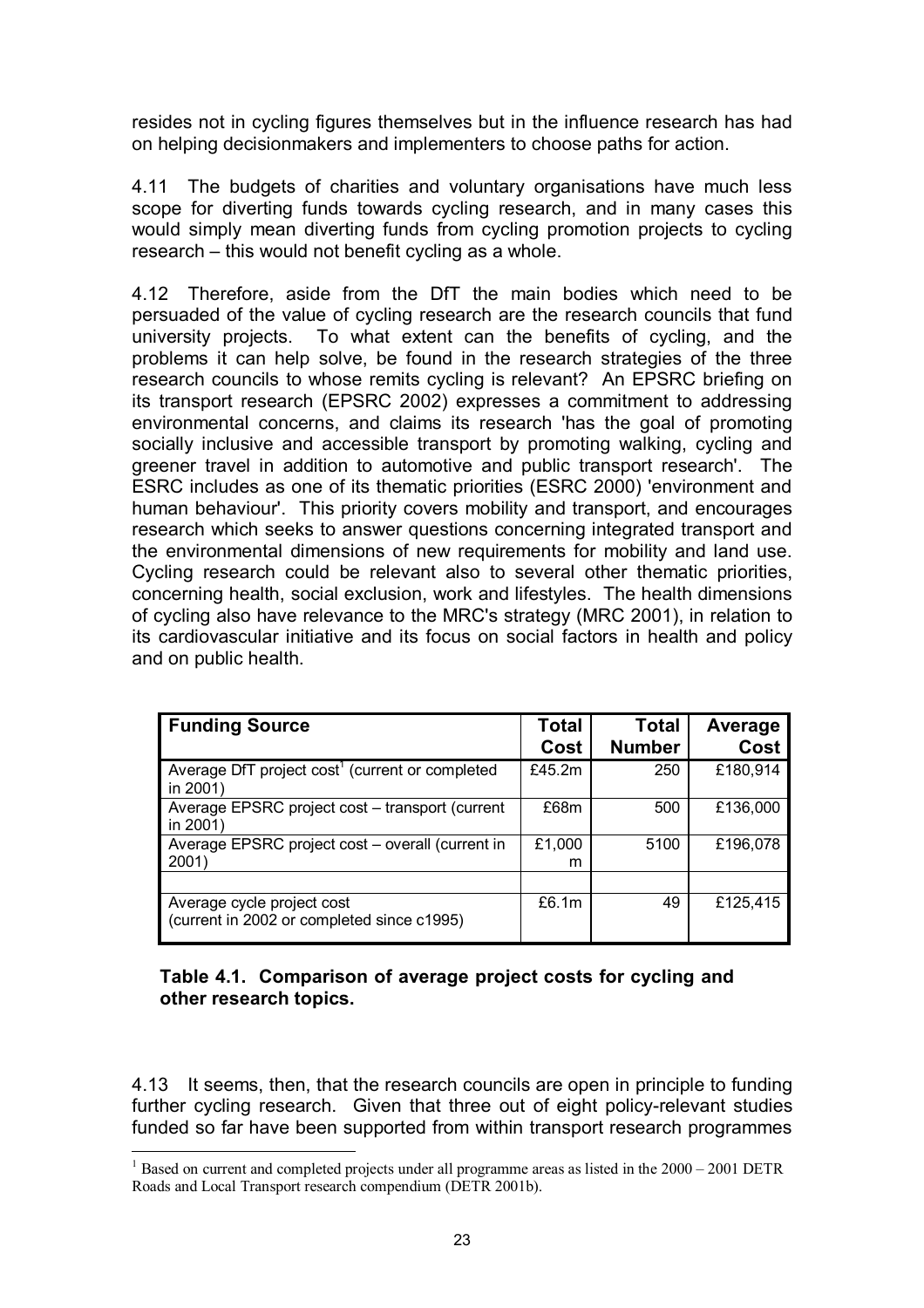shared between the research councils and DfT, this seems an especially important avenue for researchers to pursue. The experience of researchers who have been funded through this route suggests that good liaison with programme managers and even those on commissioning panels can help ensure that research proposals submitted to programmes are targeted well for a successful result. This is less easy to achieve with the responsive mode, since the commissioning panels are not as likely to include transport specialists. In order to increase the amount of cycling research supported through open 'responsive mode' submissions, it may be necessary for the DfT and influential cycling advocates to argue the case with researchers and research council strategists, or for DfT to be more involved in the research process within universities.

### **The cycling research community**

4.14 Having identified who commissions and funds cycling research, this section identifies the kinds of organisation that conduct research  $-$  these are fairly few in number, and are located in both the public and private sectors. Within these organisations, there are usually at most only a few individuals who are concerned with cycling, whilst other staff concentrate on other research topics. Usually an organisation that conducts cycling research will specialise in transport-related research, advocacy, teaching and/or consultancy, but in some cases cycling may be covered as part of a different set of interests, such as engineering, environmental or planning work. The kinds of organisation that conduct cycling research are:

#### • *Transport, planning and environmental consultancies*

4.14.1 Consultancies derive a lot of their work from central and local government commissions. Much of this work is research-based, or includes a research component – for example researching the background conditions in developing an employer or school travel plan. Consultancies have been responsible for almost a third of DfT cycling research projects over the last decade, whilst this work has taken up three fifths of the cycling research work conducted by them. The rest of their work has almost all been commissioned by other government departments and agencies, or by local authorities.

#### • *Academic researchers*

4.14.2 Researchers based in the universities account for a similar number of cycling research projects as consultancies, but their work is funded by a much more diverse range of sources. The biggest source, surprisingly, is universities themselves, with individuals making use of the research time allowed to most academic teaching staff, or funding their work privately in the case of PhD students. Projects that are uncosted in these two ways account for over a quarter of university cycling research. In terms of their more formally funded work, the government research councils account for a similar number of projects to internally-funded work, whilst the DfT has also funded several university projects. In addition, various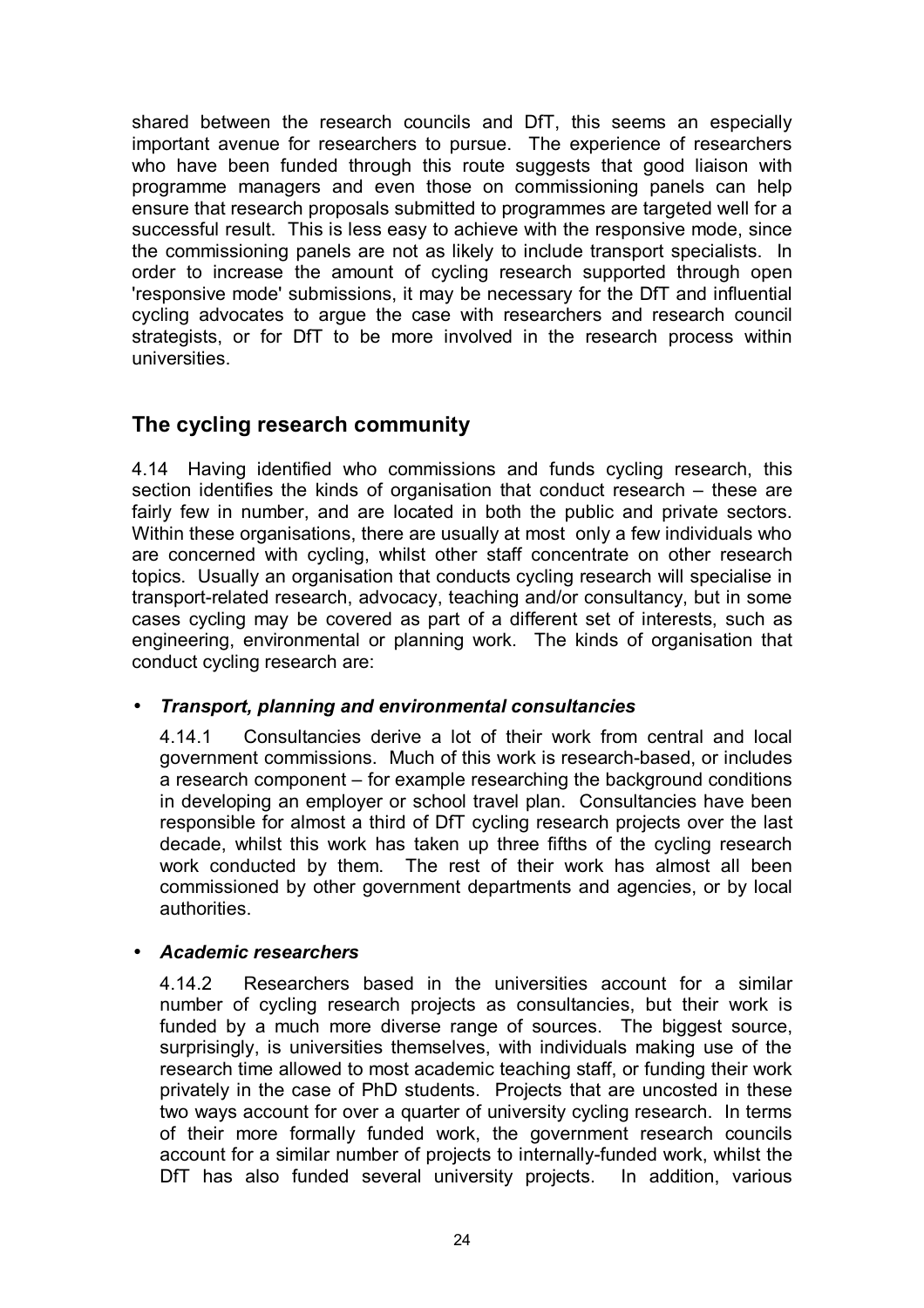charities, cycling bodies and other transport organisations have funded a few projects each.

#### • *Government agencies*

4.14.3 A small amount of research is commissioned by the DfT to be carried out by other government bodies such as the Office of National Statistics. In addition, some government agencies  $-$  for example the Countryside Agency, Sport England and certain tourism agencies – carry out research in-house that has relevance for cycling.

#### • *Advocacy organisations*

4.14.4 The remaining cycling research is carried out by a variety of cycling and transport advocacy groups. These include staffed organisations such as the CTC, London Cycling Campaign, Sustrans and the AA, but also many local cycling campaigns which conduct local projects that they see as important but do not see any need to seek funding for. Some of the larger organisations may contract out data collection and carry out analysis themselves. For the smaller groups, though, research design, data collection, analysis and dissemination all depend on the labour of people who are for the most part volunteers.

4.15 Dissemination routes vary widely according to the sector in which the research is carried out, the needs and inclinations of researchers themselves and those of their funders or clients. Research results can be more or less easily accessible to potential beneficiaries or users, and this in part depends on the location of users themselves. Much cycling research is published as research reports for the original client and then distributed among cycling stakeholders in a fairly unstructured way  $-$  perhaps because the researcher wished to make the results known to a particular person, or because somebody has requested a copy. Research papers based on projects in academic settings are often published as departmental papers available in print or on the internet, or in academic books and journals. Certain consultancies also publish their reports, most notably the Transport Research Laboratory (TRL), formerly a government research facility but now privatised. TRL is a major player in DfTsponsored cycling research, and its reports are highly respected but apparently not as widely read as they might be. A major factor in this is their high purchase cost, though the DfT is now working with TRL to place free downloadable files of their reports on the internet. From discussions with cycling stakeholders, this will be a welcome move, since poor dissemination of research results is a major criticism. This cannot be helped by the diffuse nature of the knowledge base, which restricts access to the results of much valuable research.

4.16 DfT itself publishes research results mainly in the form of Traffic Advisory Leaflets (TALs), which are distributed to local authority officers and other interested bodies. They are also available on the DfT website. There are currently about 30 TALs on the DfT website directly concerned with cycling.<sup>1</sup>

 $\overline{a}$ 1 See http://www.roads.dft.gov.uk/roadnetwork/ditm/tal/cycle/index.htm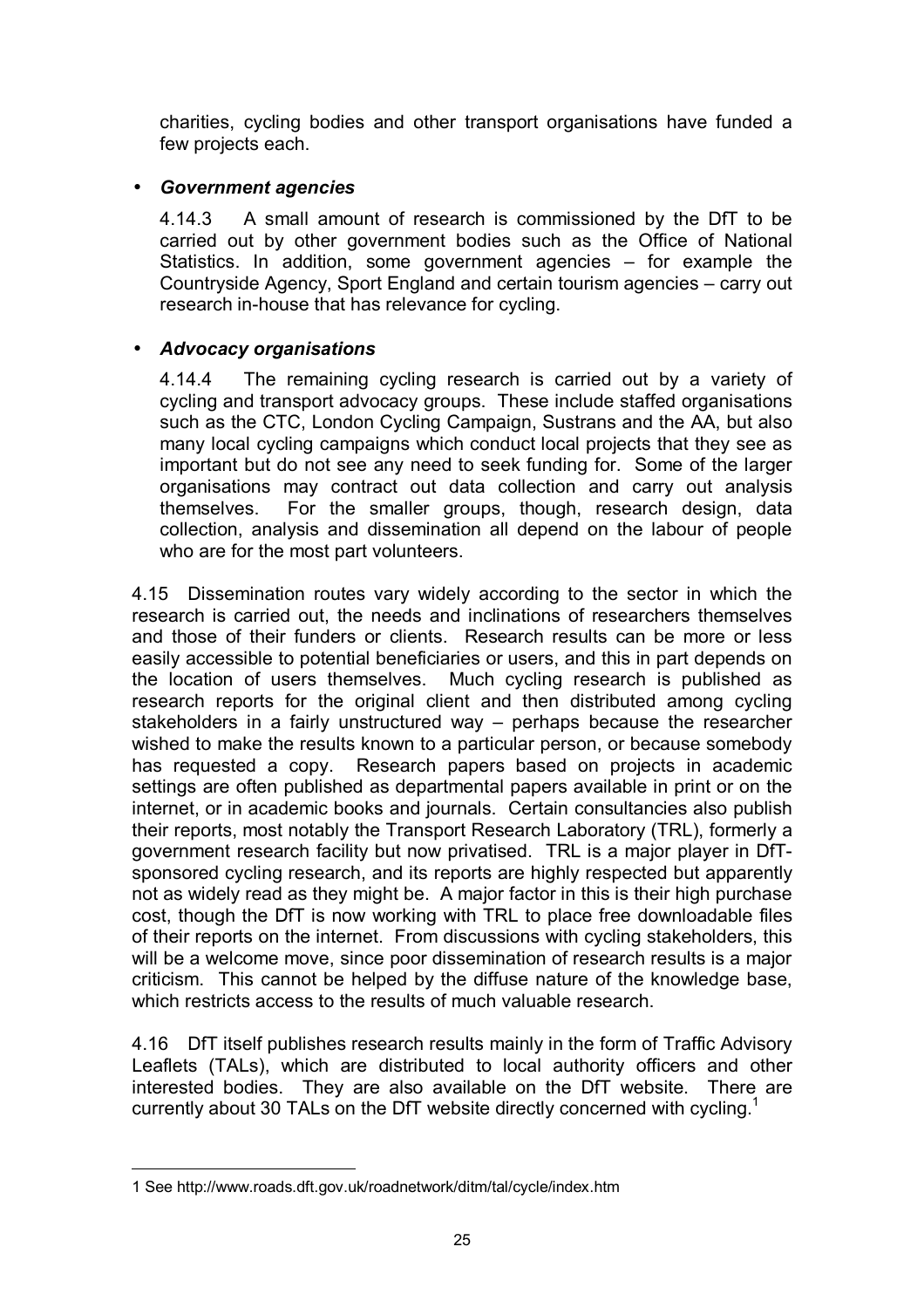4.17 Probably the most wide-ranging dissemination route for cycling research is the Velo-City conference series, held every two years in a different (mostly European) city. The CD Roms of the proceedings from recent conferences form an invaluable library of cycling materials, though their usefulness is hindered in part by limited indexing and the sheer variety of different topics. The fact that the discs  $-$  and the bulk of the work producing the conferences  $$ are the result mostly of volunteer labour mitigates these criticisms, and the conferences themselves deserve credit for providing a finely-targeted forum for cycling research papers. Of particular note, the conferences provide an outlet for many research papers  $-$  especially those of consultants  $-$  that are based on work produced for a specific client, and for which producing a conference paper is a more acceptable use of time than the greater effort needed to write a journal article.

4.18 Figure 4.1 shows the various research-related roles played by different kinds of organisation. There is a sizeable group of cycling stakeholders that engage in both research funding and research, whilst none is involved in neither. There are some funders that do not conduct research, and some researchers who do not provide research funding. Nevertheless, a considerable number of cycling stakeholders have multiple roles in the world of cycling research.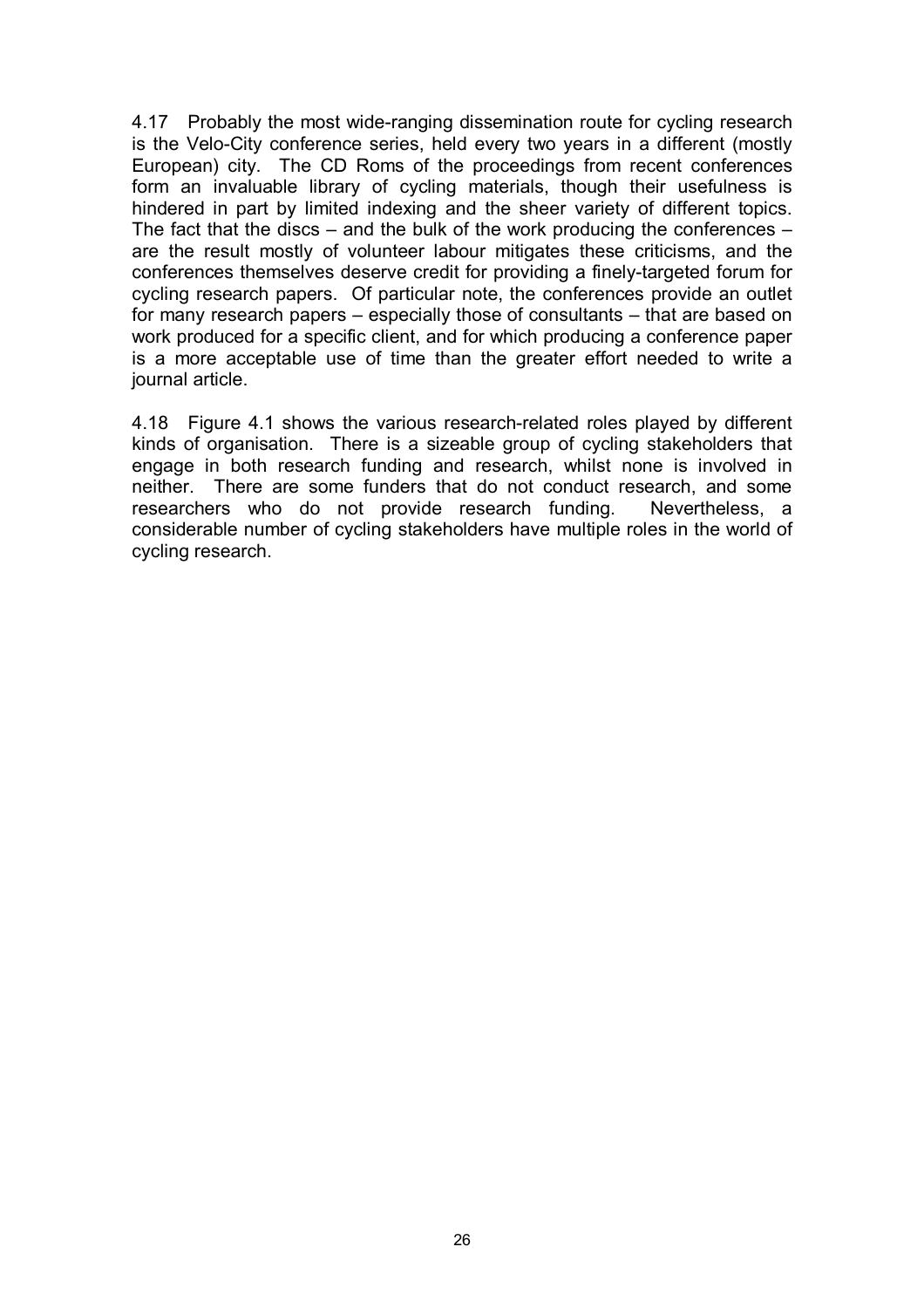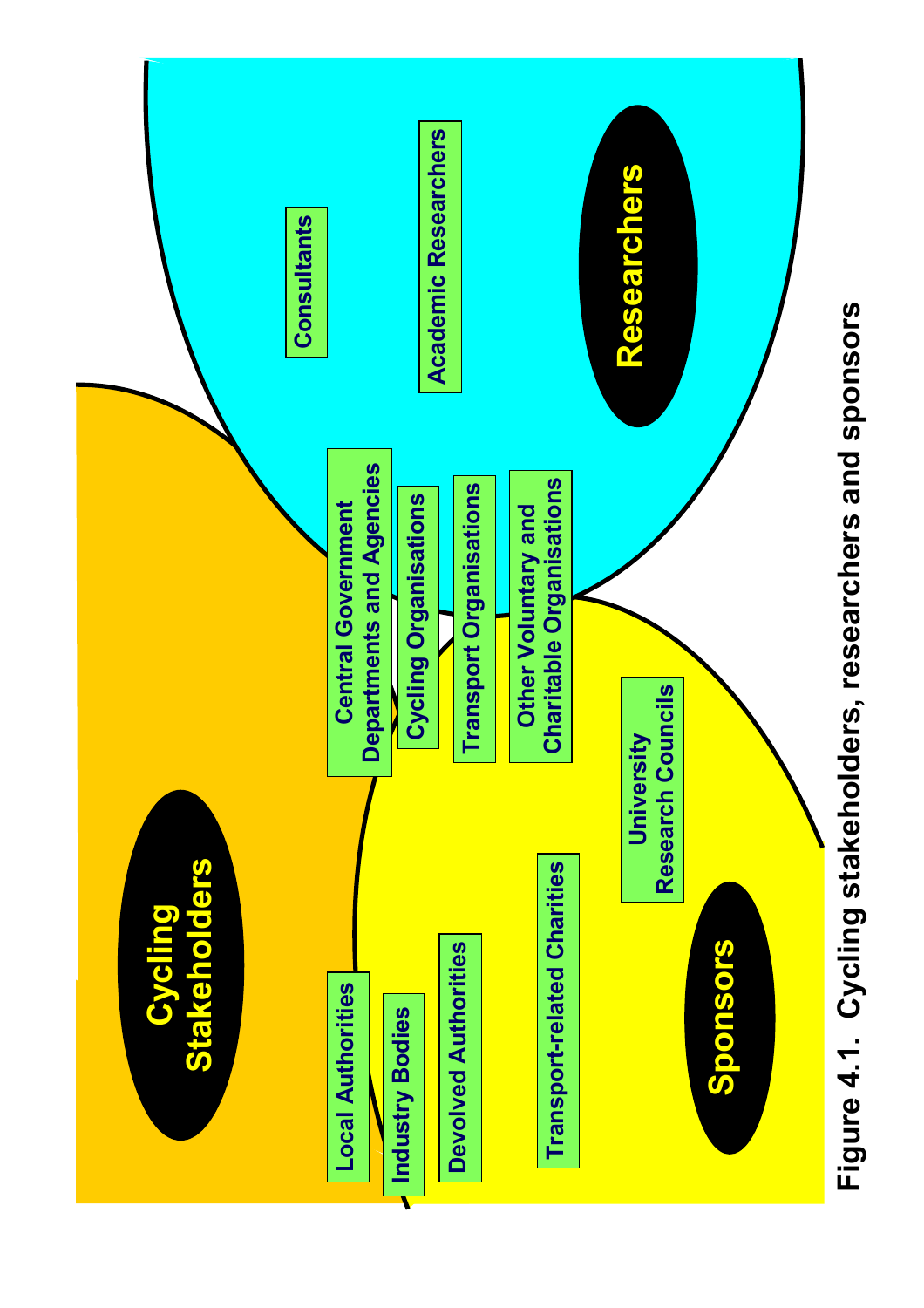# **Chapter Five: The Cycling Knowledge Base**

5.1 The preceding chapters have been concerned with the mechanisms of cycling research. This chapter examines research content, and the methodologies used by different researchers. It does not go into much depth on research data, but rather sketches out which issues have been addressed and which gaps remain. It also explores alternative approaches that might enhance the quality of the cycling knowledge base.

### **Research Methods, Disciplinary Bases and Data Sources**

5.2 Cycling research tends to draw on a fairly well-established repertoire of methods and approaches. These can be crudely broken down into the following general categories, though many studies will include elements from more than one of these:

• **Engineering studies** that evaluate the design detail of specific cycle facilities, that evaluate aspects of the general street infrastructure from the cyclist's point-of-view, or that devise and test new infrastructure possibilities for cyclists. This category also includes engineering- or design-based product research.

• **Attitudinal studies** that examines how different social groups (e.g. cyclists, non-cyclists, or motorists; groups based on demographic characteristics such as age, gender and social class; or people who live or work in certain locations) feel about cycling and cyclists, or about particular products. This category also includes market-based product research carried out by or for the cycle industry.

• **Analytical research** within social and health studies that looks in more depth at the attitudes, motivations and concerns associated with cycling, the travel patterns and activities of cyclists, and the ways in which these factors might be better configured in order to encourage more cycling.

• **Policy analyses** that assess the impact on cycling of different policies and policy instruments. Such work might examine policy areas that at first glance do not appear to be directly to do with cycling, such as travel planning, health, land use planning and the economy.

**Research to develop tools** that can help implement policy, for example tools and models to help evaluate the benefits of different schemes, or to aid or guide the process of implementation.

• **Scientific studies** of the interaction of cycling with various factors such as health, accident and road casualty data, cycle helmets, and so on.

5.3 Within this broader framework, studies might be conducted under any of several different disciplines from within engineering, the sciences and the social sciences, and could examine a wide range of different data sources.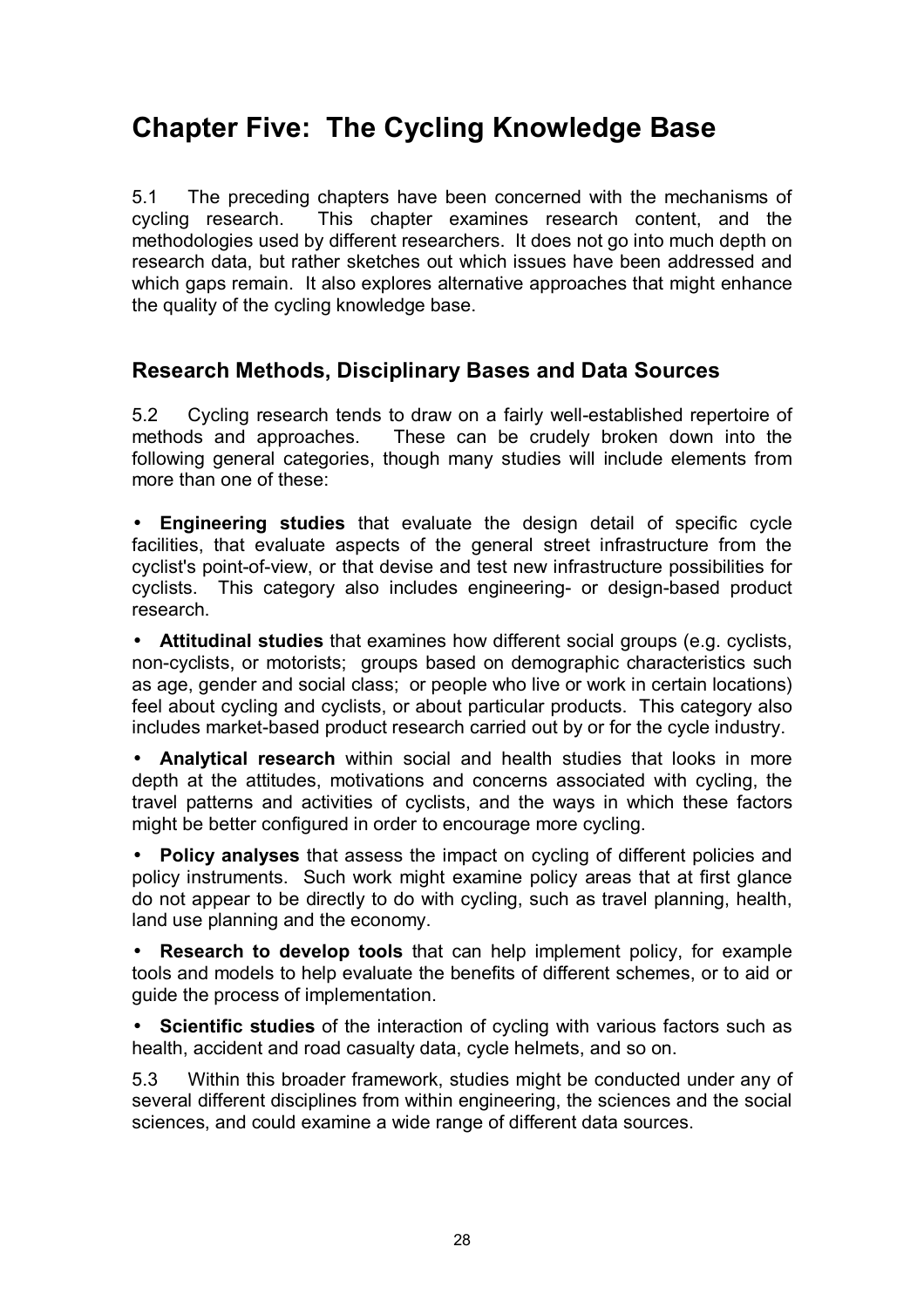5.4 As mentioned in Chapter Three, a concern raised by a number of stakeholders about cycling research is a perceived bias towards engineeringbased studies, particularly in research commissioned by the  $\text{Df}$  – this is in fact a general criticism of the DfT's research programme and something being addressed by its Transport Research Unit. In order to assess the validity of such criticisms for cycling research, it is important to analyse the disciplinary breakdown of the research, and to make appropriate recommendations. It should be noted here that there was little comment from stakeholders concerning the role of the Highways Agency in cycling research, and hence no criticism of any engineering bias on the part of the HA. This seems to indicate a lack of awareness on the part of cycling stakeholders that cycling research comes under the HA's remit.

5.5 Much cycling research is carried out under a general disciplinary heading of 'transport studies'. Consultancy firms and academic departments working under this banner may include transport and urban planners, transport and civil engineers, people skilled in mathematical modelling applied to transport, economists, psychologists and sociologists, among others. This range of disciplines indeed accounts for the bulk of cycling research, whether under the banner of 'transport studies' or something more specific.

5.6 Looking closely at the research database, it is difficult to attach disciplinary labels to projects with much accuracy precisely because of the tendency of transport studies to take a multi-disciplinary approach. The range of types of data used in projects is thus a much more appropriate way of assessing the proportions of research effort devoted to engineering, to policy research and to social scientific work; within the latter this can also allow the separation of qualitative interview-based research from quantitative surveybased work. A summary of the contribution of these different data sources to the research base can be seen in Table 5.1.

| Data Type                | All<br><b>Projects</b> | $\frac{0}{0}$ | <b>Dft</b><br><b>Projects</b> | $\frac{0}{0}$ | DfT/HA<br><b>Projects</b> | $\frac{0}{0}$ |
|--------------------------|------------------------|---------------|-------------------------------|---------------|---------------------------|---------------|
| Technical/               |                        | 43            | 33                            | 45            | 42                        | 51            |
| engineering data         |                        |               |                               |               |                           |               |
| Policy data              | 19                     |               | 13                            | 18            | 13                        | 16            |
| <b>Qualitative data</b>  | 48                     | 29            | 19                            | 26            | 19                        | 23            |
| <b>Quantitative data</b> | 56                     | 34            | 19                            | 26            | 20                        | 24            |
| Any social science       | 88                     | 56            | 38                            | 52            | 39                        | 47            |

**Table 5.1 Proportions of projects using engineering and social science data.** 

5.7 Analysing types of data source leads to interesting results which confirm some criticisms of research strategies yet disprove others. Looking at cycling research as a whole, 43% of projects draw on some form of technical or engineering data, whilst 56% draw on some form of social scientific data, and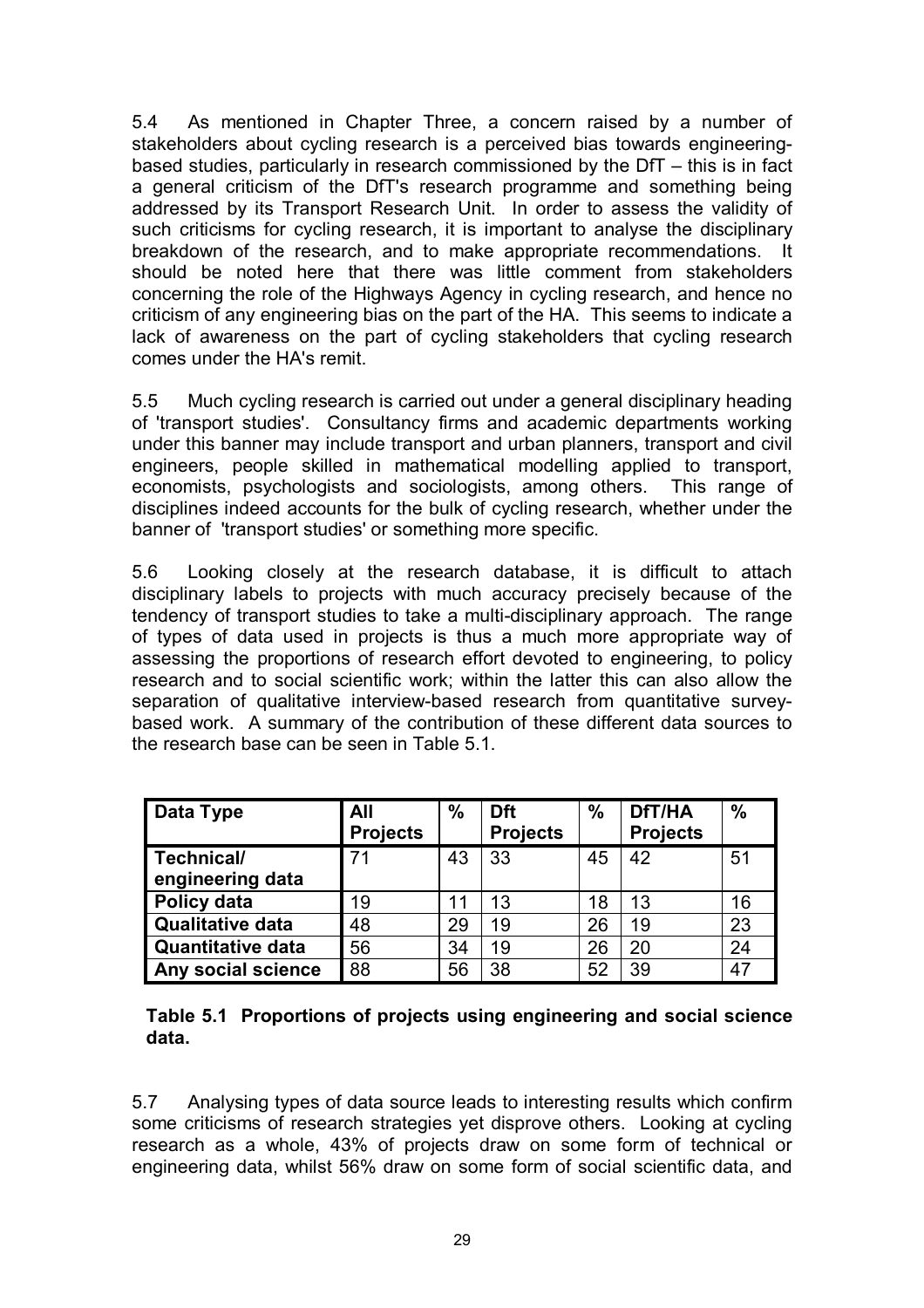11% on policy data (these figures, and those that follow, should not be read as referring to mutually exclusive groups of projects, since many studies draw on more than one data type; for this reason, too, percentages will add up to more than 100%). This appears to contradict the common perception that research is too engineering-focused  $-$  there is more social scientific data contributing to cycling research than engineering data.

5.8 Looking just at projects funded by the DfT, the pattern is very similar, with again a majority of social scientific projects, though the proportion is slightly smaller. Perhaps unsurprisingly, the balance is reversed when Highways Agency (HA) projects are brought into the picture. The combined research of the DfT and the HA draws on more engineering than social scientific data  $$ though the difference of 4% between their total figures is barely significant. These findings reinforce draft figures supplied by the DfT which show that while engineering accounts for 29% of new DfT projects, social research accounts for 18% and mixed social and engineering work account for a further 21%. The remaining 32% of projects are divided equally between evaluations and economic modelling – both categories within which some projects would have been counted as social research in this review.

5.9 Another dimension of this issue is the question of how important it is for cycling research to be inter-disciplinary. It is a truism of cycling policy (and indeed policy more generally) that planners and engineers do not speak the same language, and that this causes many of the problems that arise in the implementation of facilities. In cycling research, too, whilst the high incidence of projects that use both engineering and social scientific data sources indicates that much inter-disciplinary work is taking place, such work actually accounts for only a minority of projects. Of all the projects that include some engineering data, 57% do not include any social scientific data. The figure for social science projects that exclude any engineering data is 64%. What this means is that 24% of all the cycling research projects covered in this review are exclusively engineering-based, and 34% exclusively social science based. Again, interestingly, the figure for social science projects is higher than that for engineering research. Whilst these figures are not overly high, it is important that those designing and commissioning research are aware of the problems that can arise when engineers ignore the social and cultural dimensions of how infrastructure is used, or when social scientists fail to take sufficient notice of the technical constraints on what is possible.

5.10 Just as significant as the difference between social science and engineering research is the difference within social science between quantitative and qualitative research. Quantitative research  $-$  drawing on survey and statistical data  $-$  is often regarded as more technically-orientated, whilst qualitative research  $-$  drawing on sources such as non-survey interviews, focus groups and discussions with strategic decision-makers  $-$  is often regarded as a more 'soft' approach (it should be noted, though, that social scientists in recent years have begun to challenge this apparent division by combining the two in many studies). These two approaches are, in fact, closely matched in the cycling research base, with 34% of projects drawing on quantitative data sources and 29% on qualitative ones. This negates claims that have been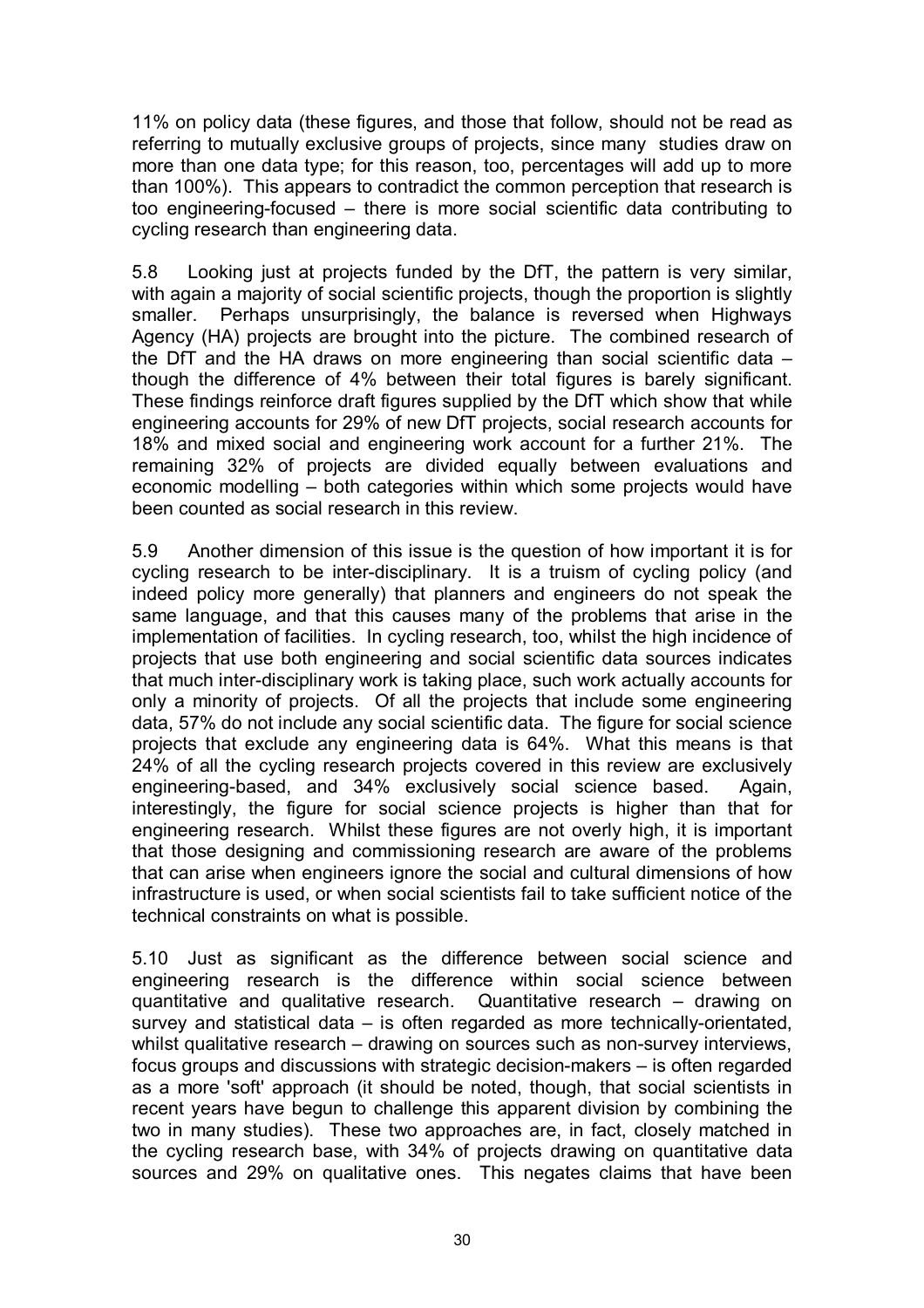made on both sides of the divide that cycling research is dominated by the other.

5.11 The above findings from the projects database offers an interesting commentary on the trends that influence the direction of cycling research, a great deal of which is  $-$  as described in Chapter Four  $-$  closely prescribed in terms of questions to ask, methods to use and approaches to take. This is especially true of research carried out for the DfT, but also for most work commissioned from consultants. On the other hand, there is also considerable work being conducted that is directed by the researcher – whether submitted to a responsive funding source or conducted in their own research time. Table 5.1 shows a broad consistency in the balance between social science and engineering data used in both the overall research base and those projects funded by the DfT. There is not, then, as might have been expected, a stark contrast between what DfT research officers feel is needed and what independent researchers choose to do of their own accord. This suggests that some kind of unconscious equilibrium has been reached within the cycling research field, balancing different kinds of data, and also balancing the two main approaches within social science. When shortfalls are identified in the knowledge base, then, what is needed is not a shift in the balance of research but an overall increase in the research base that will result in both more engineering research and more social science research, and within the latter, both more qualitative and more quantitative research.

### **Research Projects and Topics**

5.12 Alongside discussions with stakeholders, the main component of the review has been the gathering of data on cycling research, and the construction of an Access database which currently contains details of 167 research projects. In light of the research priorities identified in Chapter Three, it is possible to check off against each project the priorities it addresses, from a range of 25 issues. These different issues, listed in Table 5.2, can be organised thematically in order to highlight the different contributions they make towards achieving the NCS objectives:

- planning and technical matters must usually be dealt with by local authorities, although product design  $-$  a matter for manufacturers  $-$  is also included in this group
- issues to do with skill, promotion and wider cultural change must be dealt with at a national level by a wide variety of stakeholders
- issues concerned directly with keeping the NCS on track, such as monitoring and resourcing, cut across the national and local dimensions
- different kinds of cycling and the place of cycling within the wider transport context are also matters for all stakeholders
- certain broader concerns within transport policy link cycling stakeholders into the wider framework
- whilst broader concerns from other policy areas do this even more.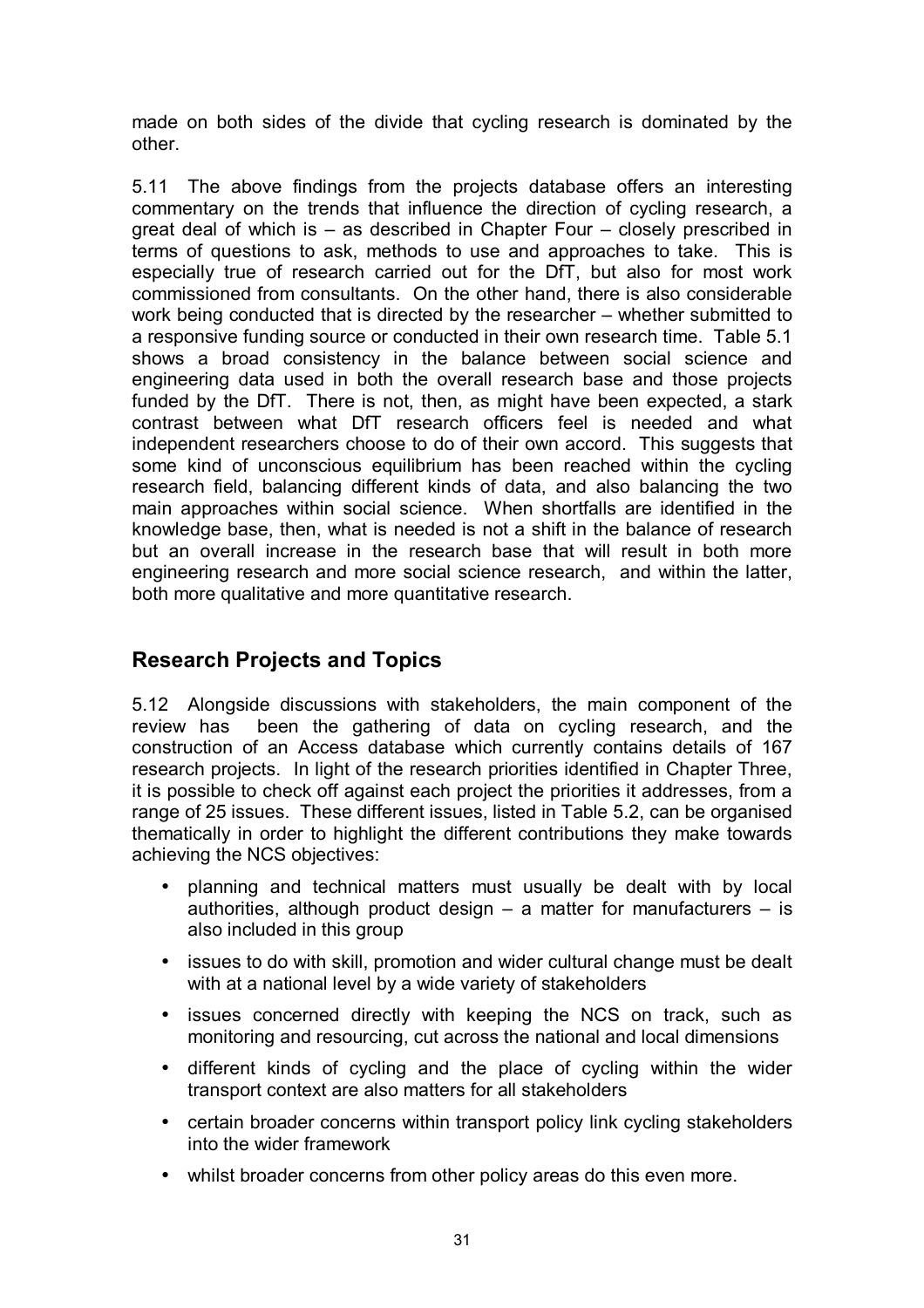5.13 As well as listing the priorities used in analysing the database, Table 5.2 presents a basic summary of how many research projects deal with each of the priorities – it should be noted that most projects deal with more than one issue and therefore the total numbers far exceed the actual number of projects.

5.14 It is clearly evident from this table that the existing research coverage of different priorities varies widely. Some issues have barely any coverage, whilst others are covered extensively. The solution to this is not necessarily simply for new research to equalise coverage across the range of issues. There may be reasons why a particular issue does not need further research. There may likewise be reasons to increase further the research coverage of an issue that is already prominent in the database. It is crucial, therefore, to consider not just the numbers of projects that deal with a specific priority but also how different projects deal with that priority.

| <b>Research Priority</b>      | Number Of<br><b>Projects</b> | <b>Research Priority</b>           | <b>Number Of</b><br><b>Projects</b> |
|-------------------------------|------------------------------|------------------------------------|-------------------------------------|
| Planning and<br>accessibility | 27                           | <b>Resources</b>                   | 4                                   |
| Improving safety              | 53                           | Directing and<br>monitoring action | 23                                  |
| Road space and<br>priority    | 15                           | Data integrity                     | 9                                   |
| Cycle parking                 | 8                            | Utility cycling                    | 23                                  |
| <b>Cycle security</b>         | 5                            | Leisure cycling                    | 10                                  |
| Infrastructure design         | 50                           | Modal split                        | 60                                  |
| Product design                | 16                           | Integrated transport               | 14                                  |
| Changing attitudes            | 52                           | Sustainability                     | 5                                   |
| Marketing                     | 16                           | Social inclusion                   | 4                                   |
| <b>Professional skills</b>    | 5                            | Young people                       | 15                                  |
| Cycling skills                | 4                            | Health                             | 21                                  |
|                               |                              | Crime                              | 1                                   |
| Other issues                  | 9                            | Public space                       | 4                                   |

#### **Table 5.2. Coverage of research priorities in the database.**

5.15 Several points stand out from just a quick survey of the coverage of research priorities. To focus first on those priorities that have enjoyed the most research interest, the following points emerge:

- There is an extensive and growing body of knowledge concerned with technical matters such as infrastructure and facility design
- Safety is another prominent research issue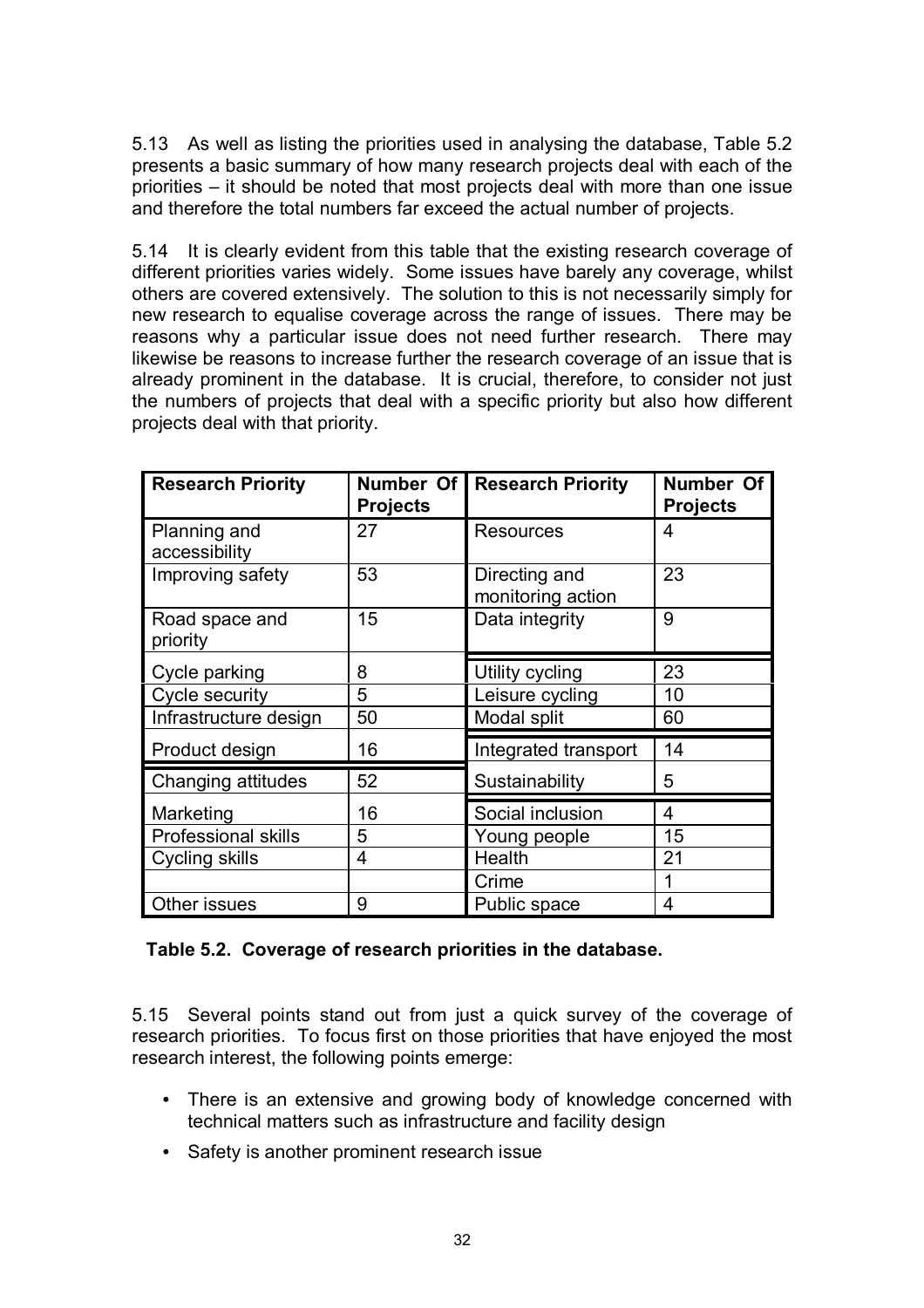- Concern over the cultural dimensions of cycling and transport  $-$  including attitudinal aspects – features to some extent in much of the research
- The position of cycling within overall modal split, and a concern to improve this, is likewise highly evident.

5.16 Looking a bit more closely at just these most prominent priorities raises some interesting questions about the kinds of research being conducted into them. A large number of projects (37 in total) cover both 'changing attitudes' and 'modal split', showing that those designing these projects see the two issues as closely linked. It is understood that if the modal share of the bicycle is to increase, a cultural shift is required.

5.17 This synergy is not, however, evident in the other combinations of these four topics. 'Infrastructure design' is a shared focus alongside 'modal split' in only 14 projects, and in only five alongside 'changing attitudes'; whilst there are only 8 'modal split' projects and 9 for 'changing attitudes' that are also concerned also with 'improving safety'. This indicates a lack of awareness among research designers of the interconnectedness and mutual dependence of the different dimensions of cycling – and ultimately a lack of understanding of the nature of innovation. Studies in the history and sociology of innovation show that it is the result not solely of technical change, entrepreneurship, or market or other social forces  $-$  rather innovation comes about as a result of the interactions among all of these (Rosen 2002). It is important, therefore, to think about these interactions when designing research (or, indeed, campaigns or promotional projects) aimed at facilitating a growth in cycling  $-$  an innovative solution to transport problems. Focusing on the design of cycle facilities without thinking about their users, trying to improve safety without thinking about people's fears of danger, or assessing attitudes to cycling in a way that ignores questions of safety or infrastructure, would all run the risk of producing ineffective research results. These are perhaps caricatures that overstate any shortcomings in the actual research base, and it would be unwise to recommend that every research project should cover such a wide range of issues that none can be addressed in any depth. Rather, it is necessary to return to the earlier call for a strategic approach to cycling research, where at least the overall research programme  $-$  if not individual projects  $-$  ensures that these links are acknowledged, and explored in more depth where necessary.

5.18 Moving onto coverage of the less prominent priorities in the research database reinforces the benefits of looking at the way projects link different priorities. For example, the amount of research on the health dimensions of cycling is higher than for many other issues, but it is dominated by a focus on safety (and hence danger); this accounts for over half of all health projects. What this means is that the health benefits of cycling are not receiving much research funding at all, even though the opportunity for exercise and increased fitness is probably the major factor in most people's decision to cycle. Healthrelated research is thus led  $-$  no doubt unintentionally  $-$  by an agenda set by those who see cycling as dangerous rather than by one of cycle promotion.

5.19 The database throws light also on the place within cycling research of the intertwined priorities of leisure and utility cycling. There are far more projects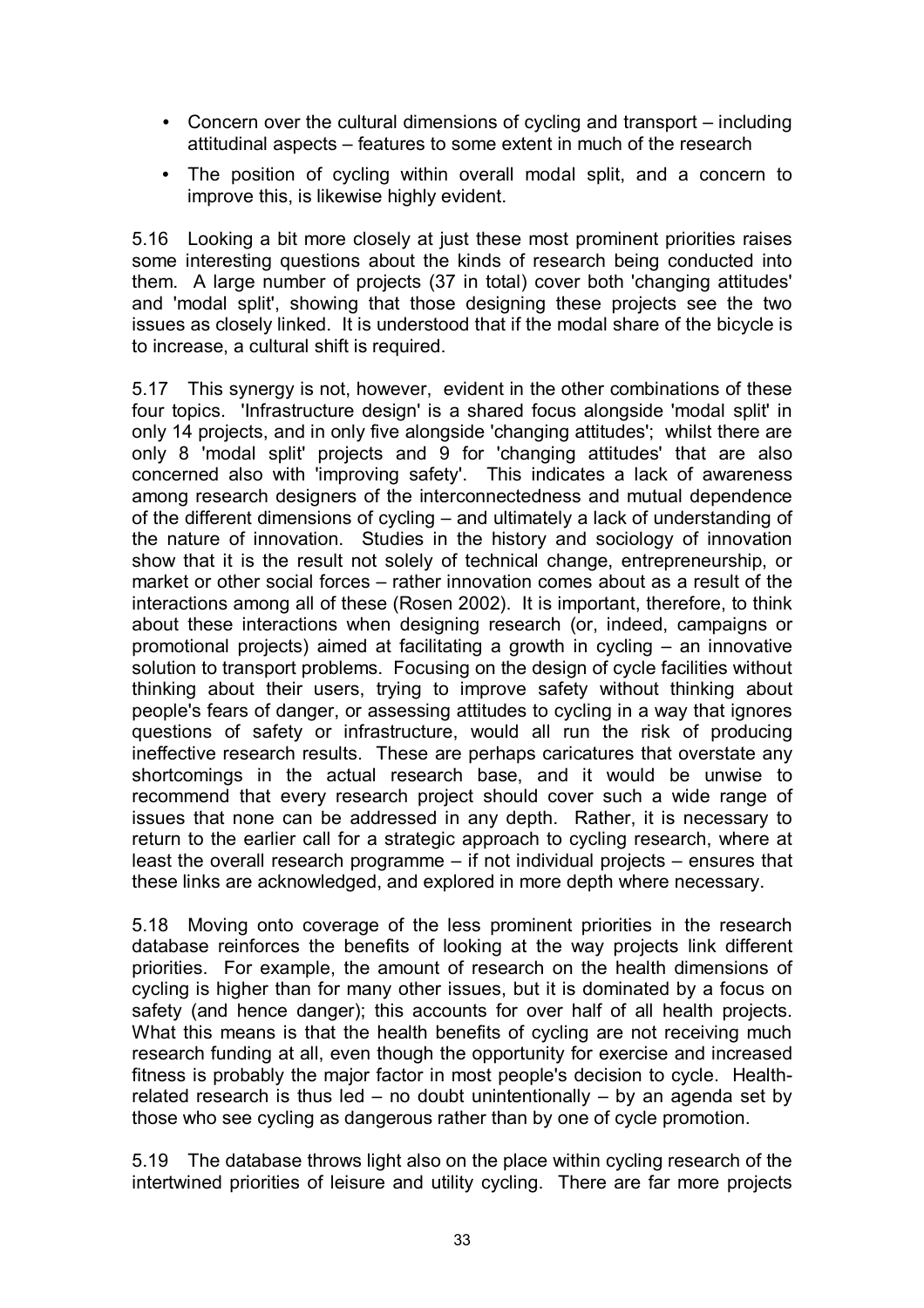concerned with the latter than the former, although usefully there are a few that directly address the relationship between the two. Sports cycling fares even worse than leisure cycling. In conducting this entire review, the only piece of cycling research found to address cycle sport has been an analysis of cycling injuries, although reviews by Sport England of a wide variety of sports in relation to social exclusion have included small amounts of cycling data. The lack of consensus  $-$  or certain knowledge  $-$  about the respective roles of utility, leisure and sport cycling indicate that the imbalance of research on these topics needs to be remedied urgently.

5.20 It is notable that apart from health, barely any research addresses the group of issues that originate from the wider government agenda  $-$  social exclusion, crime, the use of public space and, to a lesser extent, addressing the needs of young people. Only 21 projects altogether address these four priorities, and of these, only eight deal with topics other than young people. If the government wishes to improve the level of 'joined up thinking' between its different areas of responsibility, exploring the links between these issues and cycling needs to be given more priority. From the perspective of cycling stakeholders, too, there are important links to be explored. Many stakeholders see young people as the key to better cycling rates in the future. Finding ways of enticing children and young adults to cycle is crucial, and cycle training is one dimension of this that again has little research support. Access to public space for cyclists, and the role cycling can play in improving public space, are likewise important issues. In terms of social inclusion, most stakeholders are keen to highlight the benefits of cycling for increasing the mobility of those without access to other forms of transport. The research need here is how to promote these benefits to those for whom cycling connotes poverty.

5.21 One area of low research activity that perhaps does not need further attention is in the training of transport professionals. Work being conducted by a number of bodies under the auspices of the NCS Board – these include the Working Party on Professional Training for Planning for Walking and Cycling, the Institute of Logistics and Transport and the English Regions Cycling Development Team (ERCDT)  $-$  ensures that this issue is being dealt with by practitioners rather than researchers. This harks back to the point made in Chapter 1 that there are many overlaps between research and practice. Much infrastructure work would count here too, such as innovative schemes that are installed experimentally by local authorities and then reviewed in situ. It is not the intention in this report to conclude  $-$  as is common in research reports  $$ simply that 'more research is needed.' As has been argued already, the focus and nature of research is as important as the quantity.

5.22 The quantity of research effort can, indeed, mask problems with the nature of projects. The implementation of initiatives such as the NCS marketing contract, the Cycling Projects Fund and the ERCDT shows that the NCS Board recognises the need for continually monitoring and maintaining such a longterm programme as the National Cycling Strategy. Perhaps the biggest failing of cycling research is the lack of support that research provides for this task of monitoring and maintenance. This again points to a shortage of strategic analysis underlying research design. Several 'programme maintenance'-related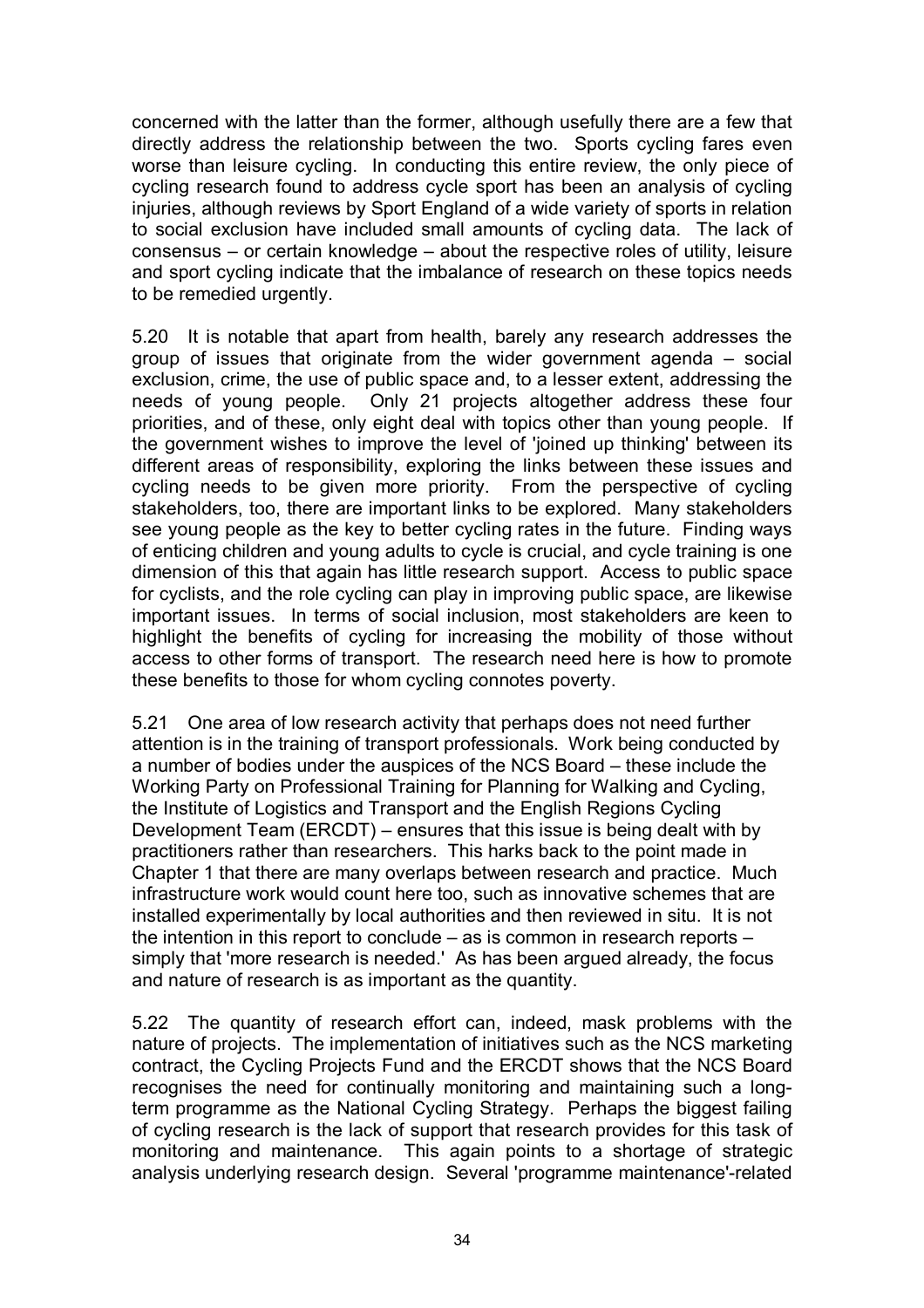priorities were identified in the NCS document such as directing and monitoring action, the integrity of cycling data, resources to support the NCS objectives and the marketing of cycling.

5.23 The 42 projects devoted to such priorities is perhaps a reasonable proportion of the overall research base. However, the main problem with this group of projects is that they include very little ongoing research effort. There are only four current projects and six proposed for the future. Three of the latter, but none of the former, are DfT projects. It is notable that the remaining work almost all originates from major cycling organisations – the CTC, Sustrans and the London Cycling Campaign. Added to this, it is striking that where marketing features in a project it is rarely the major focus.

5.24 It could be argued that this state of affairs is not as serious as it sounds, since  $-$  as with professional training  $-$  the task of seeing through the Strategy is being pursued through other means than research, especially since the appointment of the ERCDT. Nevertheless, it is difficult not to feel concerned that the DfT is sponsoring less research than stakeholder organisations on a matter directly related to its own targets. It is also not the case that bodies other than the DfT have these matters clearly in hand, as they do with professional training. The integrity of cycling data especially is something that is much contested, and it would benefit from analysis that was independent both of the DfT and the different stakeholder interests.

5.25 The resources available to support the NCS is an issue that exercises several stakeholders, some of whom are concerned that the DfT itself does not resource cycling sufficiently. As stated previously, from the DfT's perspective this problem results from their need to balance their resources according to Ministerial priorities.

5.26 There is also a clear need for research to support the marketing of cycling  $-$  both the formally structured marketing carried out through the NCS Board and its marketing initiatives, and informally to help shape the work of local authorities and cycling stakeholders. This set of priorities point again, therefore, to the need for cycling research to be underpinned by a strategic perspective that ensures the overall research portfolio contains a balance across all research priorities.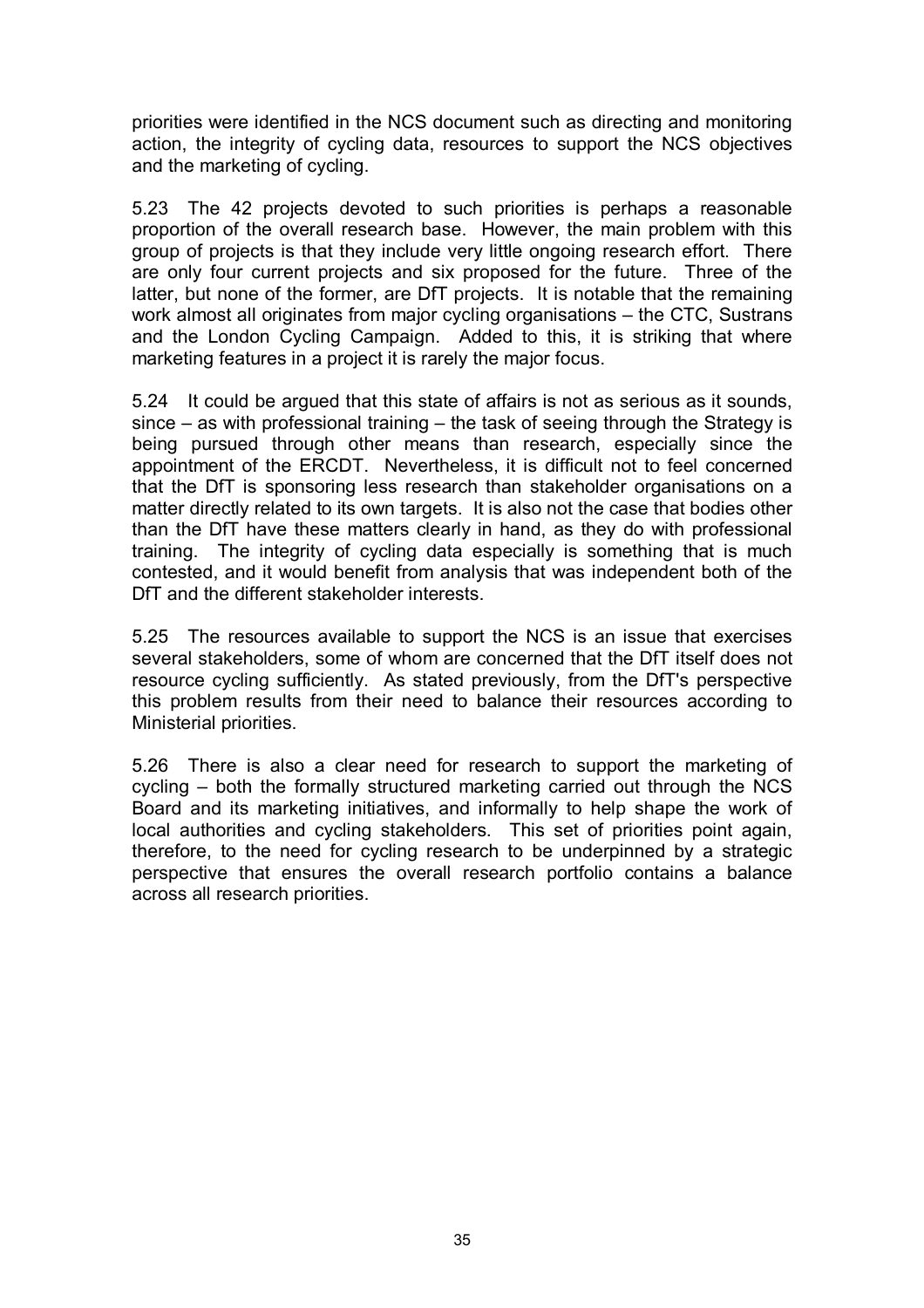# **Chapter 6: Areas For Further Research Effort**

6.1 This chapter identifies areas in which future cycling research effort might be concentrated. The first section explores methodological areas that are poorly represented in the existing knowledge base, and approaches that are becoming prominent in other areas of transport research. It considers the potential benefits for future research of drawing on such approaches. The second section sets out a possible programme for cycling research that takes into account the various issues discussed during the report.

### **Methodological Gaps in the Knowledge Base**

6.2 Chapter 5 showed that cycling research draws for the most part on a fairly well-established set of methodologies  $-$  those set out in paragraph 5.2. There are, however, numerous other approaches that could be appropriate for researching this topic. This section will explore some of these and evaluate their potential usefulness.

6.3 One mainstream perspective that is in short supply within cycling research is comparative work that examines cycling trends, developments and provisions in different geographical or historical settings. Using a cross-European perspective, De la Bruhèze & Veraart (1999) argue convincingly that developments over time in local economic, demographic, industrial and political circumstances combine to shape the dynamics of cycling policy and attitudes. In their UK case study of Manchester, they argue that the city's lack of a cycling culture since the Second World War can be attributed to the interplay of these changes alongside an unfavourable climate and topography, and a general decline in the culture of cycling within the UK as a whole.

6.4 A key benefit of such comparative work is that it shows that perceived 'barriers' to cycling are neither universal nor impossible to overcome – although overcoming them can be extremely difficult. What comparative research does is enable taken-for-granted assumptions about the state of affairs to be questioned by means of counter-examples from elsewhere. A good example of this is the CTC's 'Benchmarking' project, funded until 2003 by the Ashden Trust, which involves a project officer located within the CTC facilitating meetings of local authority cycling officers, who together review examples of good and bad practice in each of their localities.

6.5 Another approach that is more-or-less completely absent from the cycling research base is transport modelling. Since this is a very common technique within transport studies more broadly it was felt worthwhile to investigate whether it has anything to offer understandings of cycling. It is important to note that what is under discussion is the use of mathematical modelling to simulate traffic movement and to predict changes in patterns and flows arising from specific interventions such as the introduction of new infrastructure. Whilst many research project descriptions use the term 'model' to refer to the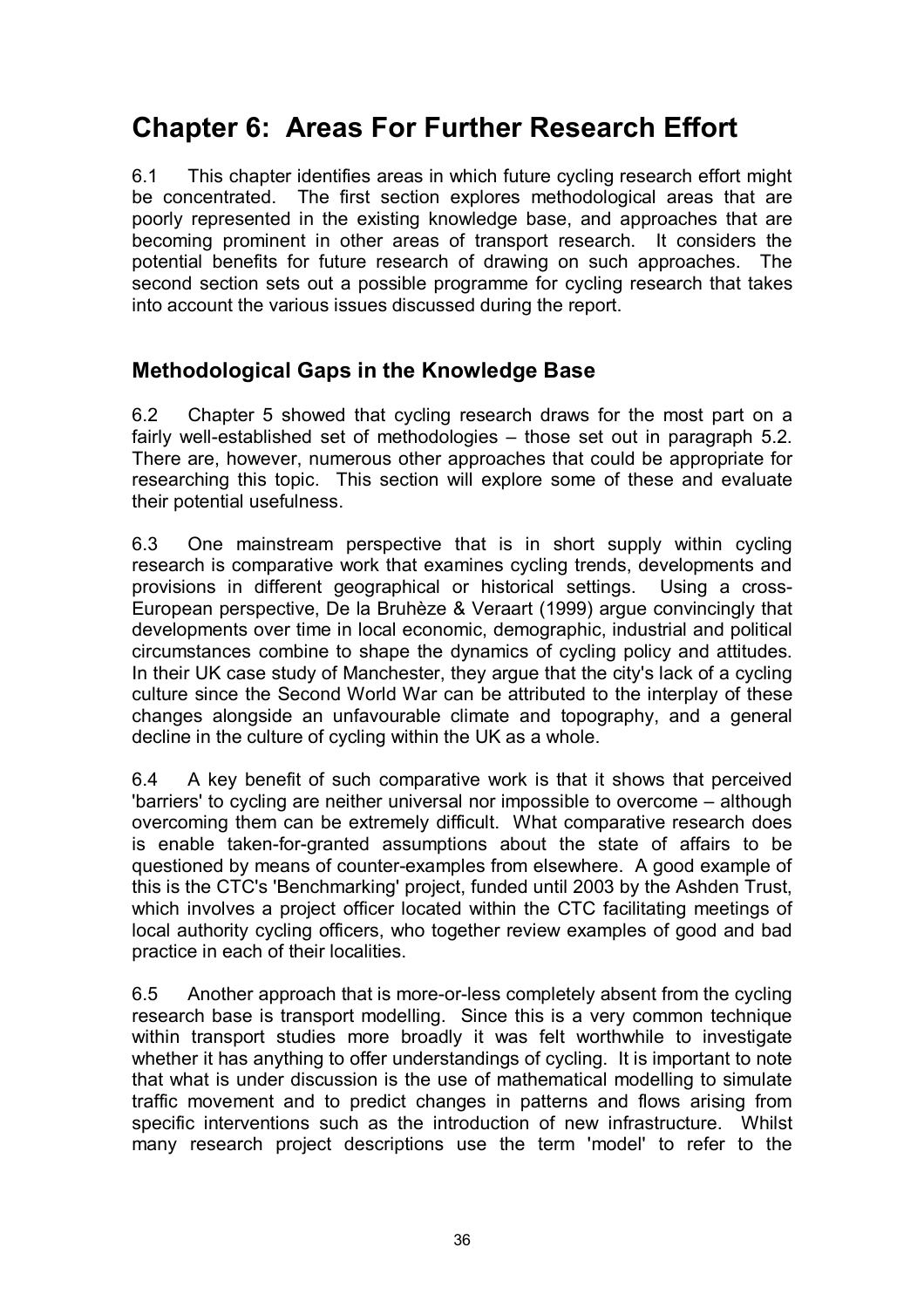conceptual frameworks being developed, these are not generally the mathematical models under discussion here.

6.6 Transport modelling has undergone considerable changes over the last few decades; in particular it has become far less global and all-encompassing in its approach, adopting – along with mathematical modelling techniques across a wide range of applications  $-$  a more localised focus that has left it better equipped to provide detailed analysis of direct relevance to decisionmakers (see Kwa 1994 for an overview of these changes). Compared to the city-wide models of the past, transport models now deal typically with specific road junctions or groups of roads within the same locality, or with specific transport corridors.

6.7 Despite their more localised relevance, there remain problems with transport models, notably the difficulty of building into them the complexity of people's daily travel behaviour. For the most part, what is modelled are the ideal-typical movements of car traffic involving individual people's journeys by a single mode and with a single destination. In reality, people's travel patterns are more complex than this  $-$  they include shared journeys, 'trip chaining' (i.e. a single journey that consists of multiple consecutive destinations) and the mixing of modes where the parking location is not the final destination. Some modellers have begun to build this complexity into their work, but they remain a minority (see Wachs 1996 for a variety of these approaches).

6.8 These shortcomings of transport modelling make it difficult  $-$  though not impossible  $-$  to adapt it to include cycling. A review of future multi-modal modelling requirements conducted for the then-DETR (see David Simmonds Consultancy *et al* 2001) concluded that the inclusion of cycling and walking within models is problematic for a number of reasons. These include the strong influence of design detail  $-$  which is not taken into account in existing models  $$ on people's willingness to use particular facilities, the relatively undisciplined nature of these modes, and the influence of the physical and vehicular environment on users' sense of comfort and on their perceptions of risk and safety. The review found that when cycle trips are included in multi-modal models, they usually miss much of this complexity, focusing instead just on the physical characteristics of cycle trips.

6.9 Further problems with trying to include cycling within transport models arise from the small amount of data available from which to extrapolate, and the fact that cycle trips tend to be less focused on the roads that are usually modelled – instead they make more use of roads and paths that models generally ignore. Again, the complexity of actual travel behaviour reduces the applicability of modelling techniques to cycling. Social scientific critics of mathematical modelling (in various applications) go further than this, concurring with the minority modellers discussed above that there are fundamental flaws with models that raise questions about their general validity. Certainly, with regard to cycling, if modal share figures for different options are treated as fixed within a model, it will be incapable of responding to the dynamics of behavioural change that are crucial to the success of current transport policy.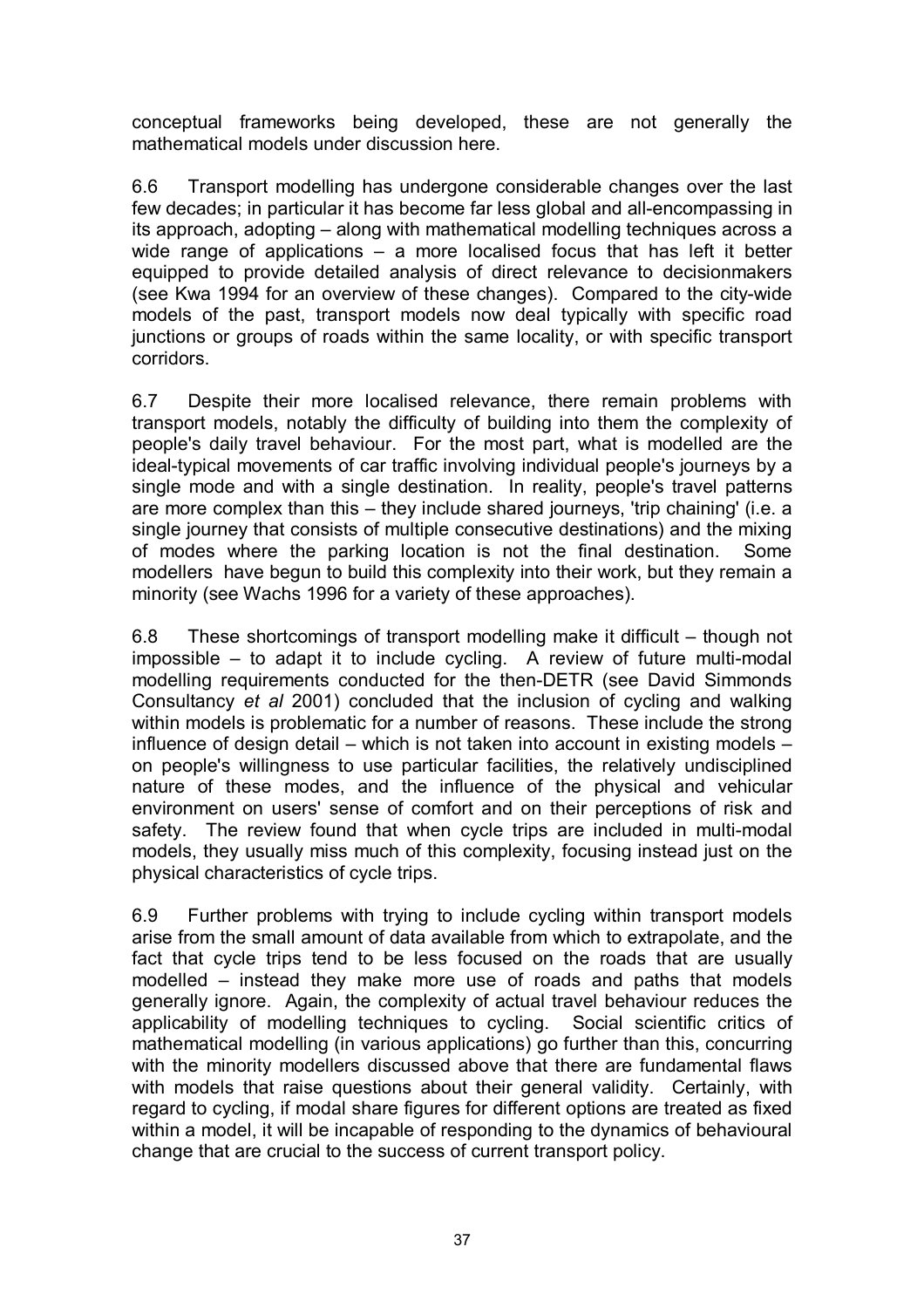6.10 The review of multi-modal modelling suggests that agent-based modelling may be a useful technique for helping this methodology account for cycling. Agent-based models use computer simulation to build up a virtual population of 'individuals' that can display learned transport behaviour, rather than the aggregated uniform behaviour across a whole population that is assumed by conventional models. However, whilst some newer models have appeared since the review was conducted that do claim to include cycling, the report from the review is ultimately sceptical that newer approaches in modelling can resolve the problems faced.

6.11 A final methodological approach I wish to consider in this section is foresight and futures research. These approaches have become prominent since the mid-1990s as a way of identifying trends in innovation, policy and a wide range of other areas.

6.12 The UK Foresight programme is managed by the Office of Science and Technology, and has been operating since the mid-1990s. Its role is to promote collaboration between industry, academia and government by stimulating innovation. Its first round, during the second half of the 1990s included a transport panel, whose initial report set into motion research programmes on travel information, the 'foresight vehicle' and 'clear zones'  $-$  the latter being concerned with reducing congestion and pollution in city centres. The transport panel was later absorbed into a broader engineering-based panel which has since been dissolved.

6.13 From a cycling perspective, the Foresight programme has little to offer because of the focus on solving problems through technical solutions that will benefit UK industry. Technology here seems to be conceived in terms of high profile and highly innovative technologies such as information technology and new materials. Whilst such technologies are not unknown in the world of cycling, they tend to be far removed from the aspects of cycle usage that are most relevant to policy. In addition, low margins in the bicycle industry mean that on the whole it is not able to engage in the kinds of technical innovation that are characteristic of Foresight. Foresight itself seems unable to conceive of innovations that are low technology  $-$  for example, the Clear Zones website fails to include bicycle deliveries among its options for goods deliveries, even though this is an ideal option in the kinds of location in which clear zones are intended to operate.

6.14 Whilst the outputs from the Foresight programme have been of little relevance to this review, other approaches are perhaps more so. A report posted on the DfT's research website on 'Foresight Futures Scenarios' (Science Policy Research Unit 2001) takes a less narrow focus on foresight. Whilst still having the goal of helping identify new markets for industry, and helping firms create partnerships with academia and government, its approach is centred on generating different scenarios of future social, economic and governmental trends in order to better understand the possible routes towards these  $objectives.$  The report identifies four different future scenarios  $-$  world markets, global responsibility, national enterprise and local stewardship – which each have very different implications for a range of sectors including transport.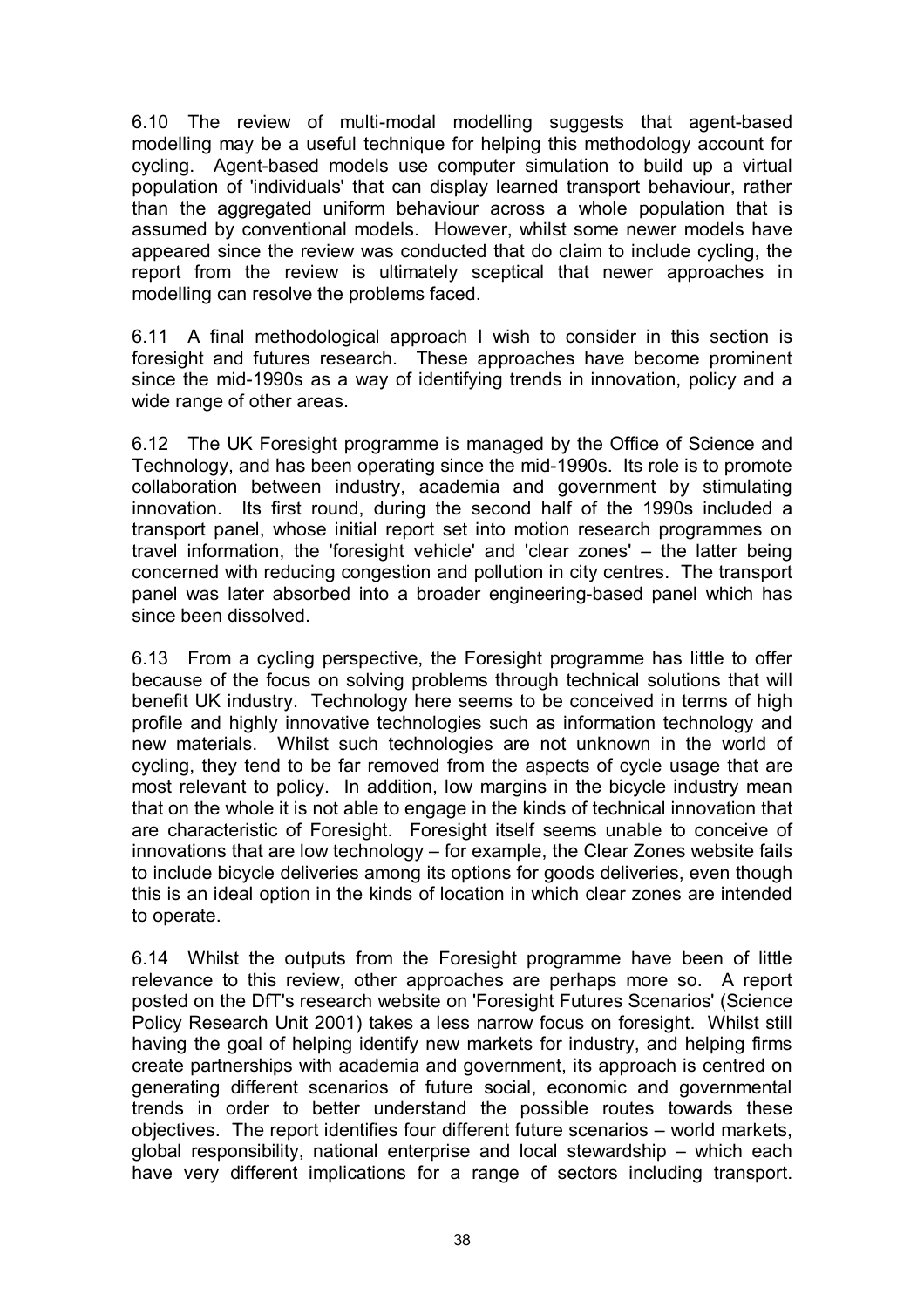Whilst it is not necessary to explore the details here, these scenarios will also each have different implications for cycling, with knock-on effects for both cycling policy and the bicycle industry.

6.15 The authors of this report recommend that public and private sector organisations engage periodically in scenario-building exercises in order to better understand their markets and deal better with change. Such exercises could be valuable in a number of ways as a form of cycling research, though it would be important to avoid creating scenarios only of the idealistic visions of the future that often accompany cycling advocacy  $-$  in other words, to imagine the place of cycling in both ideal and less ideal circumstances. Using such a methodology, periodic surveys of the views of cycling stakeholders on possible future trends could help anticipate the degree of progress towards cycling targets, and adjust action accordingly. Scenario exercises could be held with a range of cycle users and non-users as a means of tracking changing perceptions of cycling, of the barriers to cycling and of its role as transport and/or leisure.

6.16 Scenarios could also be used in a low-tech way by the bicycle industry, helping them to track the changing fortunes of different forms of bicycle technology. This has contemporary relevance as, for example, mountain bikes become less popular than they once were, and the industry needs to reposition its products in the market. The policy interest here lies in the question of whether a shift to different types of bicycle indicates any shift in the kinds of cycling being undertaken  $-$  i.e. towards increased utility cycling  $-$  or in the kinds of cycle facility bicycle consumers need.

### **A Proposed Programme of Cycling Research**

6.16 A prominent theme throughout this report has been the need for a strategic approach to cycling research. The successful achievement of the National Cycling Strategy's objectives is dependent on there being in place a high quality knowledge base to underpin decisions in cycling policy and implementation. This knowledge base needs to balance the different priorities identified in the NCS and by the various cycling stakeholders, and it needs to provide support for short-, medium- and long-term goals within the NCS. Figure 6.1 sets out the range of elements that need to be included in a cycling research strategy. Projects need to span users and providers of bicycles and facilities, different types of journeys, facilities, routes and locations, and be conducted from a variety of disciplinary and methodological perspectives. Key to this strategy is the interdependence of all these different elements. Each of the groupings in Figure 6.1 has links with each of the others  $-$  in designing a research programme it is important to bear this in mind in order to ensure these links are explored in relevant projects.

6.17 Table 6.1 sets out a possible programme of cycling research, comprising 24 potential research projects (short project summaries are provided in Appendix 2). This programme draws on the findings of the review, including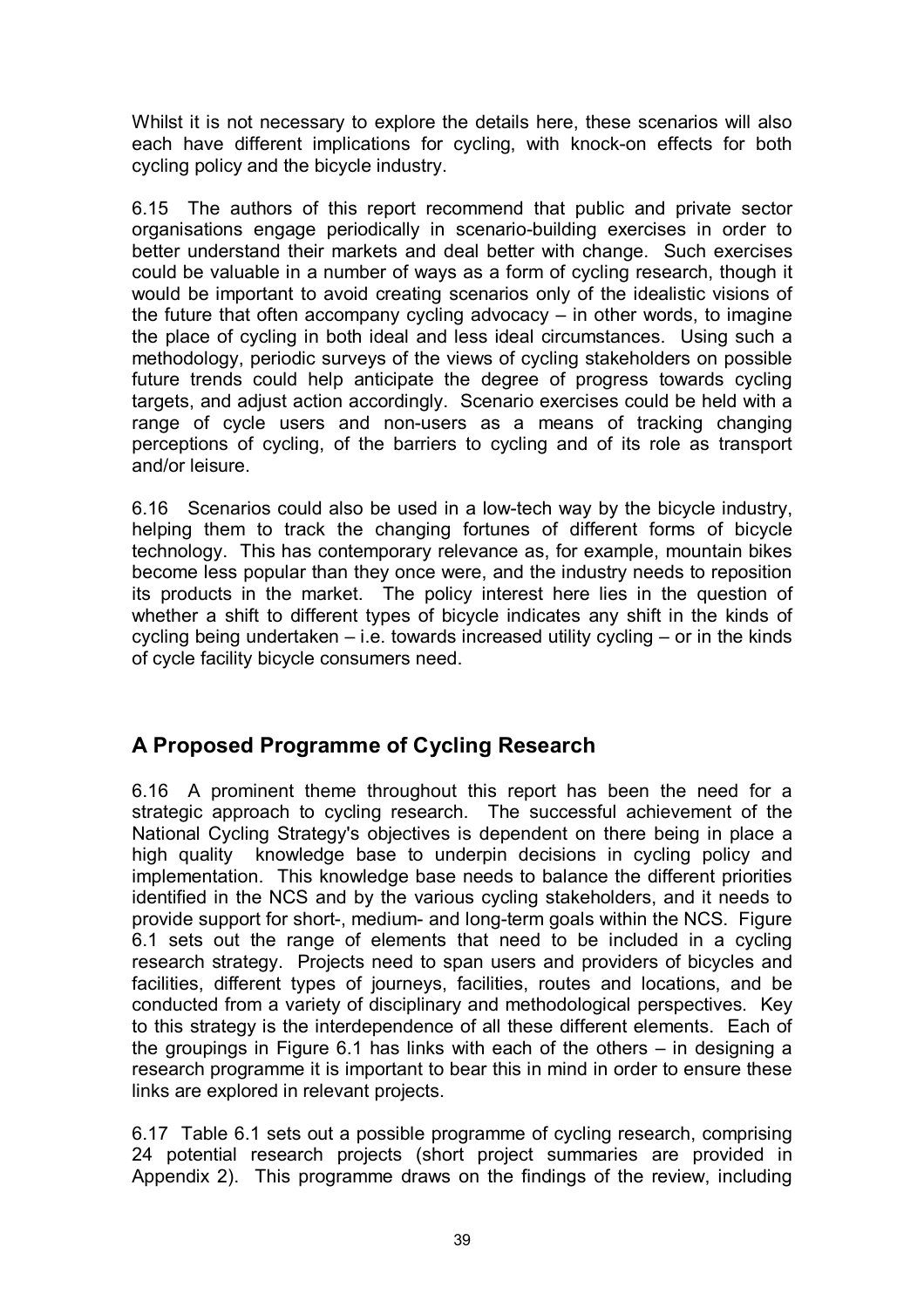both the analysis of gaps within the knowledge base and the views of stakeholders. That said, this list does not by any means exhaust the list of research suggestions proffered by stakeholders. Rather, the programme has been designed to cover a wide range of the research priorities set out in Table 3.1 and the programme elements in Figure 6.1. Projects are grouped as in Table 3.1, and flagged for high, medium and low priority. High priority projects are generally those on whose results further action is dependent. All projects designed to help progress the NCS have high priority in order to ensure that the basis for the programme in the longer term is put in place as early as possible. It should also be noted that projects marked low priority are regarded as  $important$ , but not urgent  $-$  the low designation is not intended to mean they are not needed.

6.18 This research programme has not been constructed in the belief that it will materialise as described here. It is accepted that for any of these proposed projects to be taken forward they will need to go through internal reviewing and commissioning processes within the relevant funding bodies. What the programme is designed to do is, rather, to demonstrate that it is possible to put together an extensive programme of cycling research that has the coherence and spread of coverage that cycling stakeholders believe is needed to support the objectives of the National Cycling Strategy. Nevertheless, it is useful to note that were the average cost of these projects to match those of existing cycling research, the total would only just exceed a fairly modest £3 million, spread over three to four years. A coherent and well-balanced cycling research programme is thus not only possible but also affordable.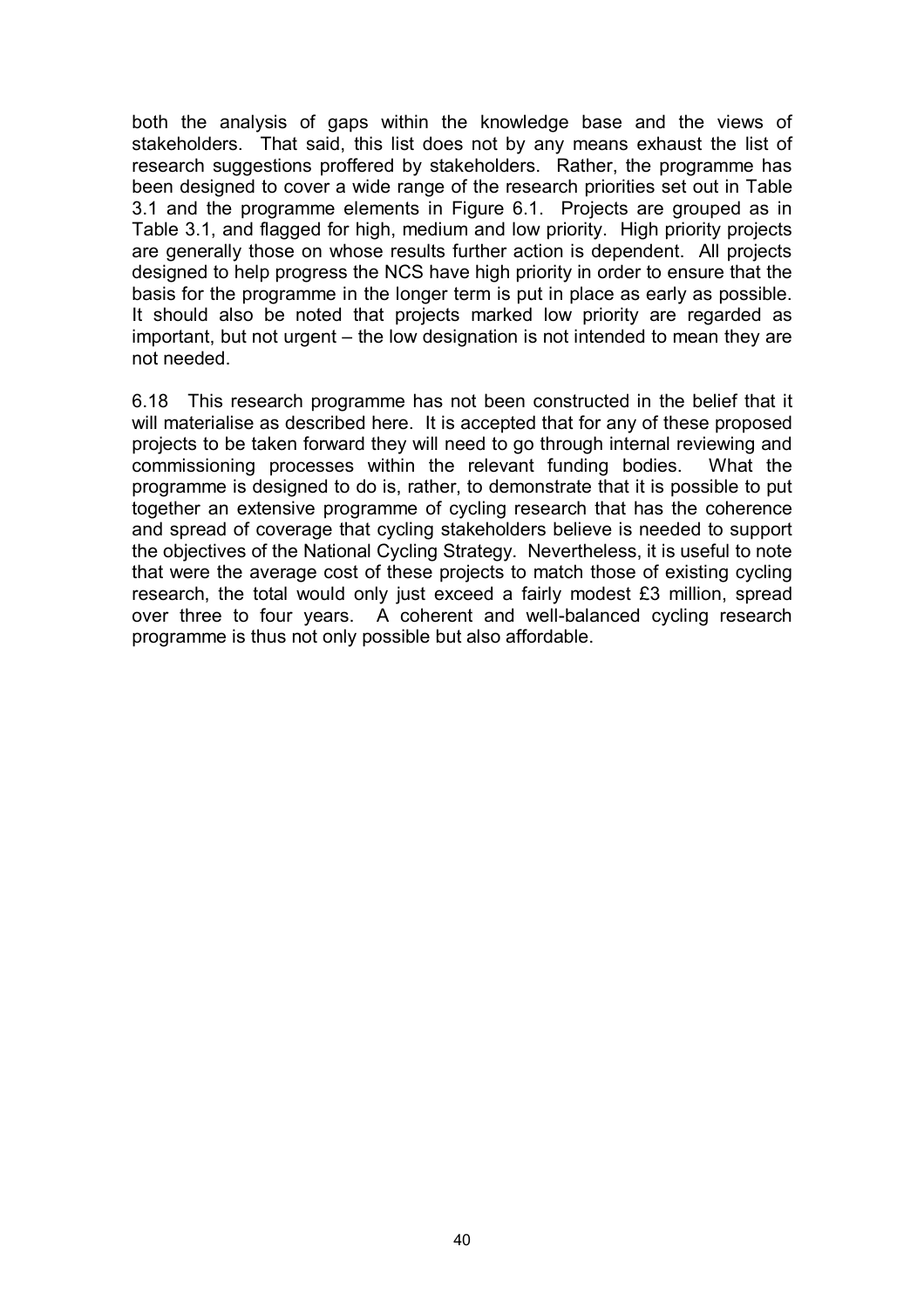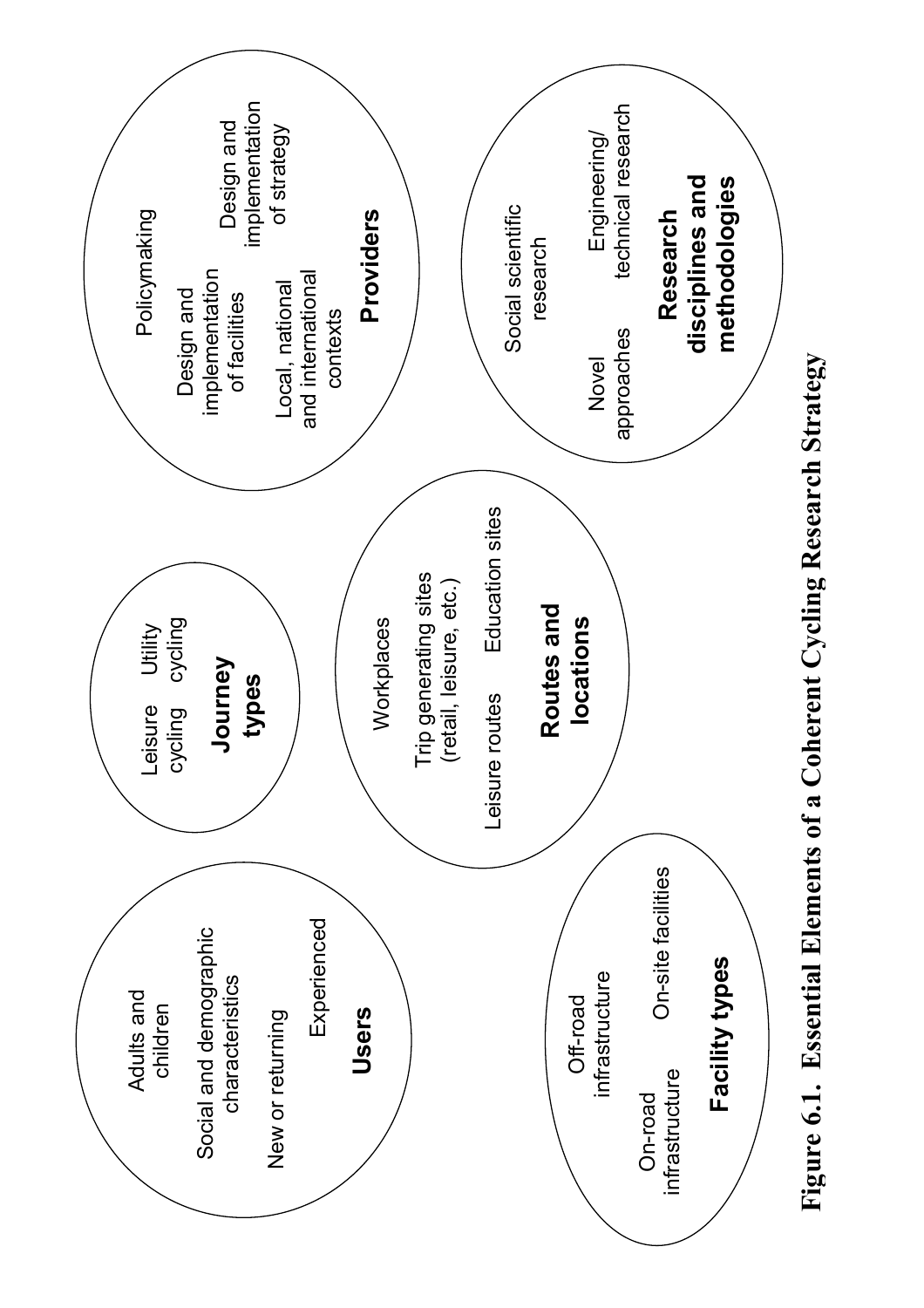| <b>Project Title</b>                                                                | <b>Other research</b><br>areas | <b>Priority</b> |
|-------------------------------------------------------------------------------------|--------------------------------|-----------------|
| <b>PLANNING AND TECHNICAL MATTERS</b>                                               |                                |                 |
| The impact of congestion charging in London on modal shift<br>to the bicycle        | <b>MODAL SHIFT</b>             | <b>HIGH</b>     |
| Measuring the impact of cycling facilities                                          | <b>MODAL SHIFT</b>             | <b>HIGH</b>     |
| The place of cycling within travel plans                                            | <b>MODAL SHIFT</b>             | <b>MEDIUM</b>   |
| Infrastructure and cyclists' safety                                                 | <b>ATTITUDES</b>               | <b>MEDIUM</b>   |
| Bicycle designs and purposes                                                        | <b>MARKETING</b>               | LOW             |
| Opportunities for innovation in the bicycle market                                  | <b>MARKETING</b>               | LOW             |
| <b>SKILL, PROMOTION AND CULTURAL DIMENSIONS</b>                                     |                                |                 |
| Demographics and segmentation of the cycling market                                 | PROGRESSING THE<br><b>NCS</b>  | <b>HIGH</b>     |
| Understanding the complexity of barriers and facilitators                           | <b>TECHNICAL ISSUES</b>        | <b>HIGH</b>     |
| The attitudes to cycling of young adults                                            | YOUNG PEOPLE                   | <b>MEDIUM</b>   |
| Economic dimensions of cycling                                                      |                                | <b>MEDIUM</b>   |
| The impact of skill on cyclists' safety and vulnerability                           | <b>TECHNICAL ISSUES</b>        | <b>MEDIUM</b>   |
| Adult take-up of cycling                                                            |                                | LOW             |
| <b>PROGRESSING THE NCS</b>                                                          |                                |                 |
| Refining the NCS targets for variations by region, journey and<br>destination types | <b>MARKETING</b>               | <b>HIGH</b>     |
| Review of change management strategies                                              | <b>CULTURE</b>                 | <b>HIGH</b>     |
| Review of baseline data for the NCS targets                                         |                                | <b>HIGH</b>     |
| Review of the NCS objectives and targets                                            |                                | <b>HIGH</b>     |
| Public perceptions of cycling among the general public and<br>stakeholders          | <b>CULTURE</b>                 | <b>MEDIUM</b>   |
| TYPES OF CYCLING, AND TRANSPORT POLICY ISSUES                                       |                                |                 |
| Analysis of leisure and utility cycling                                             | <b>MARKETING</b>               | <b>HIGH</b>     |
| Understanding the leisure and sports cycling markets                                | <b>MARKETING</b>               | <b>HIGH</b>     |
| Attention to cycling issues in other transport research                             |                                | <b>HIGH</b>     |
| Cycling in rural areas                                                              | SOCIAL INCLUSION               | <b>MEDIUM</b>   |
| Integration of cycling with public transport                                        |                                | <b>MEDIUM</b>   |
| <b>BROADER POLICY ISSUES</b>                                                        |                                |                 |
| Cycling and health                                                                  |                                | <b>HIGH</b>     |
| Cycling and social cohesion                                                         |                                | <b>MEDIUM</b>   |
| Ethnic dimensions of cycling                                                        |                                | LOW             |

### **Table 6.1 A Proposed Cycling Research Strategy**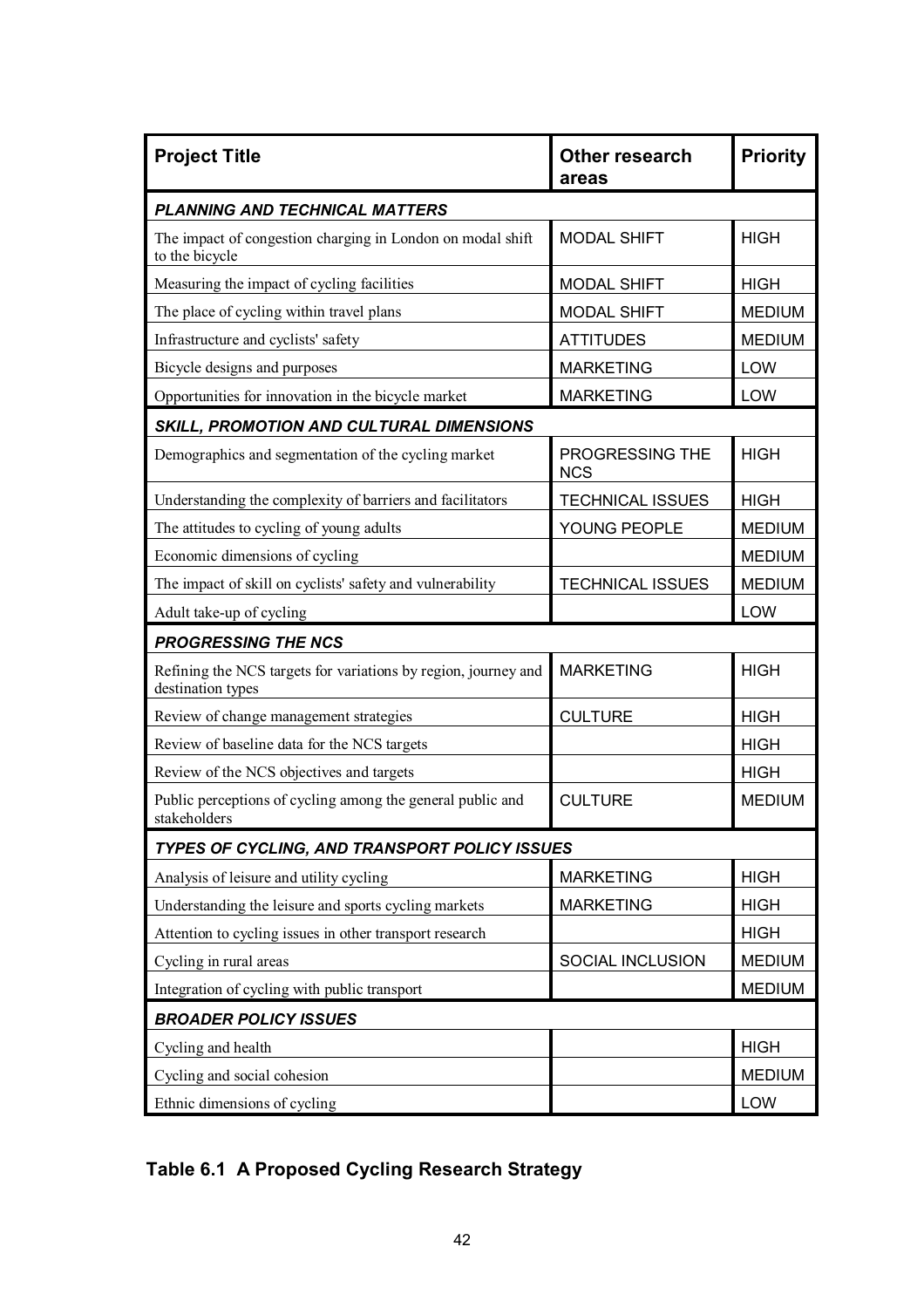# **Chapter 7: Recommended Actions**

7.1 The research projects suggested in Table 6.1 and Appendix 2 in effect form the recommendations of this report  $-$  that is, research that needs to be conducted in order to address the failings identified in the review. To accompany such research, there is a need for strategic work that can help transform the cycling research field in order to address key problems. Especially important is the need for further research to be set within a strategic research programme that ensures a balance between research priorities, between disciplines and methodologies, and between short-, medium- and longterm objectives. Several additional recommendations flow from this requirement, which have been summarised briefly in the following paragraphs.

7.2 **Strategy** It is recommended first of all that the DfT (CLT3 and CLT4) and the NCS Board consider the possibility of developing a cycling research strategy that should then act as a framework for future cycling projects. Involving the Transport Research Unit in this work would ensure the constraints of wider research needs are kept in mind. Whilst there is a risk that the process of getting individual projects approved could still reduce their strategic coherence, this would at least provide a good starting point.

7.3 **Projects** The DfT has recently begun compiling its planned research programme for 2003. The following year's process will not begin until well into 2003. This leaves considerable time for the NCS Board, CLT 3 and CLT4 staff, and other cycling stakeholders to review the research projects proposed in Appendix 2 and use them as the starting point for submitting to the DfT a coherent programme of cycling research projects. It is recommended that this process is begun shortly, focusing especially on high priority research projects that are needed to inform the immediate progress of the Strategy.

7.4 **Outreach** The limited funding for cycling research within the DfT but even more so among other funding bodies highlights the need for cycling research to be 'sold' to these bodies at a senior policy level. It is recommended therefore that members of the NCS Board find ways of pressing home to research directors in the DfT, the EPSRC, the ESRC and the MRC the high value for money that cycling research can provide and the societal problems it can help to address.

7.5 **Dissemination** Making cycling research findings more widely available would help improve the currently poor state of research dissemination and would greatly enhance wider awareness of cycling research. It is recommended that the NCS Board explore the possibility of developing a resource such as a 'cycling research findings' information sheet or website, using this review and the accompanying Access database as a starting point.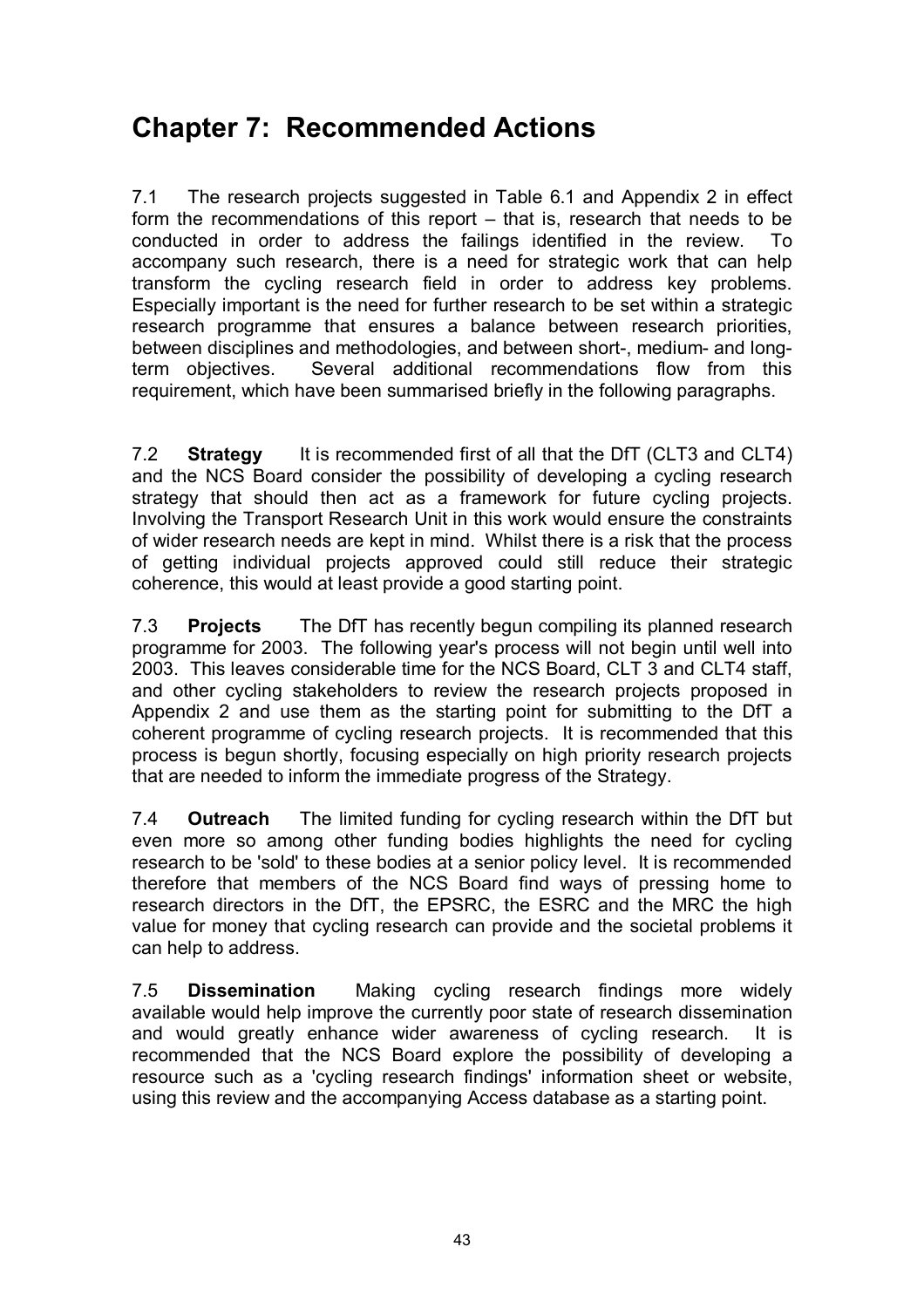### **References**

David Simmonds Consultancy et al (2001) *A New Look at Multi-Modal Modelling: Conclusions and Recommendations*. Report to the DETR, March 2001. Located at

http://www.davidsimmonds.com/main/research/c36\_5newlook.htm

De la Bruhèze, A.A. & Frank Veraart (1999) *Fietsverkeer in Praktijk en Beleid in de Twintigste Eeuw.* Enschede: Stichting Historie der Techniek.

CLT4, DfT (2002) 'Summary Of Cycling Research in DTLR and HA.' Internal note, March 2002.

DETR (1998) *A New Deal for Transport: Better for Everyone*. London: DETR.

DETR (2000) *Transport 2010: The Ten Year Plan*. London: DETR.

DETR (2001a) *A Strategy for DETR Integrated Transport Research*. London: DETR, March 2001.

DETR (2001b) Compendium of Research Projects 2000 – 2001: Roads and *Local Transport Research Programme*. London: DETR, April 2001.

DfT (2002) *Transport Strategy and Local Transport Research Programme: Summary of Planned Research 2002-2003*. London: Department for Transport, July 2002.

DoT (1996) *The National Cycling Strategy.* London: Department of Transport.

EPSRC (2001) *2001 Research Landscape 2001/2002*. Swindon: EPSRC.

EPSRC (2002) *Transport Sector Brief*. Document supplied by EPSRC.

ESRC (2000) *Thematic Priorities 2000*. Swindon: ESRC.

Kwa, Chunglin (1994) 'Modelling technologies of control', *Science as Culture*  Vol 4, Pt 3 (No 20): 363-391.

MRC (2001) *MRC Research Funding: Strategy and Priorities 2001-2004*. London: MRC.

Rosen, P. (2002) *Framing Production: Technology, Culture, and Change in the British Bicycle Industry.* Cambridge, MA: MIT Press.

Science Policy Research Unit (2001) *Foresight Futures 2001: Revised Scenarios and User Guidance – Final Report. Brighton: SPRU, September* 2001. Posted at http://www.dft.gov.uk/research/foresight/index.htm

Wachs, M. (ed) (1996) *A New Generation of Travel Demand Models*, Special issue of *Transportation* 23, 3.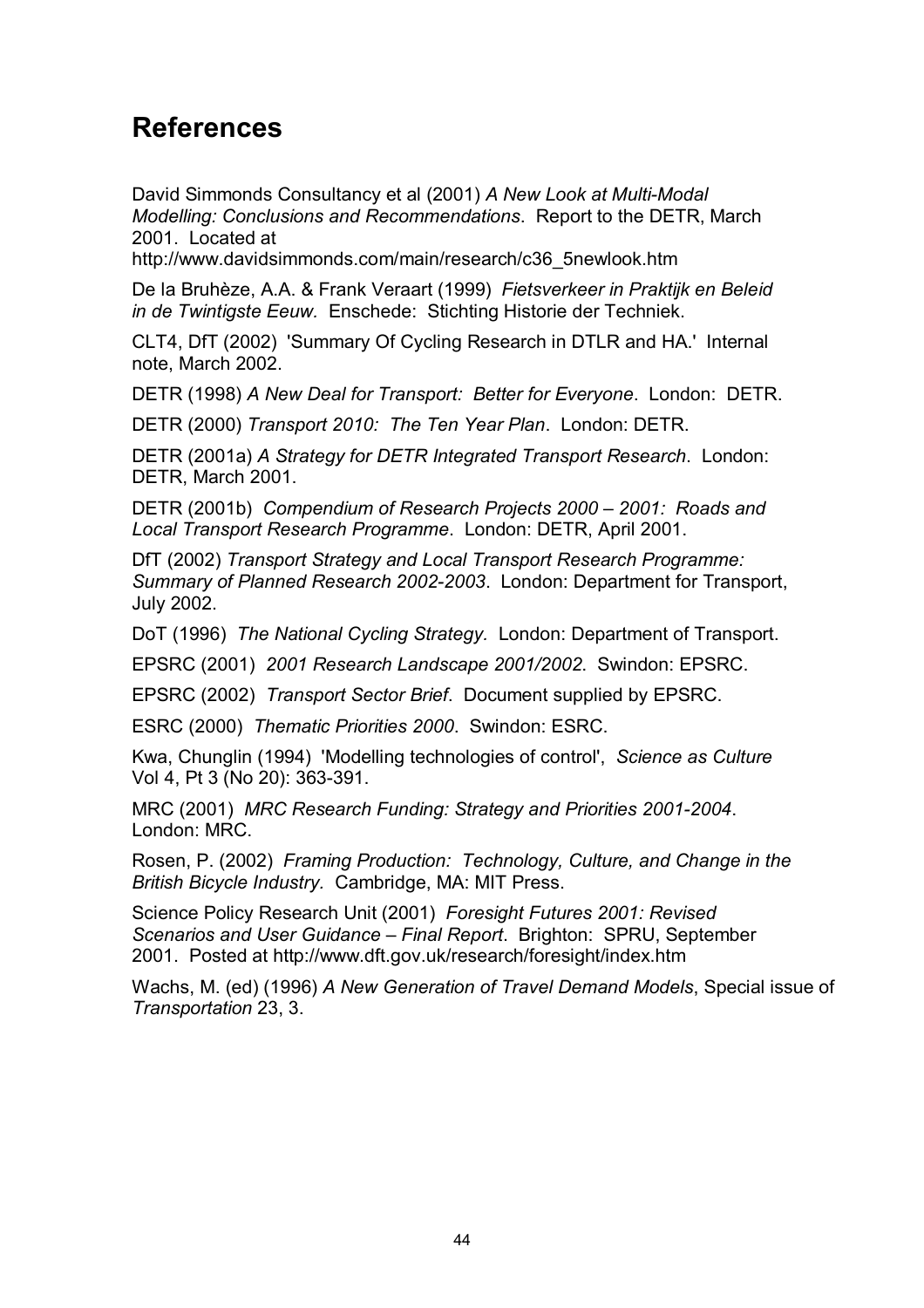# **Appendix 1: List of stakeholders consulted**

The following stakeholders and researchers either provided information on existing cycling research or shared their views with me on cycling issues and research priorities (many did both). Communication was conducted by email (marked *e* after their affiliation), telephone (marked *t* ) or in person (marked *p* ). Other resources consulted are referred to in the text or the list of references.

Rose Ades, Cycling Centre of Excellence, Transport for London *p*  Lynn Basford, Transport Research Laboratory *p*  Roger Bird, Transport Operations Research Group, University of Newcastle, and Universities Transport Study Group *t*  Paul Blaker, Department of Culture, Media & Sport *t*  Tom Bogdanowicz, CTC *p*  Natasha Brown, London Borough of Camden *p*  Nick Burkitt, Social Exclusion Unit *p*  Claire Burton, EPSRC *e*  Sally Cairns, ESRC Transport Studies Unit, University College London *p*  Johanna Cleary, Cleary Hughes Associates *p*  Andy Cope, Sustrans *e*  Phillip Darnton, Raleigh Cycle *p*  Katie Dickson, London Borough of Camden *p*  Dave du Feu, Spokes (Lothian Cycle Campaign) *e*  Robert Evans, Centre for Knowledge, Expertise & Science, University of Cardiff *e*  Chris Fox, DfT *p*  Geoff Gardner, North Yorkshire County Council *e*  Sian Griffiths, Faculty of Public Health Medicine, University of Oxford *p*  John Grimshaw, Sustrans *p*  Derek Halden, DHC Ltd *e*  Olly Hatch, C-PAG *p*  Trevor Hayward, British Tourist Authority *e*  Mark Hubbard, London Cycling Campaign *p*  Ian Jenkins, Department of Culture, Media & Sport *e* 

Tim Jones, School of Planning, Oxford Brookes University *e* 

Steve Lawson, AA *e, p*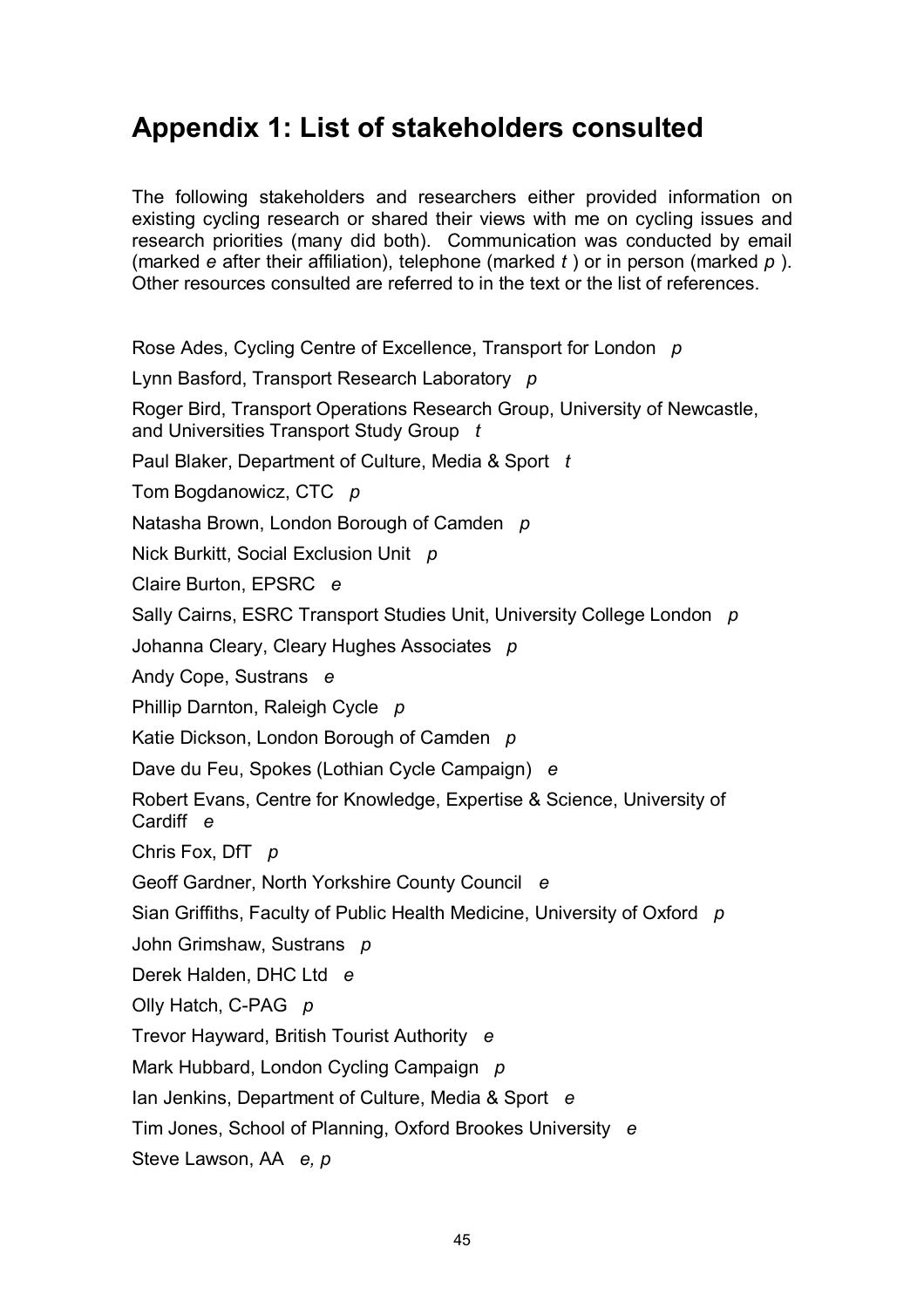Peter Lewis, London Cycling Campaign *p*  Kevin Mayne, CTC *p*  Hugh McClintock, University of Nottingham *p*  Kate McMahon, DfT *e*  Dave Morris, University of Nottingham *p*  Susie Morrow, Wandsworth Cycling Campaign *e* Matthew Page, Institute for Transport Studies, University of Leeds *e*  John Parkin, Bolton Institute & Institute for Transport Studies, University of Leeds *e*  Stuart Reid, Transport Research Laboratory *p*  Tony Russell, CTC *p*  Harry Rutter, Faculty of Public Health Medicine, University of Oxford *p*  James Ryle, Sustrans *p*  Tim Ryley, Transport Studies Institute, Napier University *e*  Julia Samson, Transport 2000 *e*  Jane Shepherd, Sainsbury Family Charitable Trusts *e*  Malcolm Shepherd, Sustrans *p*  David Simmonds, David Simmonds Consultancy *e*  Gillian Smith and colleagues, Transport Research Unit, DfT *p*  Paula Smith, London Cycling Campaign *p*  Richard Thomas, CTC *p*  Jeff Turner, Transport Studies Group, University of Westminster *e*  Martin Whittles, Transport Studies Group, University of Westminster *e*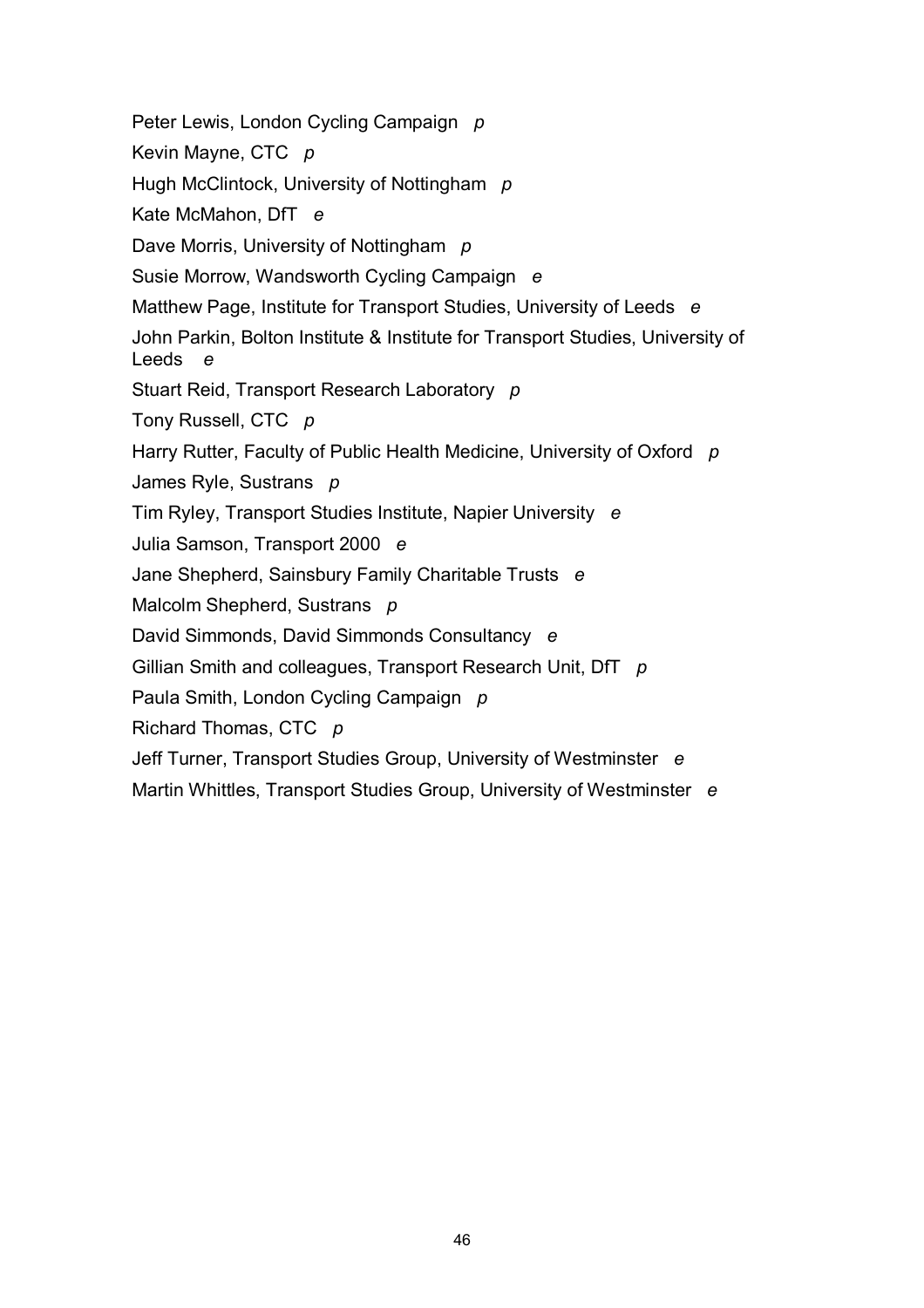| Project Title and Research Summary                                                                                                                                                                                                                                                                                                                                                                                                                                                                                                                                                                                                                                                                                                                                                                                                                                                                                                                                                                                                                                                                                                                                                                                                                                                                                                                                                                                                                                                                                                                                                                                                        | research<br>Other<br>areas | Priority |
|-------------------------------------------------------------------------------------------------------------------------------------------------------------------------------------------------------------------------------------------------------------------------------------------------------------------------------------------------------------------------------------------------------------------------------------------------------------------------------------------------------------------------------------------------------------------------------------------------------------------------------------------------------------------------------------------------------------------------------------------------------------------------------------------------------------------------------------------------------------------------------------------------------------------------------------------------------------------------------------------------------------------------------------------------------------------------------------------------------------------------------------------------------------------------------------------------------------------------------------------------------------------------------------------------------------------------------------------------------------------------------------------------------------------------------------------------------------------------------------------------------------------------------------------------------------------------------------------------------------------------------------------|----------------------------|----------|
| PLANNING AND TECHNICAL MATTERS                                                                                                                                                                                                                                                                                                                                                                                                                                                                                                                                                                                                                                                                                                                                                                                                                                                                                                                                                                                                                                                                                                                                                                                                                                                                                                                                                                                                                                                                                                                                                                                                            |                            |          |
| The impact of congestion charging in London on modal shift to the bicycle                                                                                                                                                                                                                                                                                                                                                                                                                                                                                                                                                                                                                                                                                                                                                                                                                                                                                                                                                                                                                                                                                                                                                                                                                                                                                                                                                                                                                                                                                                                                                                 | MODAL SHIFT                | HOH      |
| monitoring the effects on traffic congestion, public transport use and economic impacts, cycling is not likely<br>to be addressed in the same depth. Yet events which force travellers to change their behaviour, such as tube<br>Outputs: Research report(s). National Cycling Strategy leaflet and web page. Dissemination via ERCDT.<br>The introduction of congestion charging in London in February 2003 offers an ideal real-time opportunity<br>Start date: January 2003 (in order to recruit respondents prior to implementation). Completion: Summer<br>consequences that can include increased cycle use. The research will track the motivations, planning and<br>motivations and behaviour more generally. By enhancing with actual behaviour data existing knowledge<br>congestion charging. This will make it possible to identify barriers encountered at different stages in the<br>important knowledge to help carry forward the work of implementing the National Cycling Strategy.<br>about non-cyclists' claims about the barriers and facilitators to modal shift, this project will provide<br>implementation of congestion charging in other locations, as well as broader understandings about<br>experiences of a cohort of commuters who have decided to switch to cycle commuting because of<br>to learn how such enforced changes affect travel behaviour. Whilst Transport for London will be<br>strikes in London or the fuel tax crisis of September 2000, have been found to have unanticipated<br>process, and learn how they are dealt with by users. The project will provide lessons for the<br>2004. |                            |          |
|                                                                                                                                                                                                                                                                                                                                                                                                                                                                                                                                                                                                                                                                                                                                                                                                                                                                                                                                                                                                                                                                                                                                                                                                                                                                                                                                                                                                                                                                                                                                                                                                                                           |                            |          |

Appendix 2: Project specifications for Proposed Cycling Research Programme **Appendix 2: Project specifications for Proposed Cycling Research Programme**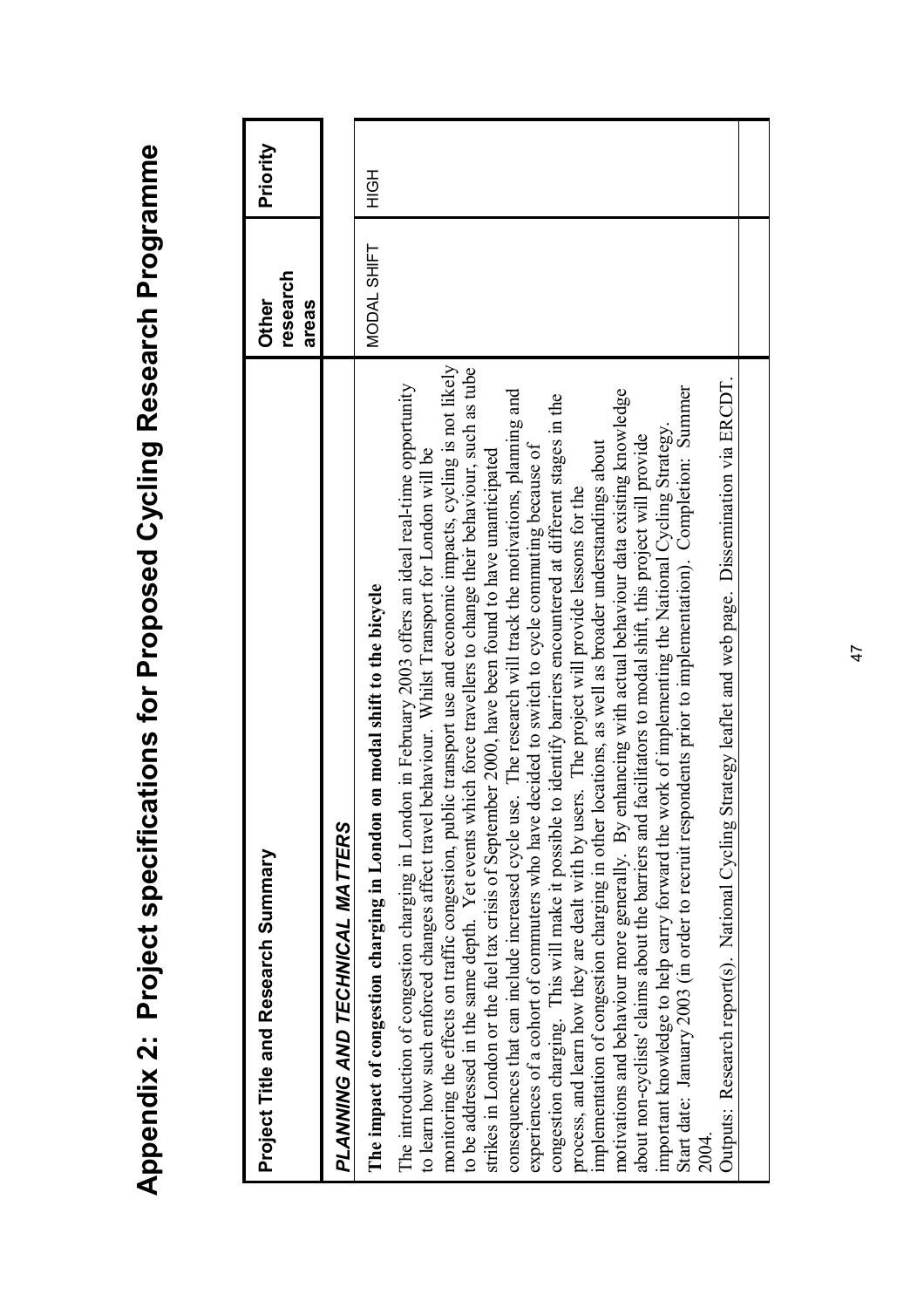| Measuring the impact of cycling facilities                                                                                                                                                                                                                                                                                                                                                                                                                                                                                                                                                                                                                      | MODAL SHIFT         | HOH           |
|-----------------------------------------------------------------------------------------------------------------------------------------------------------------------------------------------------------------------------------------------------------------------------------------------------------------------------------------------------------------------------------------------------------------------------------------------------------------------------------------------------------------------------------------------------------------------------------------------------------------------------------------------------------------|---------------------|---------------|
| develop a methodology for assessing cycling growth against investment in and provision of cycle facilities.<br>facilities, schemes, routes and networks, and what scale of scheme, are most effective? This project will<br>How direct is the link between the provision of cycle facilities and increased cycling? Which kinds of<br>It will use the data collected by the ERCDT from Local Transport Plans (LTPs) and Annual Progress<br>Reviews (APRs).                                                                                                                                                                                                      |                     |               |
|                                                                                                                                                                                                                                                                                                                                                                                                                                                                                                                                                                                                                                                                 |                     |               |
| The place of cycling within travel plans                                                                                                                                                                                                                                                                                                                                                                                                                                                                                                                                                                                                                        | MODAL SHIFT         | <b>MEDIUM</b> |
| received substantial government support in recent years? This project will review guidance literature and<br>generating sites – with different local circumstances and at different stages in the travel planning process.<br>How prominent a part does cycling have in travel plans, and in the travel plan promotion work which has<br>the Site Specific Advice process, and will study a range of organisations – employers, schools, trip                                                                                                                                                                                                                   |                     |               |
|                                                                                                                                                                                                                                                                                                                                                                                                                                                                                                                                                                                                                                                                 |                     |               |
| Infrastructure and cyclists' safety                                                                                                                                                                                                                                                                                                                                                                                                                                                                                                                                                                                                                             | <b>ATTITUDES</b>    | <b>MEDIUM</b> |
| as by cyclists themselves. This two-stage research project<br>infrastructure; and secondly examine ways of overcoming the dangers. An associated project would use<br>will firstly use crash data to identify the threat posed to cyclists by different kinds of junction and other<br>barriers to cycling, and are perceived as dangerous by<br>scenario-based techniques with focus groups to identify how perceptions of danger can be overcome,<br>comparing cycle training, marketing of cycling and facilities, and actual engineering improvements.<br>Roundabouts and other junctions are prominent<br>stakeholders and transport professionals as well |                     |               |
|                                                                                                                                                                                                                                                                                                                                                                                                                                                                                                                                                                                                                                                                 |                     |               |
| <b>Bicycle designs and purposes</b>                                                                                                                                                                                                                                                                                                                                                                                                                                                                                                                                                                                                                             | MARKETING<br>USERS. | <b>NOT</b>    |
| users perceive their bikes – whether as adequate tools for the job or as a hindrance caused by inappropriate<br>Much rhetoric surrounds the design and appropriate uses of different bicycle types, notably concerning the<br>suitability of mountain bikes for urban and semi-urban (but non-mountainous) cycling. Exploring how                                                                                                                                                                                                                                                                                                                               |                     |               |
| design – and how design issues have influenced people's bicycle use will be valuable in helping to influence                                                                                                                                                                                                                                                                                                                                                                                                                                                                                                                                                    |                     |               |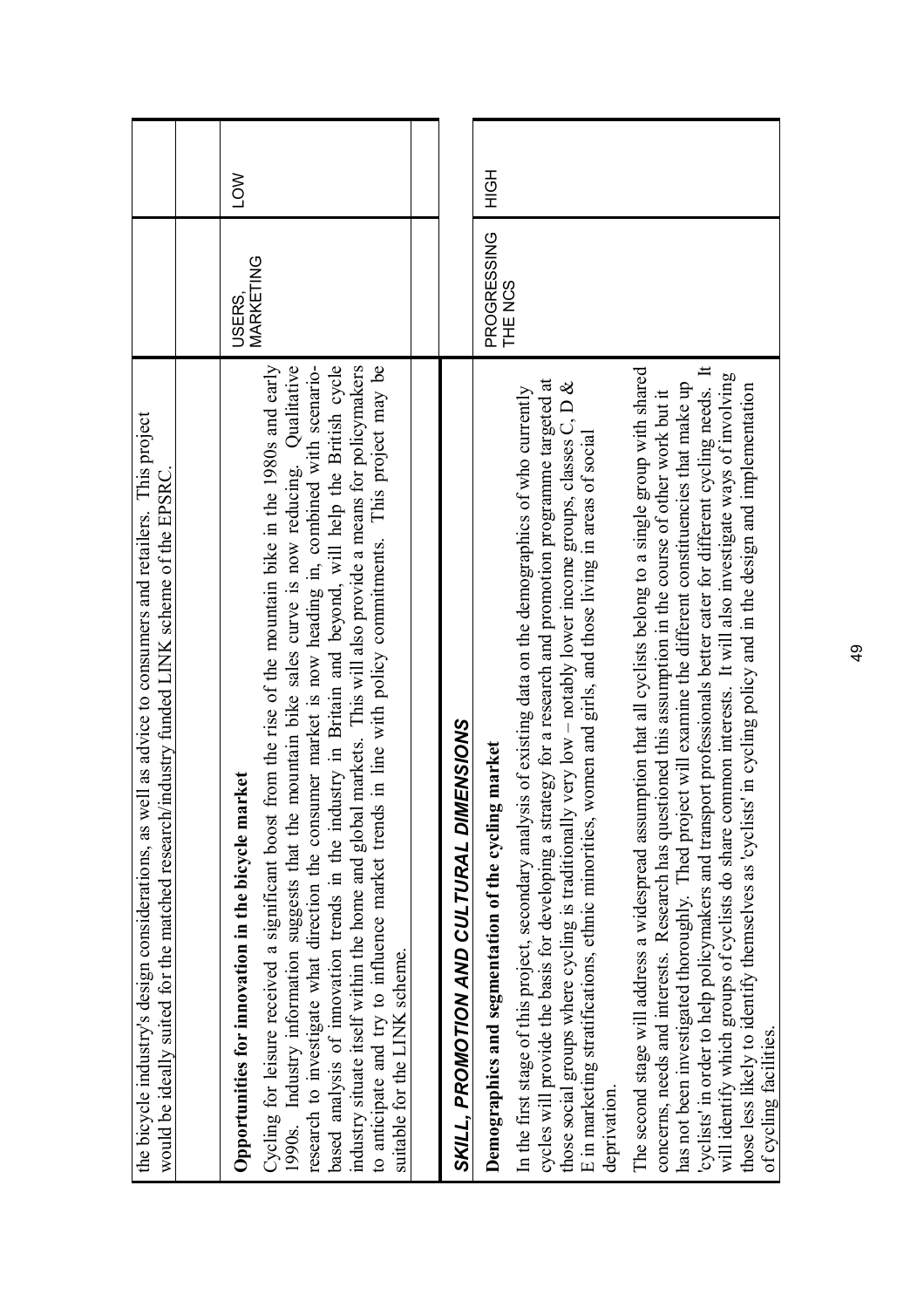| lockers, showers and so on. This research will look critically at these lists, with the aim of identifying the<br>scope for overcoming barriers and providing appropriate facilities in different circumstances. The project<br>speed, convenience, climate and topography. Likewise, the regular list of cyclists' needs includes stands,<br>demographic and social groups, including the socially excluded, in different regions and locations. This<br>There is a common roll call of 'barriers to cycling' that includes issues such as safety, journey distance,<br>providing mechanisms for change that are tailored for<br>will identify variations in how robust a barrier or a need is for different kinds of cyclist, for different<br>Understanding the complexity of barriers and facilitators<br>will support the implementation of the NCS by<br>different circumstances. | DIMENSIONS<br>TECHNICAL | HQH           |
|-----------------------------------------------------------------------------------------------------------------------------------------------------------------------------------------------------------------------------------------------------------------------------------------------------------------------------------------------------------------------------------------------------------------------------------------------------------------------------------------------------------------------------------------------------------------------------------------------------------------------------------------------------------------------------------------------------------------------------------------------------------------------------------------------------------------------------------------------------------------------------------------|-------------------------|---------------|
|                                                                                                                                                                                                                                                                                                                                                                                                                                                                                                                                                                                                                                                                                                                                                                                                                                                                                         |                         |               |
| where cycling fits within the travel habits, perceptions and attitudes of this age group towards transport at a<br>experience, and having had different levels of support for cycling to school, will allow an understanding of<br>experience and attitudes towards cycling of those just entering post-school education and the workforce.<br>Focus groups comparing the post-school experiences of people with different amounts of prior cycling<br>issue that has not been addressed in studies so far, the<br>is often in the process of becoming embedded<br>time when the commitment to particular modes<br>This research will provide a useful focus on an<br>The attitudes to cycling of young adults                                                                                                                                                                          | PEOPLE<br><b>PNOOA</b>  | <b>MEDIUM</b> |
|                                                                                                                                                                                                                                                                                                                                                                                                                                                                                                                                                                                                                                                                                                                                                                                                                                                                                         |                         |               |
| and retail), cycle tourism as a product, and the contribution of leisure and sports cycling to local economies.<br>accidents, and the reduced revenue for car-based industry and the state that will come about through modal<br>The role of cycling in the economy is often underplayed in arguing the case for cycling. Analysis of the<br>contribution of cycling to the economy will include the cycle industry (design, manufacture, distribution<br>It will balance the economic benefits to society of cycling – reduced congestion, less idle time spent in<br>traffic, a more healthy and alert workforce – against costs such as those to the health service through<br>shift. It will also examine how the tax regime affects cycling.<br>Economic dimensions of cycling                                                                                                     |                         | <b>MEDIUM</b> |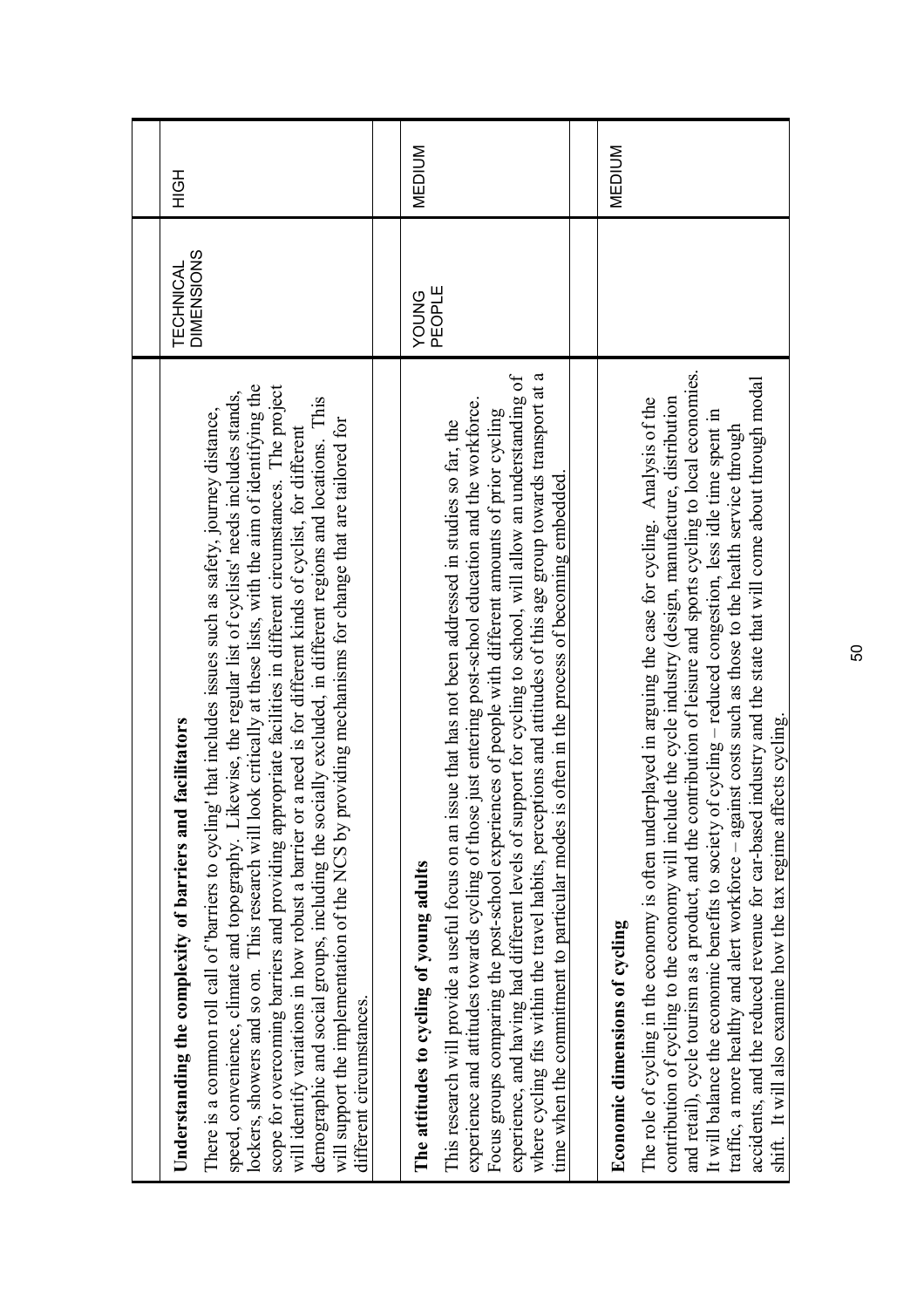| Researchers have argued that concerns about safety are lower among more experienced cyclists than among<br>novices or non-cyclists. This project will assess the degree to which skill affects perceptions of safety, and<br>The impact of skill on cyclists' safety and vulnerability                                                                                                                                                                                                                                                                                                                                                                                                                                                                                                                                                                                                                                                                                                                                                        | <b>TECHNICAL</b><br><b>ISSUES</b> | <b>MEDIUM</b> |
|-----------------------------------------------------------------------------------------------------------------------------------------------------------------------------------------------------------------------------------------------------------------------------------------------------------------------------------------------------------------------------------------------------------------------------------------------------------------------------------------------------------------------------------------------------------------------------------------------------------------------------------------------------------------------------------------------------------------------------------------------------------------------------------------------------------------------------------------------------------------------------------------------------------------------------------------------------------------------------------------------------------------------------------------------|-----------------------------------|---------------|
| on cyclists' vulnerability on the road.<br>will evaluate the effects of skill and experience                                                                                                                                                                                                                                                                                                                                                                                                                                                                                                                                                                                                                                                                                                                                                                                                                                                                                                                                                  |                                   |               |
| Adult take-up of cycling                                                                                                                                                                                                                                                                                                                                                                                                                                                                                                                                                                                                                                                                                                                                                                                                                                                                                                                                                                                                                      | CULTURE                           | <b>NOT</b>    |
| on this? Are there particular events in life that stimulate change, and how can these be capitalised on? For<br>bearing does somebody's previous cycling biography have<br>decided against it – or who have given up cycling – what<br>A study to examine the circumstances that stimulate and facilitate adults either taking up cycling for the<br>circumstances have led to such decisions, and how could they have been reversed?<br>those who have contemplated change and then or<br>first time or returning to it after a break. What I                                                                                                                                                                                                                                                                                                                                                                                                                                                                                                |                                   |               |
|                                                                                                                                                                                                                                                                                                                                                                                                                                                                                                                                                                                                                                                                                                                                                                                                                                                                                                                                                                                                                                               |                                   |               |
| PROGRESSING THE NCS                                                                                                                                                                                                                                                                                                                                                                                                                                                                                                                                                                                                                                                                                                                                                                                                                                                                                                                                                                                                                           |                                   |               |
| Refining the NCS targets for variations by region, journey and destination types                                                                                                                                                                                                                                                                                                                                                                                                                                                                                                                                                                                                                                                                                                                                                                                                                                                                                                                                                              | MARKETING                         | HOH           |
| targets. This review will be based on data being collected by the ERCDT, and could be considered as a role<br>targets not be expected to be met, and where can results be expected that exceed the average? What growth<br>typical local authorities, cycle routes and destinations that demonstrate what can be achieved with increases<br>that can be expected to come into play in bringing about the NCS headline targets. Where can the headline<br>identifying the regional variations and the differences between different types of journey and destination<br>can be expected for specific kinds of journey and destination? The review will present case studies of<br>in cycling levels at a range of levels, covering interim as well as final results for the NCS targets. The<br>review will look realistically at the likely achievement by 2012, and what must be done to realise the<br>A review of cycling levels and targets across the UK as set out in LTPs and APRs, with the aim of<br>for one of the Team to take on. |                                   |               |
|                                                                                                                                                                                                                                                                                                                                                                                                                                                                                                                                                                                                                                                                                                                                                                                                                                                                                                                                                                                                                                               |                                   |               |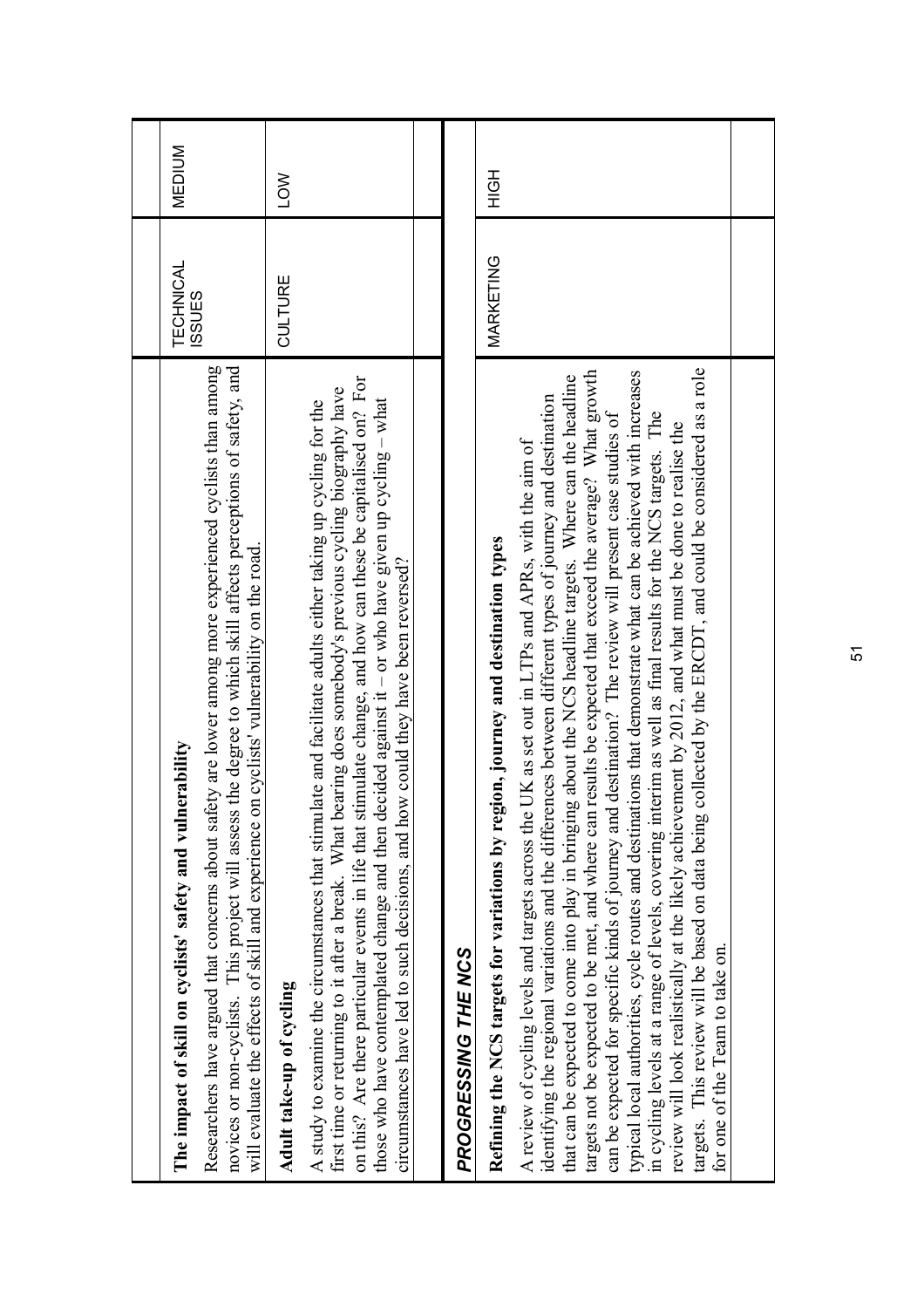| Review of change management strategies                                                                                                                                                                                                                                                                                                                                                                                                                                                                                                                                                                                                                                                                    | <b>CULTURE</b>               | HOH           |
|-----------------------------------------------------------------------------------------------------------------------------------------------------------------------------------------------------------------------------------------------------------------------------------------------------------------------------------------------------------------------------------------------------------------------------------------------------------------------------------------------------------------------------------------------------------------------------------------------------------------------------------------------------------------------------------------------------------|------------------------------|---------------|
| This project will commission experts in change management<br>institutional culture and policy, as well as at a wider societal level. This requires buy-in from a wide range<br>great deal of value in learning from other experiences of change management – whether in industry, in the<br>of stakeholders, and effective change management by those charged with carrying it forward. There is a<br>Successful implementation of the NCS will only be achieved as a consequence of substantial changes in<br>those implementing the NCS.<br>Output: National Cycling Strategy Guidance brochure.<br>to identify useful lessons from other sectors for<br>public sector or in campaigning organisations. |                              |               |
|                                                                                                                                                                                                                                                                                                                                                                                                                                                                                                                                                                                                                                                                                                           |                              |               |
| common national method for maintaining cycling statistics<br>ble against which to base the progress of the NCS targets,<br>and draw on ERCDT evaluations of LTPs and APRs in order to map how local authorities have been<br>to balance the information needs of the DfT, NCS<br>secretariat and local authority LTP staff against accessibility, simplicity and user-friendliness.<br>This project will review the data sources availal<br>for the NCS and LTP purposes. This will need<br>charting their cycling figures. It will develop a<br>Review of baseline data for the NCS targets                                                                                                              |                              | HOH           |
|                                                                                                                                                                                                                                                                                                                                                                                                                                                                                                                                                                                                                                                                                                           |                              |               |
| The NCS contains 18 objectives and 24 key strategic outputs. This project will review the progress of the<br>1996 document and identify objectives and targets up to 2012. The review will highlight other relevant<br>This project could be allocated to the ERCDT<br>policy areas and identify appropriate objectives.<br>Review of the NCS objectives and targets                                                                                                                                                                                                                                                                                                                                      |                              | HOH           |
|                                                                                                                                                                                                                                                                                                                                                                                                                                                                                                                                                                                                                                                                                                           |                              |               |
| be conducted with randomly sampled members of the public concerning attitudes to cycling, awareness of<br>ess of the NCS, a regular brief MORI-style survey should<br>This should be conducted at quarterly or at most six-<br>Perceptions of cyclists and cycling among the general public and stakeholders<br>In order to monitor the wider impacts and progr<br>new developments and of key cycling "brands".                                                                                                                                                                                                                                                                                          | ATTITUDES,<br><b>CULTURE</b> | <b>MEDIUM</b> |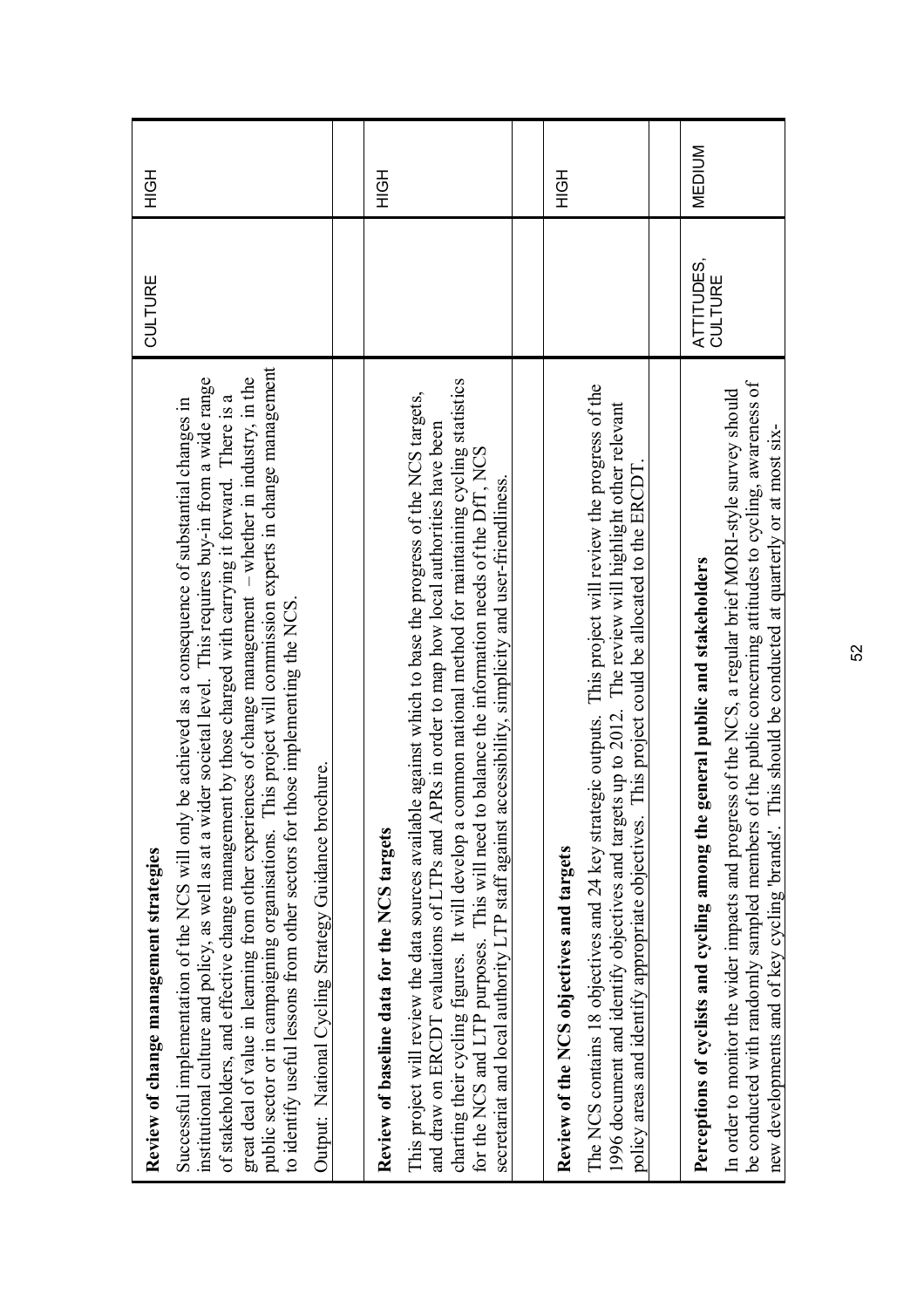| profile of public knowledge and attitudes over time for the<br>ing, perceptions of cyclists' road behaviour and so on. An<br>policy, social and economic contexts are likely to affect<br>remaining life of the NCS. Extensions of this research could be conducted as one-off studies to focus on<br>accompanying project conducted less frequently would use scenario work with cycling stakeholders to<br>measure changing perceptions of how the wider<br>monthly intervals in order to build up a reliable<br>cycling and thus the progress towards the NCS.<br>specific topics, such as the public image of cycl                                                                  |           |     |
|-----------------------------------------------------------------------------------------------------------------------------------------------------------------------------------------------------------------------------------------------------------------------------------------------------------------------------------------------------------------------------------------------------------------------------------------------------------------------------------------------------------------------------------------------------------------------------------------------------------------------------------------------------------------------------------------|-----------|-----|
|                                                                                                                                                                                                                                                                                                                                                                                                                                                                                                                                                                                                                                                                                         |           |     |
| POLICY ISSUES<br>TYPES OF CYCLING, AND TRANSPORT                                                                                                                                                                                                                                                                                                                                                                                                                                                                                                                                                                                                                                        |           |     |
| Analysis of leisure and utility cycling                                                                                                                                                                                                                                                                                                                                                                                                                                                                                                                                                                                                                                                 | MARKETING | HOH |
| studies identify various barriers to and facilitators of cycling, but none has yet looked systematically at how<br>a practical component tracing individuals' experiences over<br>they vary between leisure and utility cycling. What are the differences, and what must be learned in order<br>to maximise both? What is the true scope for leisure cyclists to take up utility cycling? This project will<br>crossover between them, building on previous research conducted for the DfT and elsewhere. Several<br>This study will look closely at the differences between leisure and utility cycling, and the scope for<br>involve both qualitative interview research and<br>time. |           |     |
| distance and short leisure trips as well as cycle sport. It will identify regional variations and the potential<br>d statistical data on leisure cycling, including both long-<br>for growth, and will develop guidelines for tourism and leisure authorities<br>markets<br>Understanding the leisure and sports cycling<br>This project will develop market intelligence an                                                                                                                                                                                                                                                                                                            | MARKETING | エロエ |
|                                                                                                                                                                                                                                                                                                                                                                                                                                                                                                                                                                                                                                                                                         |           |     |
| research<br>Attention to cycling issues in other transport                                                                                                                                                                                                                                                                                                                                                                                                                                                                                                                                                                                                                              |           | HQH |
| research routinely impact on cyclists, but when the research<br>concerned has been overseen by departments or organisations without a direct responsibility for cycling it<br>often fails to include full consideration of how this might happen. This project will examine all DfT and<br>Facilities implemented as a result of transport i                                                                                                                                                                                                                                                                                                                                            |           |     |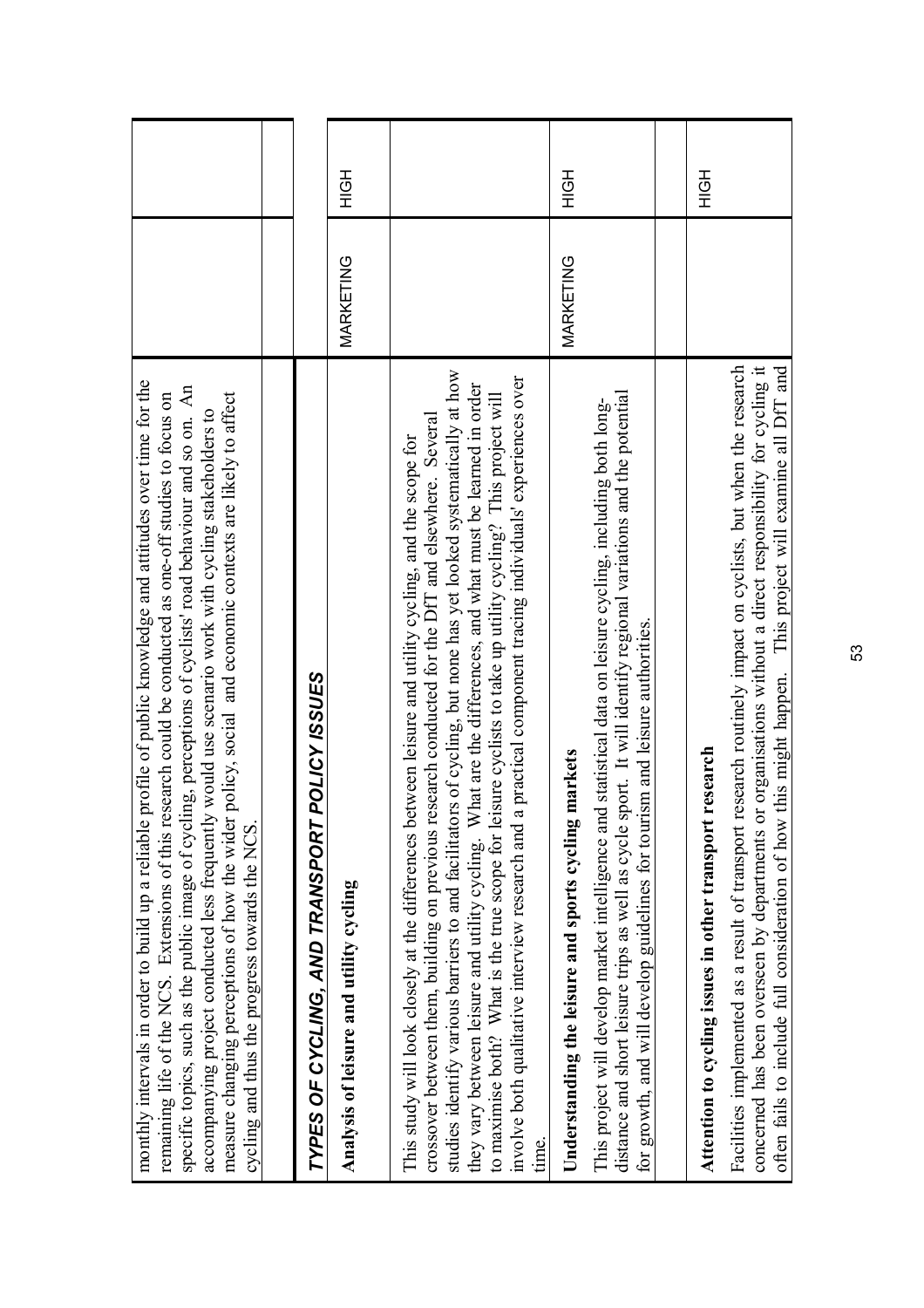| It will make recommendations with regard to current and<br>HA research commissioned within the previous 12 months in order to determine how impacts on cycling<br>are dealt with in the commissioning process.<br>proposed research.                                                                                                                                                                                                                                                                                                                                                                                                                                                         |                                   |               |
|----------------------------------------------------------------------------------------------------------------------------------------------------------------------------------------------------------------------------------------------------------------------------------------------------------------------------------------------------------------------------------------------------------------------------------------------------------------------------------------------------------------------------------------------------------------------------------------------------------------------------------------------------------------------------------------------|-----------------------------------|---------------|
|                                                                                                                                                                                                                                                                                                                                                                                                                                                                                                                                                                                                                                                                                              |                                   |               |
| Cycling in rural areas                                                                                                                                                                                                                                                                                                                                                                                                                                                                                                                                                                                                                                                                       | <b>INCLUSION</b><br><b>SOCIAL</b> | <b>MEDIUM</b> |
| gency show utility cycling in rural areas to be minimal. At<br>the same time, rural communities benefit enormously from cycle tourism – anecdotally, many rural<br>Recent findings published by the Countryside A                                                                                                                                                                                                                                                                                                                                                                                                                                                                            |                                   |               |
| of 2001. This project will examine the state of cycling in rural areas and the balance between (local) utility<br>businesses were saved from bankruptcy by the custom from cycle tourists during the foot and mouth crisis<br>cycling and (visitor) leisure cycling. It will examine the potential for achieving a better balance between<br>the two by identifying travellers and journeys that have good potential for modal shift to the bicycle.                                                                                                                                                                                                                                         |                                   |               |
|                                                                                                                                                                                                                                                                                                                                                                                                                                                                                                                                                                                                                                                                                              |                                   |               |
| Integration of cycling with public transport                                                                                                                                                                                                                                                                                                                                                                                                                                                                                                                                                                                                                                                 |                                   | <b>MEDIUM</b> |
| ly and internationally on how to integrate bikes with buses<br>on integrated transport, this project will review current<br>Building on existing DfT and EPSRC research<br>barriers and examples of good practice national<br>and trains.                                                                                                                                                                                                                                                                                                                                                                                                                                                    |                                   |               |
|                                                                                                                                                                                                                                                                                                                                                                                                                                                                                                                                                                                                                                                                                              |                                   |               |
| BROADER POLICY ISSUES                                                                                                                                                                                                                                                                                                                                                                                                                                                                                                                                                                                                                                                                        |                                   |               |
| Cycling and health                                                                                                                                                                                                                                                                                                                                                                                                                                                                                                                                                                                                                                                                           |                                   | HOH           |
| knowledge and future research needs, and will develop a programme of dissemination of cycling knowledge<br>benefits of cycling through increased physical activity. Most importantly, awareness of the health benefits<br>clarifying links between cycling and rates of morbidity and mortality, and picking out the knock-on health<br>The benefits of cycling for health are well-known among cycling advocates, and previous research for the<br>DfT and others has begun to prove this empirically. However, more work is required in, for example,<br>of cycling is extremely low among health professionals. This project will review the current state of<br>to health professionals. |                                   |               |